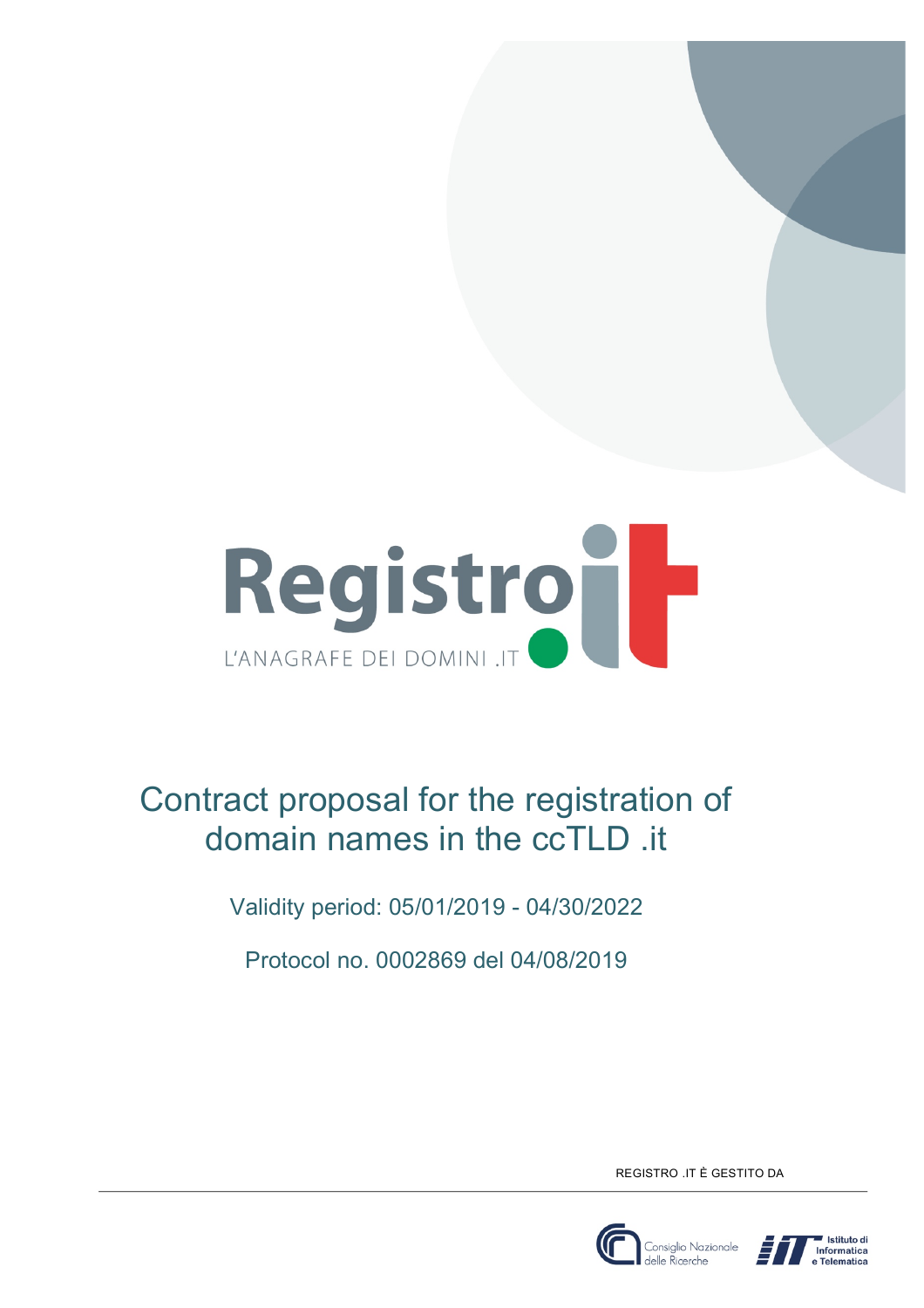Contract Proposal

Esteemed Registrar,

Object: Contract proposal for the granting of non-exclusive right to perform for third parties, or in a subordinate way in itself, the services of registration and maintenance of domain names in the ccTLD .it and in the SLD edu.it.

Dear Sirs,

The Institute of Informatics and Telematics of the National Research Council of Italy (CNR), Via Giuseppe Moruzzi no. 1 - 56124 PISA, tax code 80054330586, VAT no. 02118311006, hereafter called "IIT-Registro", grants you, who accepts, the non-exclusive right to perform for third parties, or in a subordinate way in itself, the services of registration and maintenance of domain names in the ccTLD .it and in the SLD edu.it, under the following conditions.

# **WHEREAS**

The ccTLD .it Registro is administered by the Institute of Informatics and Telematics of the National Research Council of Italy (CNR) (IIT), formerly the Institute for Telematic Applications and even earlier the CNUCE Institute, on the basis of appropriate delegation issued in 1987 by IANA/ICANN (https: // www.iana.org/domains/root/db/it.html).

The management of the SLD edu.it was conferred to the Institute of Informatics and Telematics (IIT) with a special delegation from the Ministry of Education, University and Research on 19<sup>th</sup> March 2018.

The Registrar is an organization accredited by the IIT-Registro which, on its own behalf and through its own organization, is responsible for registration services and maintenance of domain names in the ccTLD .it and, following the aforementioned received delegation, in the SLD edu.it. The Registrar acts synchronously under the conditions of this agreement and in accordance with the Regulations of the ccTLD .it and the Regulations of the SLD edu.it.

The system for assigning domain names on the Internet is configured on the basis of international technical protocols necessary to maintain the balance and functionality of the system itself.

The expression Registro of the ccTLD .it or Registro .it, or Registro must be considered equivalent.

Article 1 Annexes

In addition to the preamble, the following annexes, where undersigned by the Registrar, constitute an integral and substantial part of this contract proposal.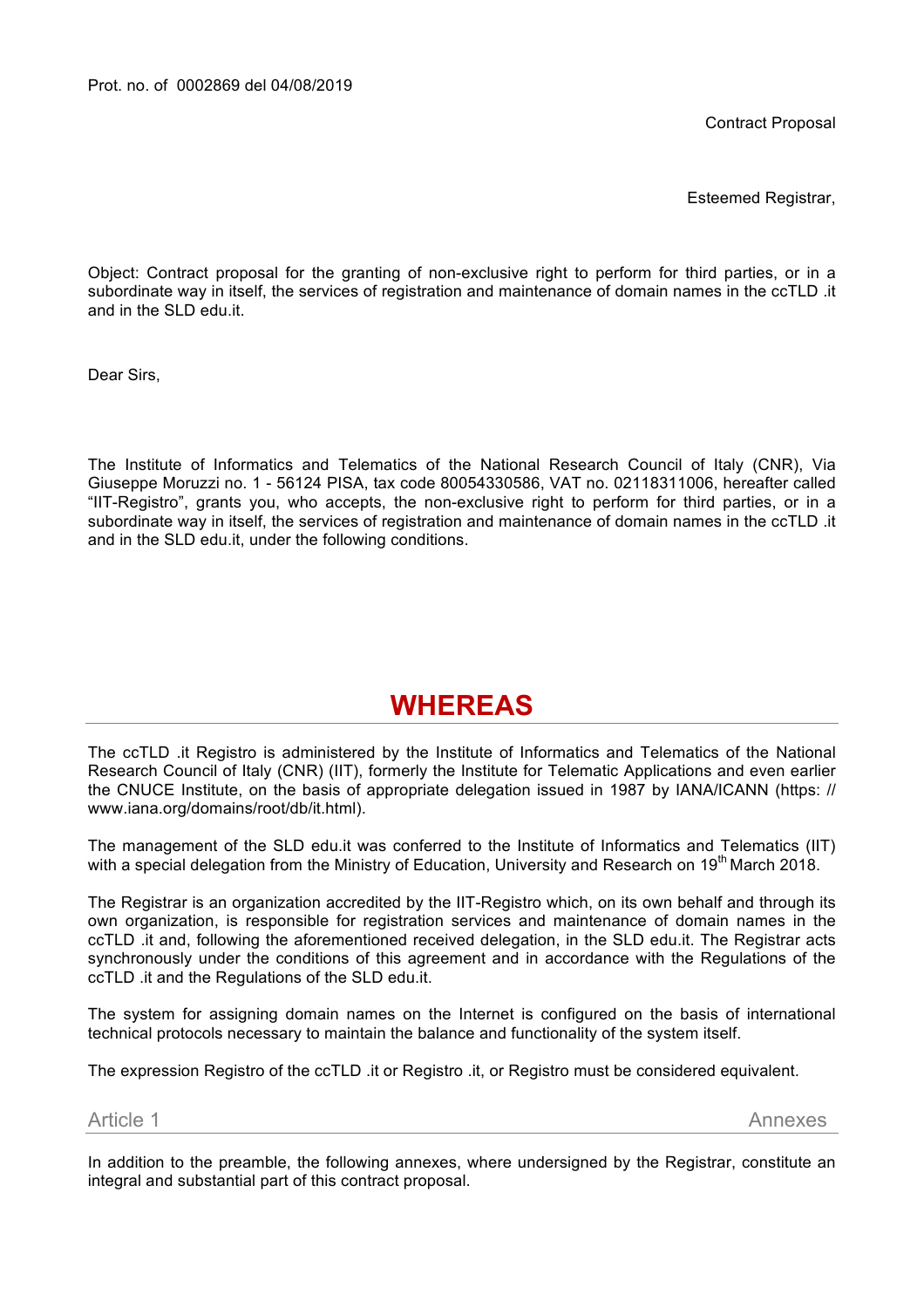Annex A "Use of the Registro .it Logo and the names "Accredited Registrar of the Registro .it" and "Registrar .it" available on the Registro's website.

Annex B "Rules of Good Conduct", available on the Registro's website.

Article 2. Definitions

For the purposes of this contract, the following terms, listed in alphabetical order, will have the meaning defined below:

**Accreditation**. The granting to the Registrar of the right to propose the services of registration, assignment and maintenance of domain names under the conditions established in this contract.

**AuthInfo**. Code that allows the Registrant to transfer the domain name to another Registrant and/or allows him to modify the Registrar. This code is issued by the Registrar to the Registrant in the ways established by art. 13, *Obligations of the Registrar*.

**Database of Assigned Names**, DBAN. Database maintained in the ccTLD .it Registro, where the data relating to the domain names assigned in the ccTLD .it are kept.

**CoC**. Acronym identifying the Registrars who adhered to the Good Conduct rules traceable on the Registro's website.

**Advisory Steering Committee of the Registro (ASC).** Organ of the Registro .it with advisory functions, involving representatives of institutions, Registrars, Registro, users and consumers, with the purpose of collaborating in the best functioning of the service concerning the registration of domain names in the ccTLD .it.

**Management Committee of the SLD edu.it Rules**. Organ of the Registro .it involving representatives of the AGID, MIUR and of the Registro .it, having the purpose of collaborating in the best functioning of the service concerning the registration of domain names in the SLD edu.it.

**Notice of the Registrar to the Registrant**. Notice that the Registrant must receive from the Registrar at the outcome of the assignment of a domain name, as well as the change operations of the Registrar and/or the Registrant, pursuant to and in the manner established by art. 13, *Obligations of the Registrar*.

**Final notice to the Registrant by the Registro**. Notice that the Registro. it transmits to the Registrant at the end of the process of assigning the domain name.

**Administrative and technical contact**. Name and surname or name, postal address and telephone number, fax number and e-mail address of individuals or legal entities who perform a technical role with reference to the domain name. These indications may be changed during the period of assignment of a domain name to the Registrant. If the Registrant is a natural person, the administrative and technical contact may coincide.

**Consumer**. Under the terms of this contract, the consumer is the natural person, as well as companies with less than 10 (ten) employees, acting for purposes unrelated to any business, commercial, craft or professional activity carried out. The Registrant can be a consumer.

**Drop time**. Mechanism that allows the deletion of domain names at pre-established dates and times according to the Registro website.

**Registrars' List**. List of accredited Registrars in the ccTLD .it and in the SLD edu.it published on the Registro's website and containing their contact details.

**Registration form**. Document that contains the personal or business data of the Registrant and the indications of all the requisites necessary to proceed with the registration of domain names including the assumption of responsibility by the Registrant, the circular and the relative consents. This document is a prerequisite for the correct registration of a domain name and is made available to the Registrant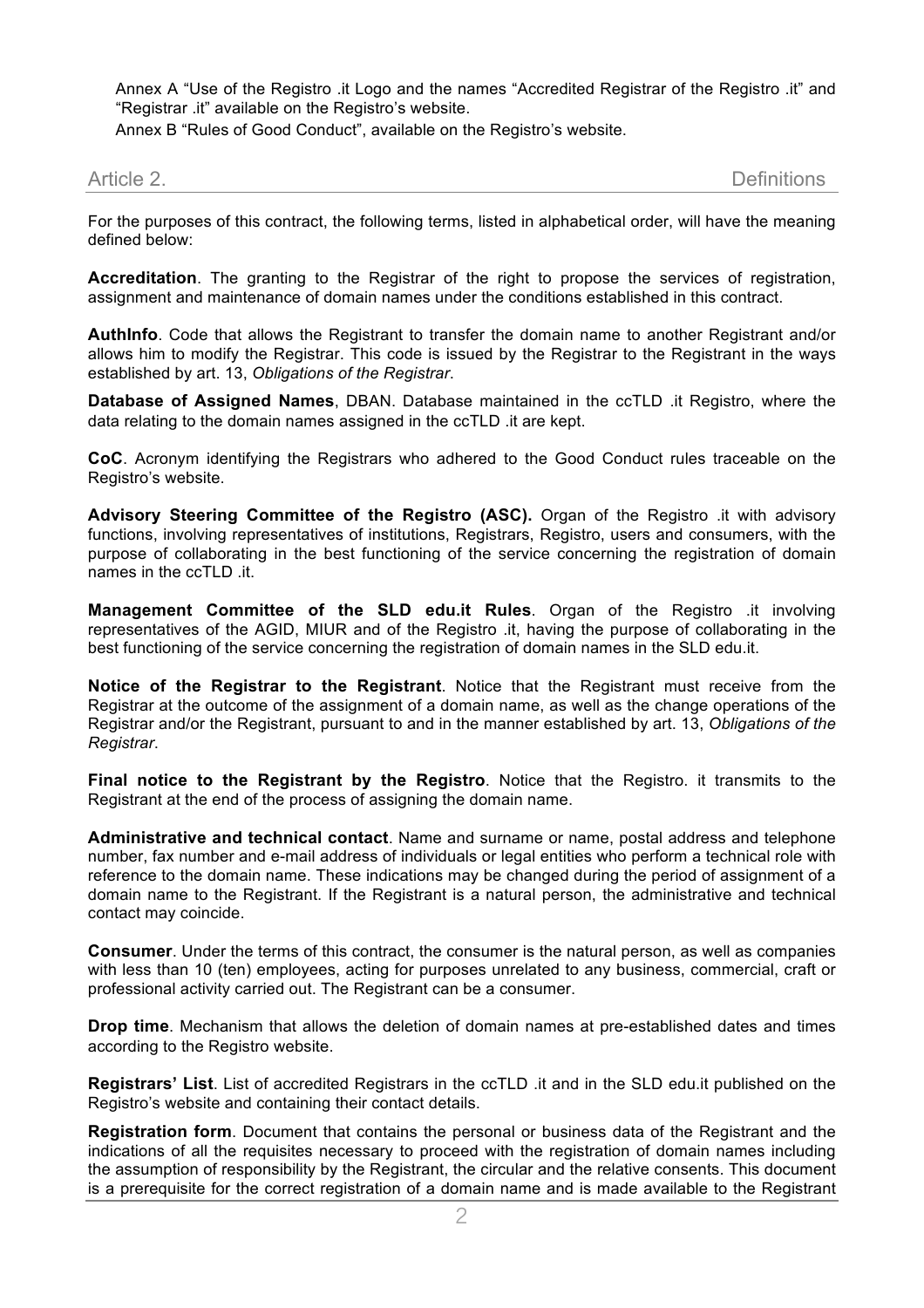by the Registrar, also through automated procedures, during registration requests, modification of the Registrar and modification of the Registrant of the domain name itself. The form is made available by the Registro as part of the ccTLD.it Regulations, the SLD edu.it Regulations and the Technical Guidelines. The expression "registration questionnaire" or "registration form", or "registration document", or "registration form", must be considered equivalent.

**Force majeure or unforeseeable circumstances**. Any fact that is reasonably outside the will of the parties to this relationship that makes it impossible to carry out the fulfillment, including, but not limited to, strikes, floods, earthquakes, acts of terrorism and other events that go beyond the reasonable control of the parties and involve, by law, exemption from liability.

**Telematic Address**. For the purposes of this contract the term "telematic address" means: a) an electronic mailbox suitable for receiving, storing and transmitting messages having the specifications defined by the IETF technical standard RFC 822 as amended by RFC 2822 or b) an electronic mailbox certified (PEC) referred to in Presidential Decree no. 68 of  $11<sup>th</sup>$  February 2005, and legislative decree no. 82 of  $7<sup>th</sup>$  March 2005 and related regulations, mandatory in Italy for companies, members of professional associations and public administrations.

**Start and end of the contract.** The beginning of the effectiveness of the contract corresponds to the moment in which the Registrar, having accredited and paid the costs necessary for the management of domain names, is put in a position to operate. The end of the contract corresponds to the expiration date indicated in the contract or at the end of its effectiveness for termination for any reason.

**Registro's Logo**. Those distinctive signs, logos or emblems used by the Registro that can be used by the Registrars. The use of the Registro's Logo is reserved for accredited Registrars, based on a specific license agreement available on the Registro's website. Sublicensing is not allowed.

**Lack of economic capacity of the Registrar**. The state in which the Registrar finds himself due to lack of economic coverage. The Registrar, who is in this status, is not allowed to carry out billable transactions related to the registration or maintenance of a domain name. This status also occurs if the Registrar receives a pecuniary sanction and is unable, due to lack of funds, to acquit it.

**Domain names**. In its technical function, a domain name is a mnemonic code that facilitates access to Internet resources, characterized by a numerical address as per art. 15 of the Electronic Communications Code. The domain name is assigned for a specific time. Pursuant to Articles 12 and 22 of the Italian Industrial Property Code, Legislative Decree no. 30 of 10<sup>th</sup> February 2005, the domain name used in the exercise of an economic activity constitutes an industrial property right, not titled.

**Rules of Good Conduct**. Rules prepared by the Registro .it, to which the accredited Registrar can choose to join. The rules of good conduct are available on the Registro's website. The Registrars' List contains information on the Registrars adhering to the rules of good conduct under the acronym CoC.

**Billable transactions**. Some operations necessary to ensure the registration and maintenance of the domain name and the execution of which entails an advance payment. Billable operations include: registration, renewal, modification of the Registrar, recovery from the status of "pendingDelete/redemptionPeriod" and the bulk transaction, as described in art. 20, *Rates for maintaining domain names in the ccTLD .it and in the SLD edu.it*.

**Registro .it privacy policy**. Indicates the document, which can be consulted on the Registro's website, containing the Registro. it policy in the acquisition of the personal data necessary for the registration and maintenance of domain names and their visibility in the Whois database having the value of circular, also pursuant to art. 13 of the European Regulation on the protection of personal data.

**ARP portal (Accreditation Registrar Portal).** Portal dedicated to the technical accreditation of the Registrars, containing the documentation and online tests to be passed to become a Registrar of the ccTLD .it and the SLD edu.it and to be able to provide the DNSSEC service. The portal is available at the url https://arp.nic.it.

**Statistics Portal of Registro.it.** Portal containing the statistics relating to the registration of domain names in the ccTLD.it and related facts such as, by way of example but not limited to, the cancellation,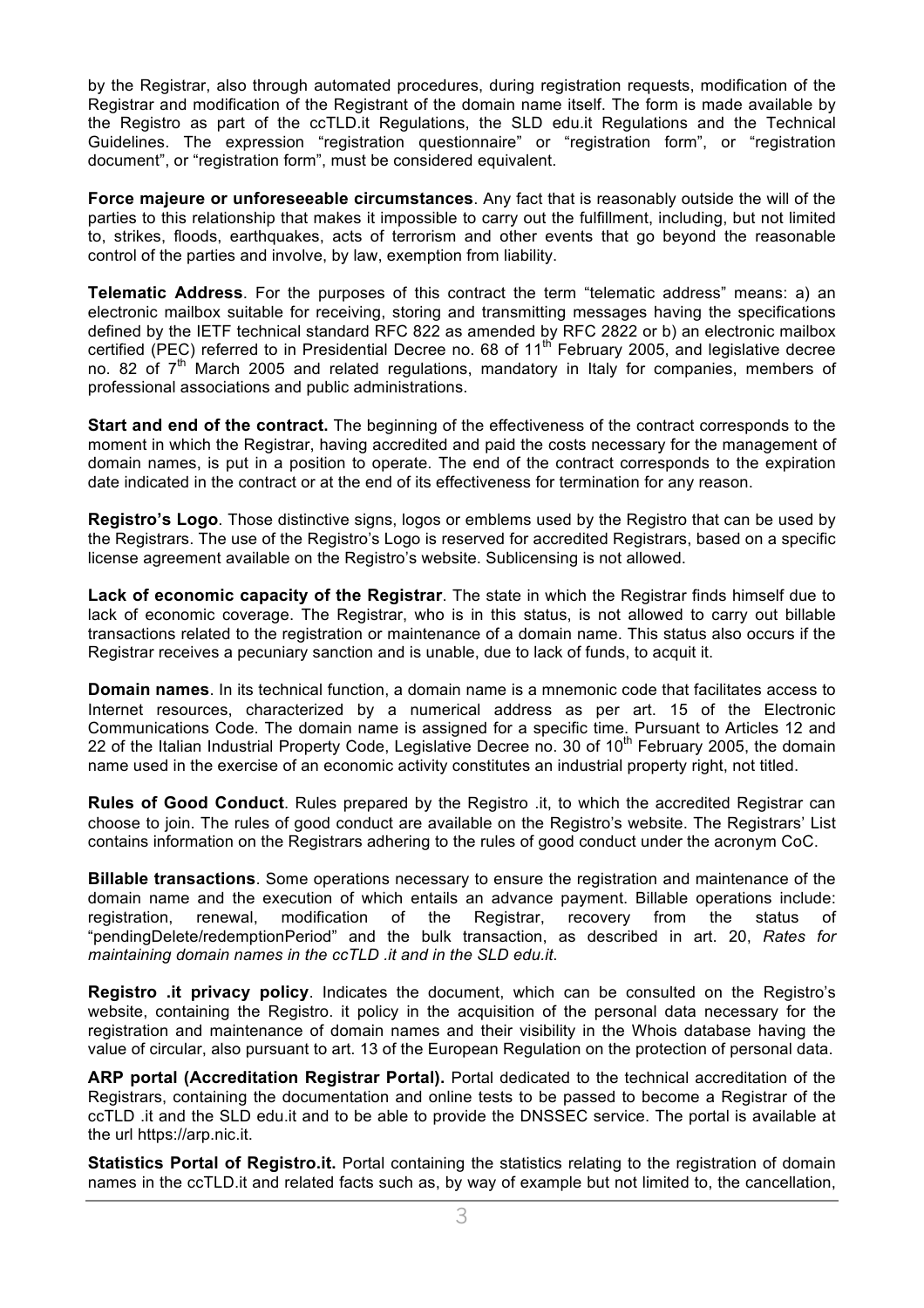renewal of the registration, the Registrar changes and other statistical data relating to the management and operation of the Registro. it and of the SLD edu.it of general utility, available at the url https://stats.nic.it.

**Prepayment**. Method that provides for the advance payment of registration services and maintenance of domain names.

**Certified Electronic Mail (CEM)**. Electronic mail system in which the sender is provided with electronic documentation, with legal value, certifying the sending and delivery of electronic documents, as per the Legislative Decree 7 March 2005, "Digital Administration Code", Articles. 6, 31, 32-bis, 45, 47, 48, 54, 57-bis, 65 and subsequent amendments and additions.

**Providers of the Alternative Dispute Resolution Service in the ccTLD .it (PSRD)**. The bodies accredited by the Registro for the alternative resolution of disputes relating to the reassignment of a domain name under the ccTLD .it.

**Access Procedure to the data and documents relating to the registration, maintenance and opposition of a domain name in the ccTLD .it and in the SLD edu.it also by request received from the Registrar**. Procedure that allows the third party, holder of a legally protected interest and related to the information for which access is requested, to obtain the documentation relating to the registration, maintenance and opposition of a domain name in the ccTLD .it and in the SLD edu.it.

**Procedure for accreditation of Registrars**. Technical procedure aimed at allowing the evaluation of the knowledge and skills of the candidate Registrar with respect to the Regulations for assigning and managing domain names, as defined in art. 1, *Definitions*, of this contract, as well as the applications and technical functioning of the registration system.

**Opposition Procedure**. Procedure that can be established by a third party that considers the registration of the domain name to be harmful to one of its rights. The opposition can also be established by those who are not entitled to request or obtain the reassignment of the domain name itself.

**Procedure for the accreditation of PSRDs**. Set of documents, certificates and rules that allow a company or a professional firm based in the European Union to be able to carry out alternative dispute resolution activities in the ccTLD .it. based on the provisions of the PSRD Accreditation Regulations; this document is available on the Registro's website.

**Reassignment procedure**. Extrajudicial procedure for the resolution of a dispute for the assignment and use of a domain name registered in the ccTLD .it which the applicant accesses in order to be reassigned a domain name, subject to compliance with the rules contained in the Regulations "Dispute resolution in the ccTLD .it". This Procedure is performed by the Providers of the Alternative Resolution Service in the ccTLD .it accredited by the Registro .it.

**Intellectual and Industrial Property**. Rights owned by the Institute of Informatics and Telematics of the National Research Council of Italy (CNR) as the maker of the data bank relating to the Data Base of the Domain Names Assigned in the ccTLD.it and the Data Base Whois, including the related know how.

**RAIN-NG**. The Registro's WEB portal reserved for Registrars available at the url https://rain-ng.nic.it.

**Registrant**. Registrant means whoever requests or has obtained the registration of a domain name under the ccTLD .it or under the SLD edu.it. Registrant also means the Registrar's client.

**Reseller or agent**. Organization or professional who participates in the Registrar's distribution channel for the registration of the domain name of the Registrant or provides him with some services. By way of example, but not exclusively, this category includes the performance of activities aimed at collecting data from the Registrant, the submission of such data to the Registrar, the preparation of agreements of any kind that facilitate an agreement for the provision of the services of registration between the Registrar and the Registrant including agency procurement activities. These and other similar activities are carried out in the sole discretion and responsibility of the Registrar.

**Registration requirements**. Essential elements for the registration of the domain name such as: membership or residence in a SEE country, in the Vatican State, in the Republic of San Marino, in the Swiss Confederation; the personal details of the Registrant, the assumption of responsibility for the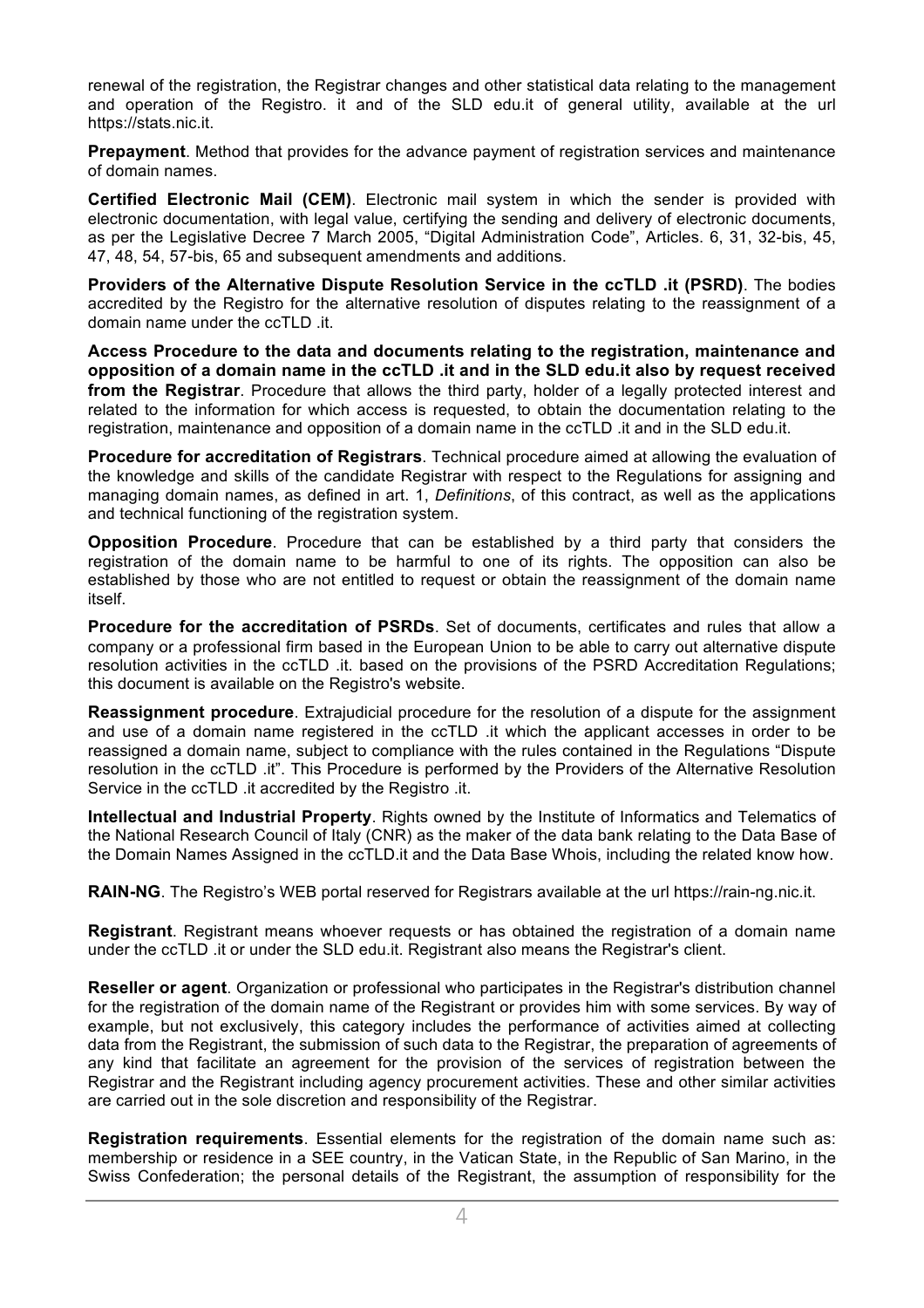registration and use of the domain name; disclosure and consent regarding data processing. These elements must be present at the time of the request to register the domain name. The registration form is available in the technical guidelines on the Registro's website.

**Synchronous registration**. Operating mode of registration and management of a domain name that allows the Registrar, through automated and real-time procedures, to register the domain name directly in the Database of Assigned Names (DBAN).

**Regulation of the ccTLD .it or Regulation**. Term used to indicate, together or separately, the documents governing the assignment and maintenance of domain names in the ccTLD .it, in force from time to time, specified as follows:

Regulations for assigning and managing domain names in the ccTLD .it;

Regulations for the resolution of disputes in the ccTLD .it;

Guidelines for the management of synchronous operations on domain names in the ccTLD .it;

Guidelines for the resolution of disputes over domain names in the ccTLD .it.

These documents are available on the Registro's website. The same can change over time based on any technical requirements or innovations. The ways in which these changes come into force are established in the following art. 16, *Registro's responsibilities and obligations*.

**Regulations of the SLD edu.it.** Term which indicates, together or separately, the documents governing the assignment and maintenance of domain names in the SLD edu.it, in force from time to time, specified as follows:

Rules for assigning and managing domain names in the SLD edu.it;

 Addendum to the ccTLD.it Guidelines for the management of synchronous operations on domain names in the SLD edu.it.

**Whois service**. Service of public consultation of domain names registered in the ccTLD.it and in the SLD edu.it.

**Registro.it website**. Indicates the Registro's website: https://www.nic.it or https://www.registro.it, which contains all information relating to the Registro's Regulations, as well as all the activities, initiatives and projects carried out in the scope of the Registro .it.

**Registration services and maintenance of a domain name**. The services that the accredited Registrar can offer to users for the purpose of registering and maintaining domain names, against a contract signed with the IIT-Registro.

**Service of primary nameserver of the ccTLD .it.** Service provided by the IIT-Registro that allows the visibility of a domain name on the Internet.

**EPP (Extensible Provisioning Protocol) service**. Internationally accepted protocol that allows Registrars to register and manage domain names via a synchronous client-server protocol based on XML.

**Suspension of the contract**. Transitional state in which a Registrar is placed following the application of the specific sanction pursuant to art. 30, *Penalties* of this contract. In this case, the Registrar is only permitted to maintain the domain names corresponding to his Registrar TAG.

**TAG-REG**. Abbreviation that identifies the organizations that carry out registrations of domain names on behalf of the Registrants in compliance with the contractual and regulatory obligations provided by the Registro .it.

**Accreditation test**. The test that each Registrar must carry out and pass in order to prove that he has the technical skills necessary to carry out the activity of Registrar. The test is prepared by the Registro and the topics may change from time to time. Failure to pass the test does not make the already signed Registrar contract effective.

Except for the foregoing definitions, or where otherwise required by the context, this contract also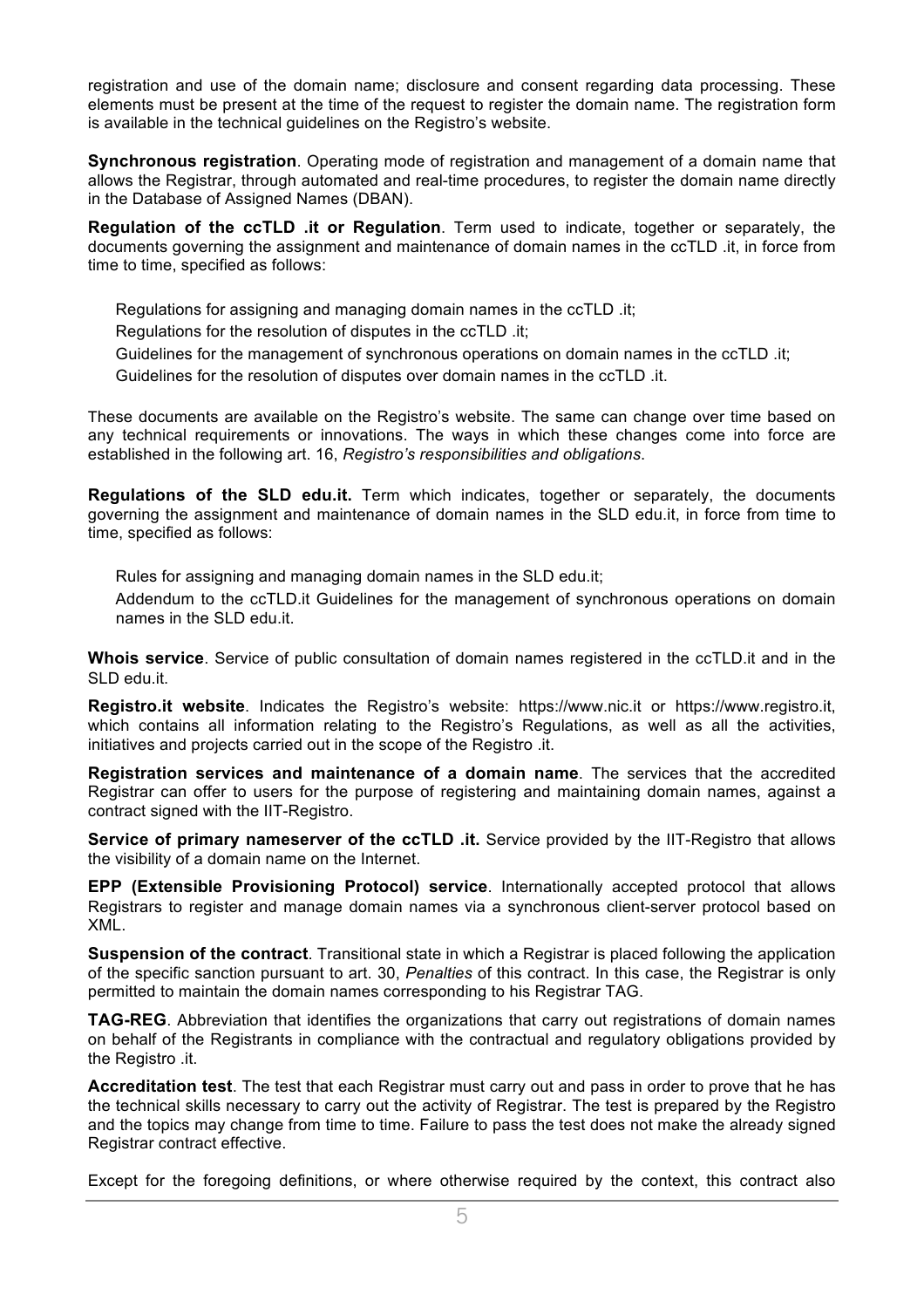includes the definitions provided in the Regulations for assigning and managing domain names under the ccTLD .it, in the Rules for assigning and managing names to domain in the SLD edu.it, in the Regulations for the resolution of disputes in the ccTLD .it. and related guidelines, from time to time in force, which refer to form an integral and substantial part of this deed.

Article 3 Hierarchy of Sources

1. Without prejudice to the obligation of the Registrar to comply with the Regulations of the ccTLD .it and the Regulations of the SLD edu.it pursuant to art. 2, *Definitions*, referred to above, with the provision of the consequent resolution in the event of failure to comply with the aforementioned regulations, in the event of conflict between the contents of the contract and the Regulation, as defined in the Regulations of the ccTLD.it above and the SLD Regulations edu .it, the contract prevails for what is expressly regulated.

Article 4 Domain names

The parties recognize and accept that based on the technical rules contained in the Regulations for assigning and managing domain names in the ccTLD .it and in the SLD edu.it:

- a) domain names are registered for a period of one year from the date of registration, or up to the date indicated in the DBAN in the "expire" field, and can be automatically renewed at each subsequent expiry;
- b) the domain names, by way of example but not exhaustive, may be revoked, suspended, canceled in accordance with the provisions of the Regulations, or by order of the competent authorities.

Article 5 Object of the contract

Through this contract, the IIT-Registro grants the Registrar, who accepts, the non-exclusive right to perform for third parties, or in a subordinate way for itself, the services of registration and maintenance of domain names in the ccTLD .it and in the SLD edu .it, at the economic conditions established by it, freely established, and all this under the terms and conditions set forth in this agreement.

Article 6 **Registrar's accreditation** 

The exercise of the right pursuant to art. 5 is conditionally conditioned to the registration of the Registrar by the IIT-Registro which must be carried out in compliance with the conditions and costs indicated below.

The Registrar is a technical intermediary, delegated by the Registro and the Registrant, to carry out the activities necessary for the registration and management of domain names in compliance with the contract and the Regulations and with due diligence and professionalism.

The initial accreditation is conferred by the IIT-Registro to the future Registrar upon passing a technical test aimed at allowing the assessment of the applicant's knowledge and skills with respect to the Regulations for assigning and managing domain names, as defined in art. 2, *Definitions*, of this contract, to the applications and technical functioning of the registration system.

The accreditation procedure does not apply to Registrars already accredited. The termination of the contract entails the loss of accreditation

The contents and the carrying out of the test are random with reference to the topics mentioned above.

To this end, the IIT-Registro makes available to the Registrar a test platform aimed at allowing the Registrar to perform the various operations provided for by the Regulation.

To enable the accreditation procedure to be passed, the IIT-Registro organizes special training courses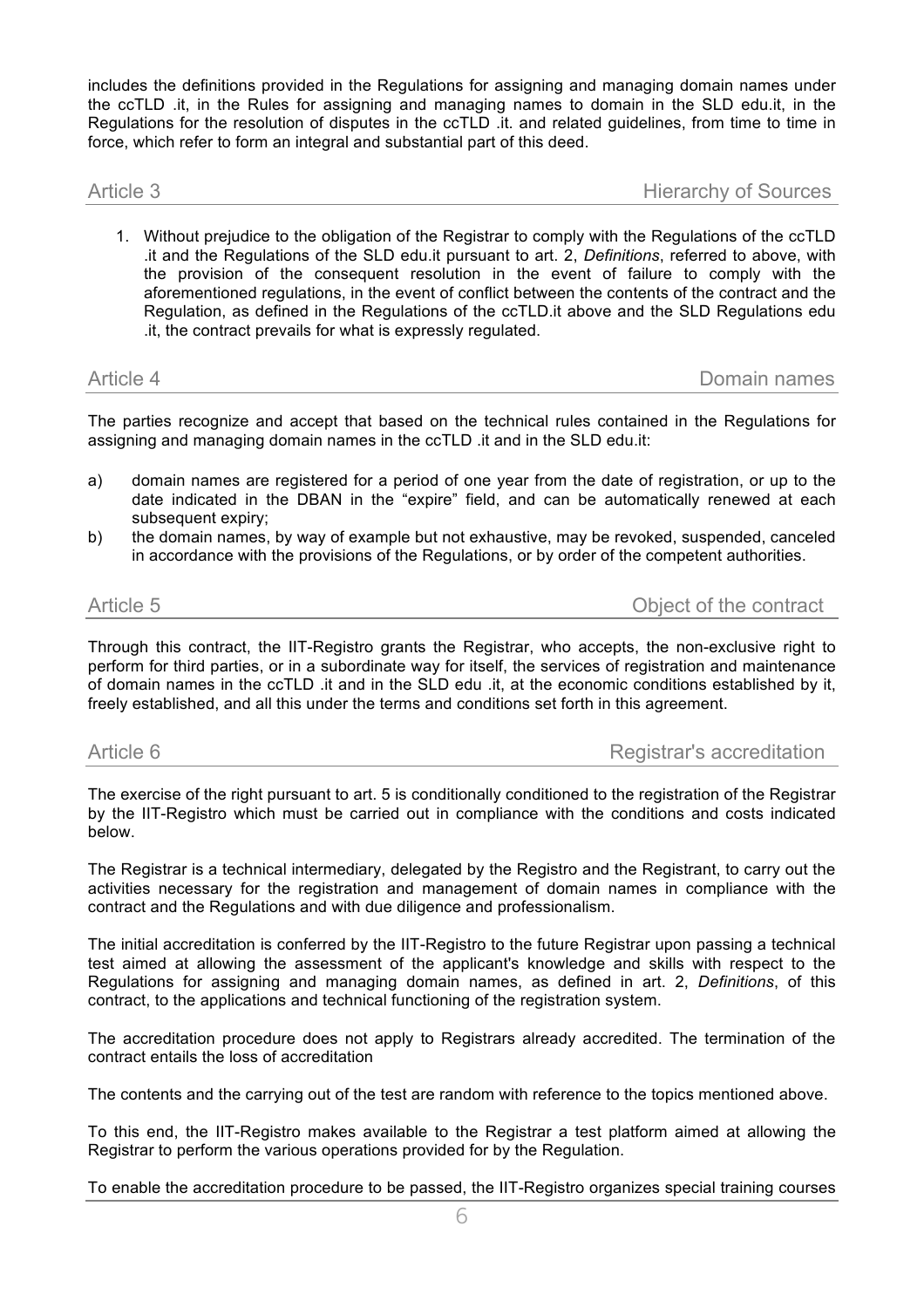and provides a specific technical helpdesk service.

The proponent will have to take the accreditation test with his own means and organization. For the purpose of carrying out the accreditation test, the proposing company must attach to the contract proposal an indication of who will support the test, certifying, by declaration of the legal representative, the title of the collaboration and combining the identity document of the subject appointed by the future Registrar to take the test.

This contract is without prejudice to the legal and financial positions previously obtained and attributable to the TAG-Registrar, except for what is specified in the following art. 9, *Multitag*.

Once accredited, the Registrar will be able to qualify with third parties as an "accredited Registrar of the Registro .it" or "Registrar .it" according to the provisions and methods contained in this contract, in art. 10 and in the regulation concerning the "Use of the Registro's Logo and the names "Accredited Registrar of the Registro .it" and "Registrar .it", which constitutes Annex A to this contract and which will be made available on the Registro's website.

### Article 7 **Operating procedures for accreditation**

The Registrar, upon signing the contract, upon receipt of an invoice, is required to pay the IIT-Registro the amount of € 2.500,00 (two thousand five hundred/00) plus VAT, of which € 2.200,00 (two thousand two hundred/00) to have access to the accreditation platform, to the specific technical helpdesk service and to attend the special courses organized by the IIT-Registro, and  $\epsilon$  300,00 (three hundred/00) to carry out the technical accreditation tests.

This fee, to be paid within 30 (thirty) days of the invoice issue, remains acquired by the National Research Council of Italy (CNR) for all purposes.

Upon receipt of payment, the IIT-Registro will activate an "account" to allow the Registrar access to the accreditation platform. The specifications and documents relating to the accreditation procedure, to the test platform, to specialist technical helpes, from time to time in force, will be available on the web portal reserved for aspiring Registrars (https://arp.nic.it).

1. The accreditation procedure will take place as follows:

The accreditation test must be passed within 5 (five) calendar months from the date on which the future Registrar can access the accreditation platform and can be repeated with a minimum interval of one week.

At the end of the 5 (five) months, if the proposer has not passed the test, the contract is automatically terminated and cannot be repeated until 6 (six) months have elapsed since the resolution was pronounced by the Registro.

Upon passing the accreditation test, the Registrar undertakes to pay the sum of  $\epsilon$  4.000,00 (four thousand/00), plus VAT, within 30 (thirty) days from the date of issue of the invoice, by way of prepayment of the costs related to operations registration and maintenance of domain names in the ccTLD .it.

- 2. The proposing Registrar is aware that:
	- I. In the event of failure to pay the amount of  $\epsilon$  4.000,00 (four thousand/00) referred to in paragraph 1 of this article, the contract remains suspended for a maximum period of 60 (sixty) days from the date of notification by the IIT-Registro of passing the accreditation test. After this deadline the contract will be deemed terminated pursuant to the provisions of Article 32, *Express termination clause*, of this Agreement.
	- II. Within 3 (three) working days from receipt of the prepayment, the IIT-Registro will enable the Registrar to carry out the relative registration operations.
	- III. The Registrar is to be considered operational provided that there is the necessary credit according to the terms of this contract.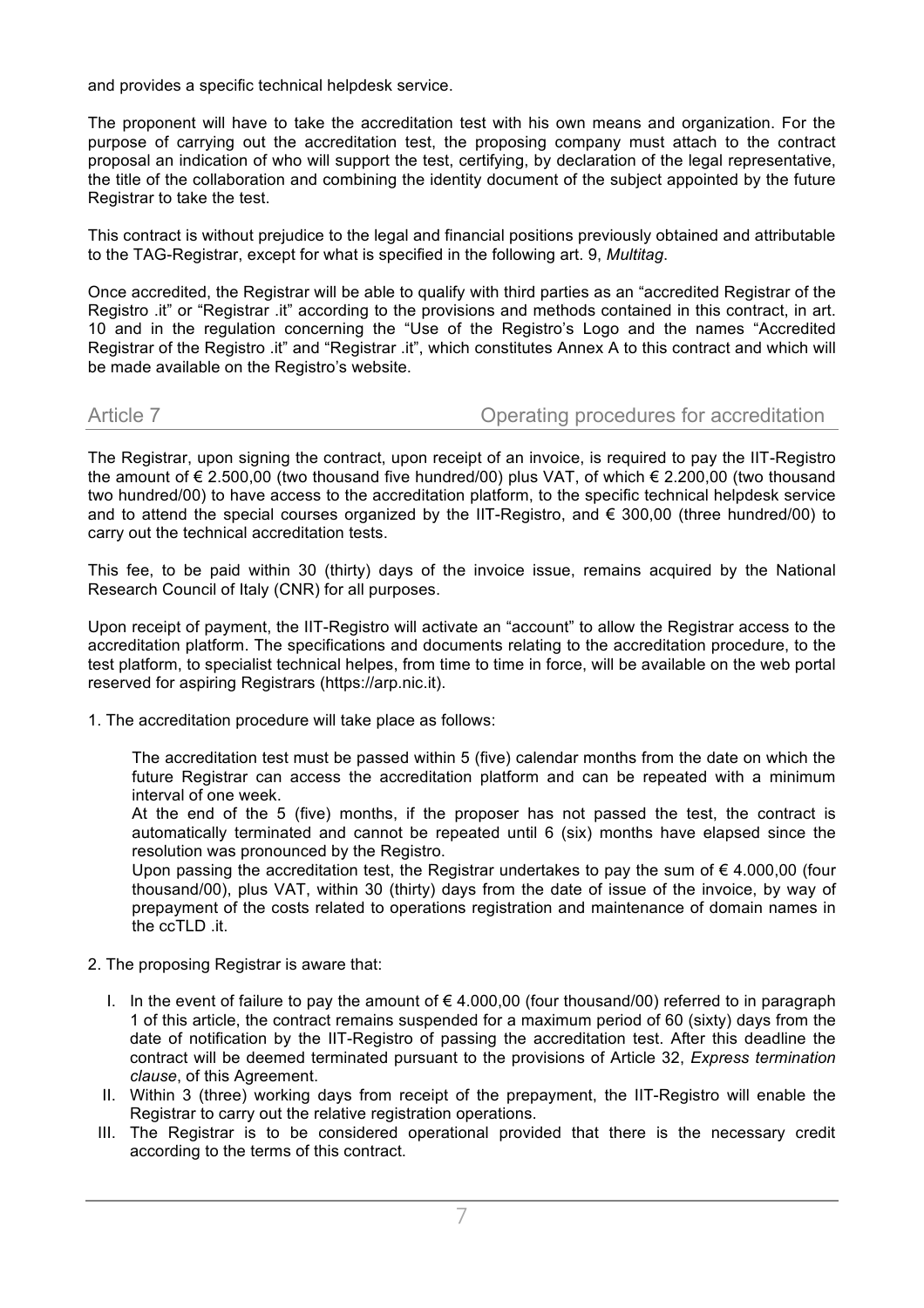The organization, that wants to be accredited as a new Registrar, cannot use TAG-REGs corresponding to TAG-REGs already assigned.

Article 8 **Article 8 Registrar's website** 

It is an essential prerequisite for the exercise of the activity of Registrar the use and preparation of a specific website in which the Registrar indicates the contacts to which the user can contact for all the needs of registration of the domain name or connected to it, including in compliance with legislative decree no.  $70$  of  $9<sup>th</sup>$  April 2003. This information will be published in the Registrar's list.

### Article 9 Multitage Multitage Multitage Multitage Multitage Multitage Multitage Multitage Multitage

For the purpose of transparency towards third parties and for the best functionality of registration and management of domain names, it is established that there is a single TAG-Registrar for each holder of a Registrar contract.

If, at the date of entry into force of this contract, a nominee holds more than one TAG-Registrar, the Registro will formally notify the Registrar of the circumstance in question and will agree with it on the methods and terms for carrying out the unification operation which must be concluded within 3 (three) months from the aforementioned formal communication and, in any case, not later than one year from the beginning of the contract's effectiveness.

An exception is made to what is reported in the previous paragraph in the hypothesis that the aforementioned multitags referring to a single nominee can be documented by this, as pertaining to different business branches, through the use or registration of differentiated trademarks. In this latter case, the holder must send the Registro a motivated and documented request to maintain additional Registrar TAGs. The Registro will assess the request of the interested party and the attached documentation by sending the applicant, within 30 (thirty) days of the request, a communication of acceptance or refusal, duly motivated.

This circumstance, where admitted and accepted by the IIT-Registro, entails in any case the payment of the transactions referred to in articles 21, *Payments*, 22, *Billing* and 26, *Change of the Registrar for a substantial number of domain names*.

The Registro reserves the right to evaluate the maintenance policy of several TAGs-Registrars referring to different business units in relation to technical charges and market developments, as well as to the aforementioned transparency towards third parties.

Article 10 Use of the Registro's Logo, the accredited Registrar of the Registro .it and Registrar .it

The rules for using the Registro. it Logo, as well as the names Registrar .it and accredited Registrar of the Registro .it are governed by the specific regulation contained in the Annex entitled "Use of the names "Registrar accredited by the Registro .it" and "Registrar. it", available on the Registro's website.

Without prejudice to any other condition provided for in this contract, the right to use the signs mentioned in the aforementioned Annex, under the conditions and terms contained therein, may be exercised by the Registrar only upon passing the accreditation procedure, as defined in this contract

To this end, the Registro will make avalaible the specifications and specimens of the aforementioned trademarks to the Registrar on the Registrar's portal.

The Registrar will be entitled to use the Registro's Logo only in the cases listed above. The exceptions agreed in writing with the Register and those of the law are reserved.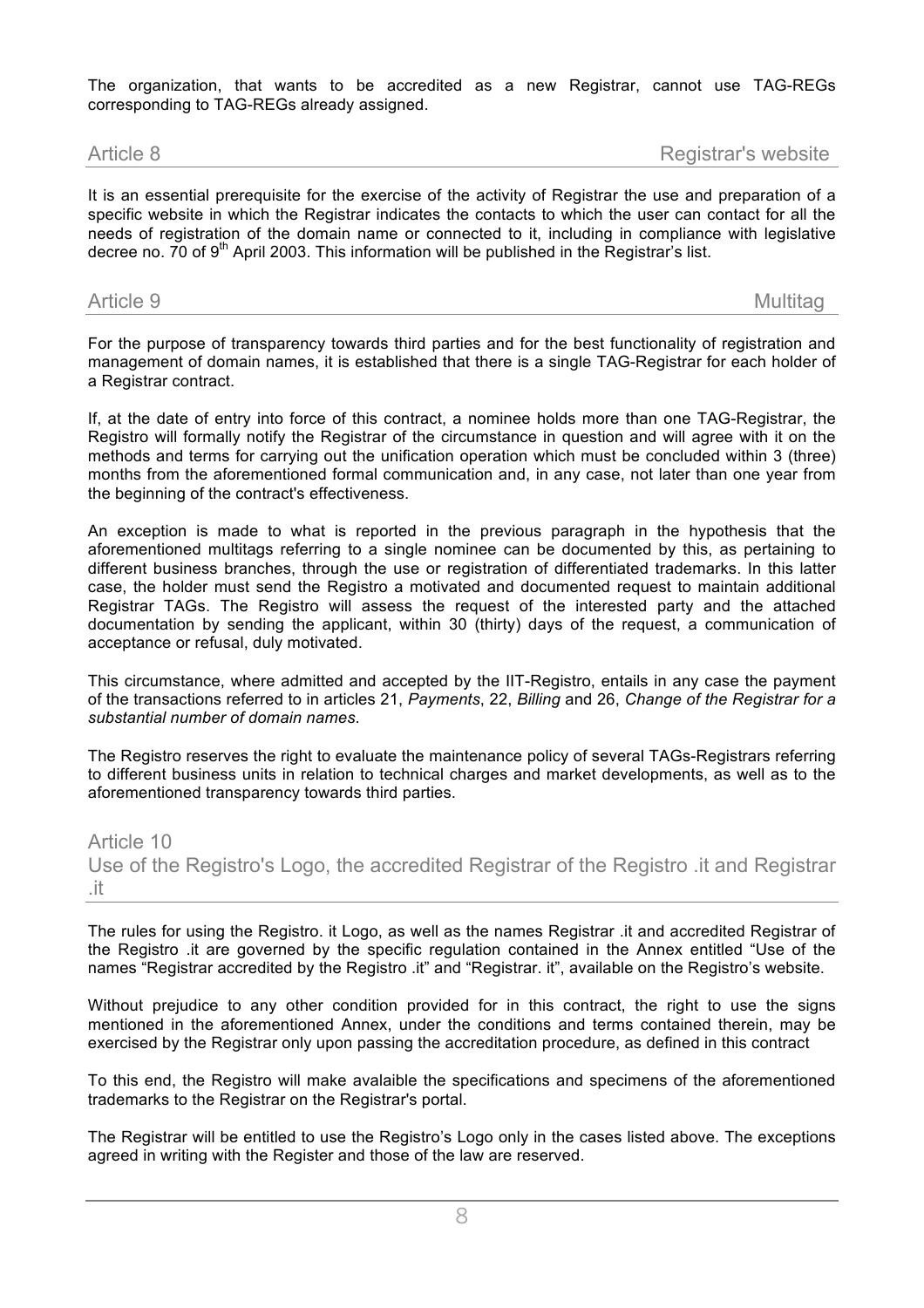The document entitled "Rules of good conduct" available to the Registrar is published on the Registro's website. This code contains a set of provisions of a contractual nature designed to inspire the actions of the Registrar, in the performance of registration and management of domain names in the ccTLD .it and in the SLD edu.it, to an ethically correct behavior, in the general interest of the Internet users.

The Registrar who signs the contract with the Registro can subscribe to the "Rules of good conduct". Its name will appear on the list kept by the Registro, on its website, accompanied by the acronym CoC.

The Code of good conduct is also established pursuant to art. 27 of the Consumer Code, Legislative Decree no. 206 of 6<sup>th</sup> September 2005.

Failure to comply with the "Rules of good conduct", disputed in the terms set forth in the following art. 31, *Procedure for the application of the penalties* involves the forfeiture of the Registrar from the adhesion to the code and the suspension of the initials CoC next to its own name for 6 (six) months.

From the date of receipt of the communication of cancellation, the Registrar must, within 5 (five) days, remove from its headed paper, website, advertising including audiovisual material and any other communication material any direct or indirect reference to the condition of adherent to the Rules of good conduct.

Article 12 **Prerequisites and conditions for registration** 

Registration and maintenance of a domain name is conducted by the Registrar in favor of the Registrant in compliance with the prerequisites and requirements described in this contract and in the Regulation. The Registrar undertakes to register and maintain domain names, including through automated procedures, subject to acceptance by the Registrant of each single clause contained in the registration form, as established in this agreement and in the Regulation also found on the Registro's website.

The procedure for registering and maintaining domain names must always make clear the identity of the reference Registrar, as defined by Legislative Decree 70/2003.

The Registrar undertakes to register domain names assuming, on behalf of the Registro, before entering the domain name in the DBAN, the identifying data of the Registrant, of the administrative and technical contacts, if different from the Registrant, based on the requirements and methods provided for in the Regulation. The data of the Registrant and of the technical and administrative contacts must coincide with what is entered by the Registrar in the DBAN.

The Registrar undertakes to proceed with the registration of domain names upon explicit acceptance by the Registrant of each specific clause concerning the declarations and assumptions of responsibility, with respect to the IIT-Registro, relating to the assignment of the domain name, as specified in the Regulations of the ccTLD .it and the SLD edu .it. The aforementioned declarations and assumptions of responsibility must be documented to the Registro in writing, or in equivalent forms, as reported in art. 14, *Documentation obligations*, of this agreement.

In accordance with the contents of art. 23, *Data processing and the Registrar's role*, the Registrar is required to provide the Registrant with the information relating to the methods and purposes of the processing, and to obtain, if the Registrant is a natural person, the relative consent, based on the contents prepared by the IIT-Registro through the aforementioned Regulations.

The provision of consent must be explicitly provided for the treatment inherent to natural persons and must be documented in the Registro in writing in the manner and terms established by art. 14, *Documentation obligations*, of this contract and by the Regulation, as well as by the art. 6, 7 and 8 of the EU Reg. 2016/679.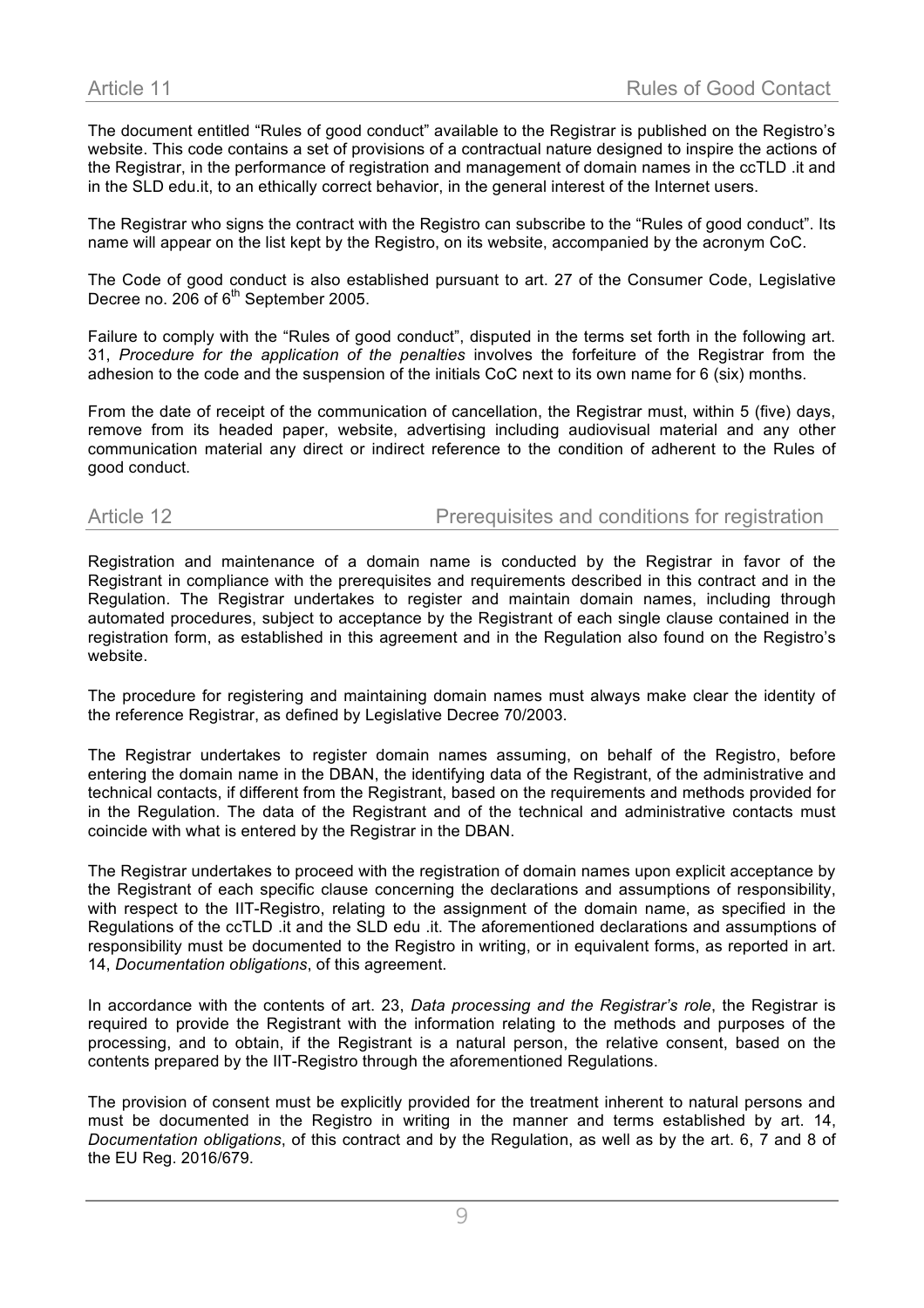After the registration procedure with the registration of the domain name in the DBAN, the Registro will send the Registrant a final communication, to its e-mail address listed in the DBAN, containing a summary of the information already present in the aforementioned DBAN and those concerning the assumptions and declarations of responsibility, the provision of consent and the identification data of the Registrar who performed the registration. In order to allow the correct execution of the described registration procedure, the Registrar undertakes to call the Registrant to affix and verify a correct electronic address as defined in art. 2.

At the end of the assignment of the domain name, the Registrar is obliged to inform the Registrant himself, through notice of the Registrar to the Registrant, pursuant to the provisions of the Consumer Code legislative decree 206/2005 and the directive 2000/31, as implemented by Legislative Decree 70/2003.

### Article 13 **Registrar's Obligations Registrar's Obligations**

The Registrar undertakes to register and maintain domain names exclusively in view of the prior assumption by the Registrant of the obligations contained in the Registration Form, as reported in the Regulations of the ccTLD .it and in the SLD Regulations edu.it.

1. Obligations relating to the registration phase.

By signing this contract, the Registrar undertakes to:

- I. acquire, at the same time as the registration request, the personal data of each Registrant for which it registers or maintains domain names as indicated in the Regulations;
- II. check, on the basis of the declarations made by each Registrant for which it registers the domain names, that it complies with the subjective requirements for the registration of domain names, as defined by the Regulations of the ccTLD .it and the SLD edu.it;
- III. receive a declaration from the Registrant to the Registro with which he/she ensures, under his responsibility, that the registration of the domain names requested does not affect, as far as he is aware, the rights of third parties;
- IV. receive the Registrant's declaration to the Registro with which he assumes responsibility for the use of the domain names he intends to register;
- V. receive the Registrant's declaration of acceptance of the Rules for the assignment and management of domain names in the ccTLD .it and the Regulations for the assignment and management of domain names in the SLD edu.it and the Regulations for the resolution of disputes in the ccTLD .it (including the related Guidelines), including any changes that may have been made to them over time;
- VI. inform the Registrant that the registration of domain names cannot take place anonymously, since this does not comply with the data processing policy implemented by the Registro and that the obligations related to domain names are attributable to the person indicated as Registrant of the domain name;
- VII. provide each Registrant with appropriate information on the processing of personal data carried out by the IIT-Registro, obtaining its acceptance;
- VIII. send the registrant a specific e-mail notification informing him of the registration of domain names, or of the operations to change of the Registrar and of the Registrant.
	- 2. Obligations regarding the phase of management of registrations, compliance with the Regulations, diligence and correctness.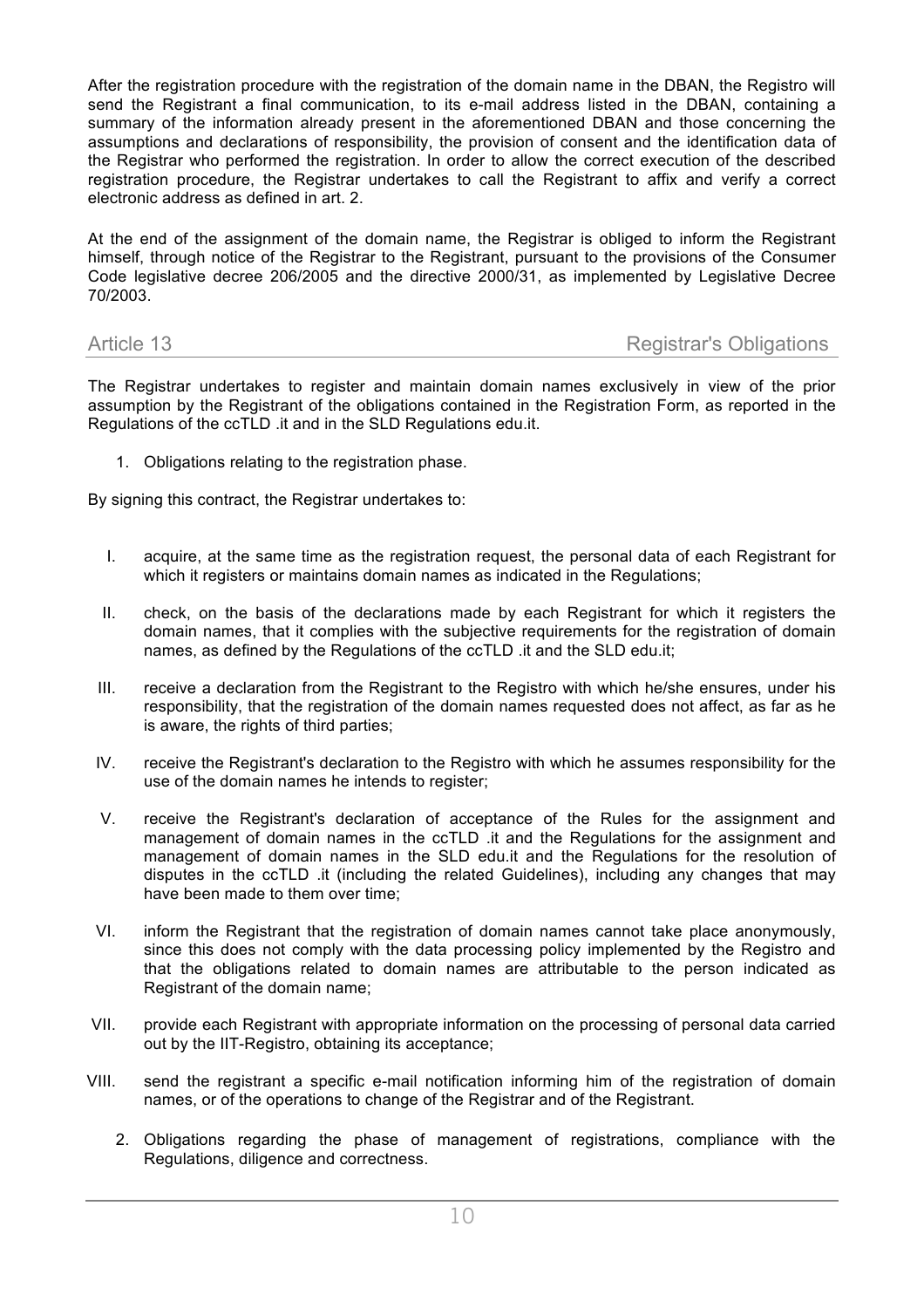By signing this contract, the Registrar undertakes to:

- I. observe the Regulations, as reported in art. 2 Definitions of this contract and the changes that were made to it in the light of the provisions of art. 3, Hierarchy of the Sources of this agreement;
- II. carry out the activity of registration and maintenance of domain names with the best diligence and with adequate means, personnel, organization and technical knowledge, as well as promptly updating the data of the Registrant if requested by him;
- III. to guarantee the Registrant the provision, at freely determined rates, of transactions and activities established in the Regulation and in the Guidelines, as defined in art. 2, Definitions and which constitute a mandatory contractual obligation for it;
- IV. undertake all the technical actions necessary to guarantee the implementation of operations on the domain name in accordance with the Regulation;
- V. communicate to the Registrant, in a secure and confidential manner, the completion of the registration and maintenance of the domain name, such as, by way of example, but not limited to, registration operations, modification of the Registrant (Trade), of the Registrar (Transfer) and in any case within the maximum term of 5 (five) days from this event, the Authinfo code in order to guarantee the carrying out of the necessary registration and management operations of the domain names assigned to them. To this end, another method that allows the Registrant to acquire the AuthInfo code in a secure and confidential manner, such as, for example, making the aforementioned code available on the Registrar's website via SSL connection must be considered valid. The Registrar undertakes to modify the Authinfo in the event that there is a request to change the Registrant or the Registrar, and in any case in which the Registrant requests a change;
- VI. ascertain, using ordinary diligence, before carrying out the operations concerning the registration and management of domain names, the credentials of the Registrant with respect to the requested operation;
- VII. inform the Registrant of the need to provide accurate personal data, as well as communicate any updates of the same data and the consequences that such non-compliance may entail, including the revocation of the domain name, as well as informing the Registrant of the contents of the art. 494 of Penal Code regarding the need to provide accurate data;
- VIII. do not obstruct the Registrant in any way if he wishes to change the Registrar and collaborate with the same for the execution of this operation. By way of non-exhaustive example, the Registrar cannot refrain from communicating Authinfo to the Registrant wishing to switch to another Registrar;
	- IX. comply with the utmost diligence in the management of domain names that put the company in a state of total or partial inactivity according to the provisions set forth in the Regulation, promptly informing the Registrant and assuming the relative responsibilities towards the IIT-Registro and the Registrant;
	- X. carry out the deletion of a domain name only following an explicit authorization by the Registrant, or, when the expiration date of the maintenance of the domain name has expired, indicated in the "expire" field and, in any case, within the "autoRenew" period and the fact that the Registrar was obliged to maintain, either in fact or in law.
		- 3. Obligations of correct use of the technical resources of the Registro.
	- I. By signing this contract, the Registrar undertakes not to perform activities that cause damage to the IIT-Registro registration systems and services, such as, but not limited to, saturation of resources through Denial of Service, as well as access to IT systems of the Registro outside of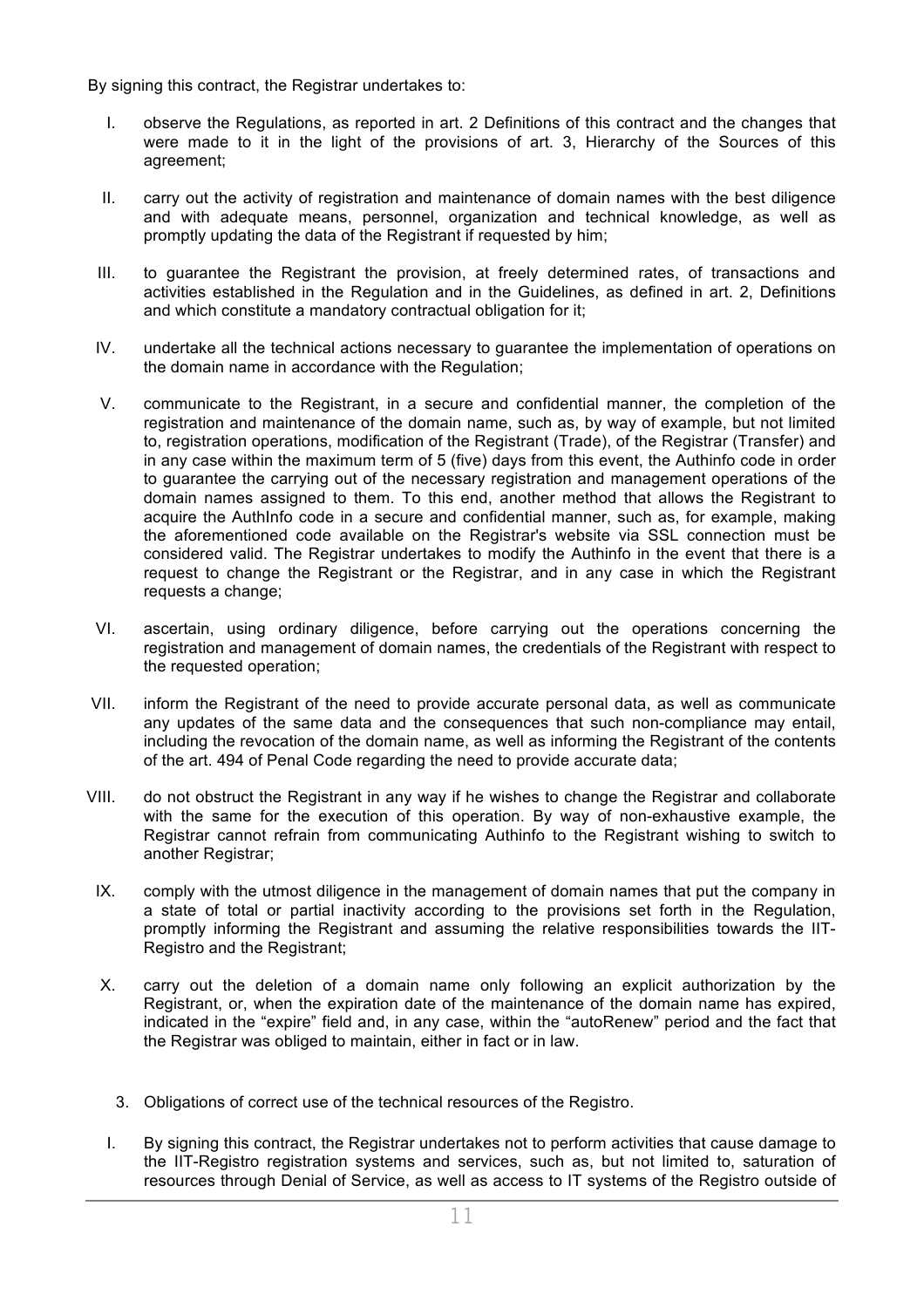the authorizations granted.

- 4. Obligations arising from the implementation of EU Regulation 2016/679.
- I. The Registrar is obliged to provide IIT-Registro with sufficient guarantees to implement adequate technical and organizational measures so that the data processing of the Registrant meets the requirements of the aforementioned Regulation and guarantees the protection of the rights of the data subject according to the of the articles 28, paragraph 1 and art. 32 of the EU Reg. 2016/679.
- II. The Registrar is obliged to provide the information, as required by the technical guidelines, also as regards the diffusion and accessibility via Internet of the personal data provided by the Registrant and contained in the IIT-Registro databases, and to request the relative consent where required by current legislation, except in cases where the data must be made public to fulfill specific legal obligations.
- III. In the event of a breach of personal data that could give rise to a risk for the rights and freedoms of the data subjects, the Registrar is obliged to notify the Guarantor of the event as soon as possible, and in any case not later than 72 (seventy two) hours (art. 33, EU Reg. 2016/679). Furthermore, the Registrar is required to notice it:
	- to the data subject concerned;

 To the IIT-Registro, at the following CEM address: registro@pec.nic.it, writing in the subject of the CEM: Data Breach, with the indication of the TAG Registrar.

- IV. The Registrar is obliged to fulfill the following tasks (art. 30 p.1, EU Reg. 2016/679): keeping the register, in which all the data processing activities carried out under his own responsibility are reported, to be sent to the Owner of the IIT-Registro processing, according to the methods indicated by it, containing the following information:
	- 1) Location, with position and contact details;
	- 2) Tag Registrar;
	- 3) Data Protection Officer (DPO) if present;
	- 4) Description of personal data categories;
	- 5) Legal basis of the processing;
	- 6) Purpose of the processing;
	- 7) General description of technical and organizational security measures;
	- 8) Deadlines for cancellation;
	- 9) Processing methods.
- V. If the Registrar designates a sub-data processing manager, the latter is bound by the same obligations that the Registrar assumes towards the IIT-Registro. The sub-manager must notify the Registrar of any violations of personal data for the rights and freedoms of the data subjects. The Registrar will be responsible for making the notification to the Guarantor Authority in the same manner described in point III, and for noticing it to the IIT-Registro. In the event of non-fulfillment of the obligations of the sub-manager, the Registrar keeps the entire responsibility towards the IIT-Registro.

Article 14 Documentation obligations

The IIT-Registro, also ex officio, and interested third parties for reasons of justice or public authorities may request to document the registration of a domain name. Therefore, in order to satisfy this probationary requirement, by signing this contract, the Registrar undertakes to:

1. document that the registration of domain names and any related maintenance operations requested by the Registrant took place in compliance with the obligations established in this contract, in art. 12, *Prerequisites and conditions for registration* and in art. 13, *Registrar's Obligations*.

With the signing of the contract the Registrar is aware that the documentation concerning the registration of domain names must consist of a copy of the registration form and the contextual notice of the Registrar to the Registrant confirming the registration, also according to the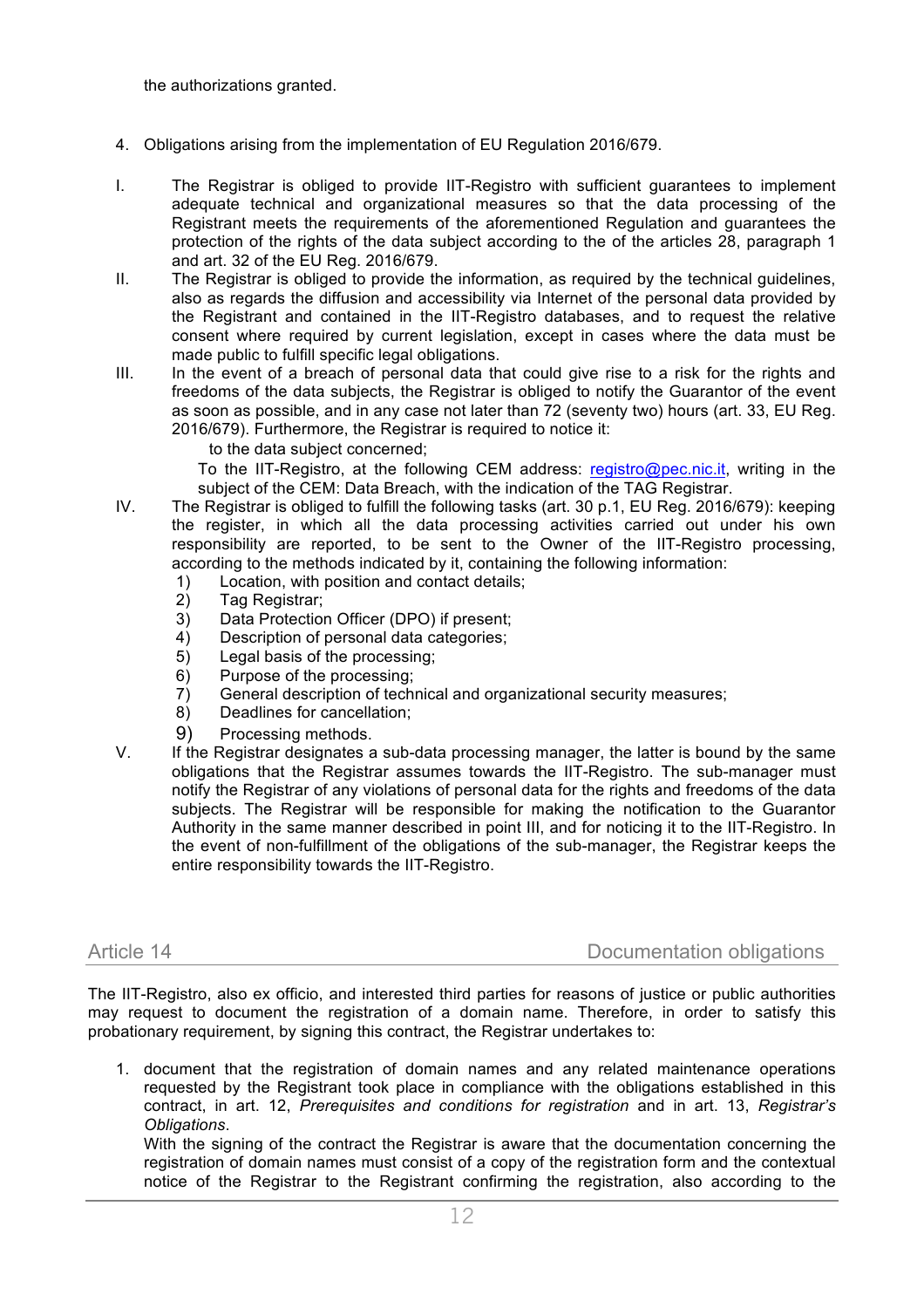provisions of Legislative Decree no. 206 of  $6<sup>th</sup>$  September 2005, Consumer Code or Directive 2000/31/EC, "Directive on electronic commerce". The e-mail notice by the Registrar consists of a copy of the e-mail in source format, containing the entirety of the headers, without manipulation of the entire content of the message (RFC-2822) extracted from the sender's mailbox from where may include, among other information, the Message-ID;

- 2. maintain the documentation relating to the registration form for 10 (ten) years from the date of termination of the contract with the Registrant and any other data concerning the maintenance and management of the domain name for 5 (five) years from the extinction date of the contract with the Registrant:
- 3. promptly transmit to the Registro, as provided in this contract and in the Regulations of the ccTLD .it and in the SLD edu.it, the request for access to data and documents relating to registration, maintenance and opposition of a name to domain in the ccTLD .it and in the SLD edu.it, also by request received from the Registrar, as advanced by the third party for the protection of rights, for the subsequent fulfillment by the Registro and transmission to the third applicant.

Without prejudice to further obligations deriving from specific regulations, the aforementioned documentation must be sent to the Registro in written form or even in equivalent forms pursuant to the Digital Administration Code, Legislative Decree no. 82 of 7<sup>th</sup> March 2005. By written form we mean mechanical reproduction pursuant to art. 2712 of the Civil Code, including the analogue copy of an electronic document. It must also be accompanied by a declaration, pursuant to the Presidential Decree 445/2000, signed in original, or with digital signature, by the legal representative of the Registrar, or by a person delegated by the same, which certifies the conformity of the reproduction to the original, as well as the non-alteration and integrity of the document and information in this contained.

The requirement established by this article does not satisfy the sending to the Registro of the processing of the registration data made by the Registrar. To this end, a non-exhaustive example of the ways in which it is possible to provide the Registro with the requested documentation in written form or in equivalent form, with the declaration form pursuant to Presidential Decree 445/2000 or for Registrars not belonging to the EEA countries declaration provided with legalization by a notary or other competent public official, and equipped with apostille or consular legalization. The derogation regimes provided for in bilateral or multilateral treaties are reserved.

In the event that documentation is sent that does not satisfy the probative requirement referred to in the previous point, the Registrar assumes all responsibility towards those who had requested it and will keep the IIT-Registro relieved and harmless for any damage suffered by any in this regard.

Failure to send the Registro a complete registration document of the e-mail communication to the Registrant, accompanied by the self-certification pursuant to Presidential Decree 445/2000, or apostille, or consular legalization, will legitimize the Registro for the immediate application of the sanction according to the contents of the this agreement. To this end, the Registrar will keep the IIT-Registro relieved and indemnified in relation to actions of third parties deriving or connected to the application of said sanction.

Failure to comply with the documentation obligations exposes the Registrar to responsability pursuant to the contents of art. 29, *Responsibility's regime of the Registrar*.

Article 15 **Registrar's agents and intermediaries (Reseller)** 

The Reseller, as defined in art. 1 - *Definitions*, is third with respect to this contract and operates in the direct responsibility of the Registrar.

The accredited Registrar is the only person responsible for the activities delegated by the Registro to the Registrar with respect to the existing contract with respect to the Registrar of domain names and to the Registro .it against the existing contract and is not authorized by the Registro to further delegations.

The Registrar must make clear to the user, for all the operations of registration and maintenance of the domain name, what is his TAG Registrar of reference, regardless of whether the activities are carried out with the help of agents or intermediaries and in any capacity .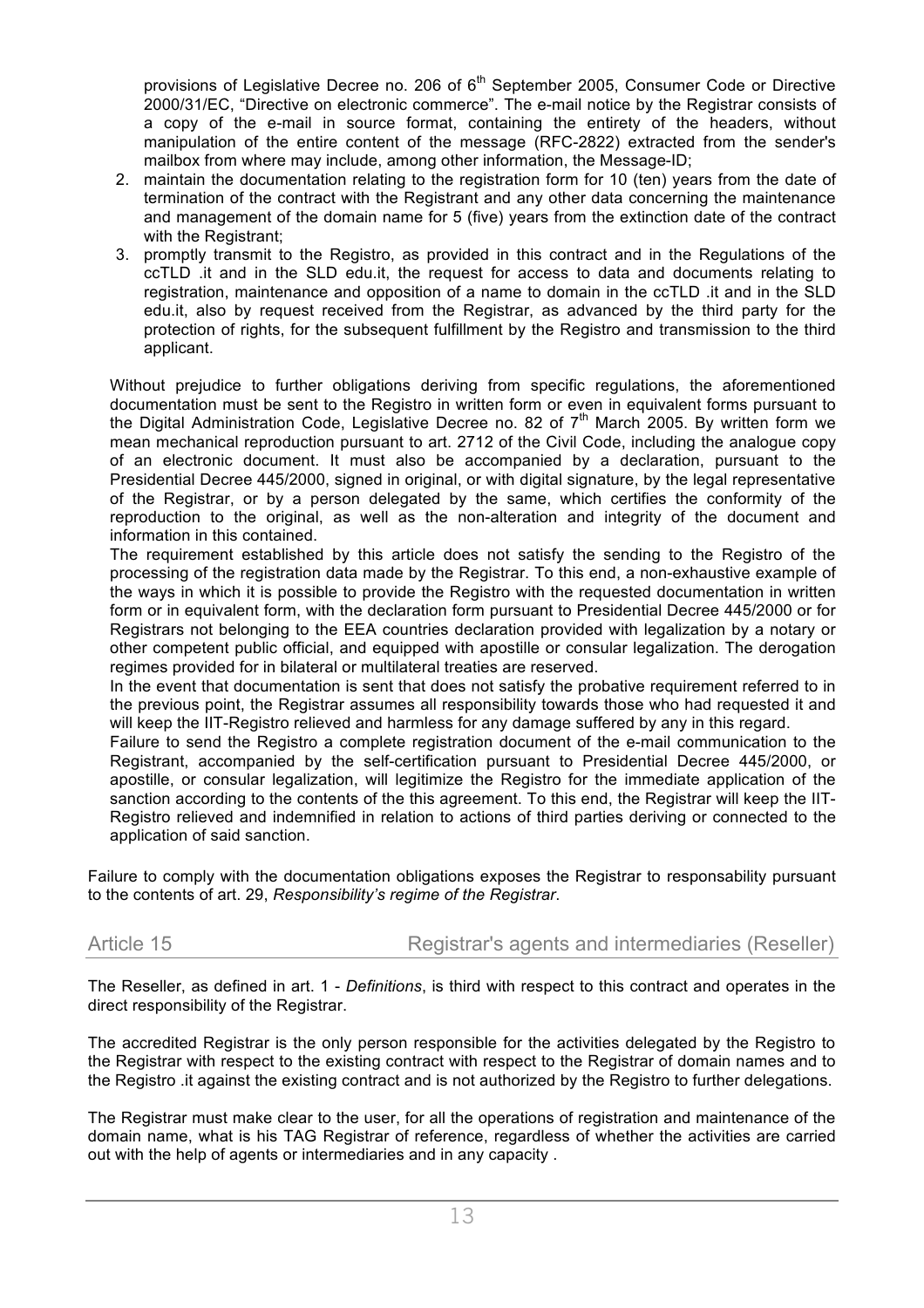As far as the above is concerned, the Registrar cannot transfer, delegate or transfer to third parties any rights or obligations deriving from this contract, nor subcontract the activities carried out as delegate of the Registro.

The Registrar is responsible towards the Registro and the Registrant for all the activities, services, information and documents that the eventual agents make available to the Registrant, based on the contents of the art. 12, *Prerequisites and conditions for registration*, in art. 13 *Registrar's Obligations*  and in art. 14, *Documentation obligations*.

Any action of intermediary agents, which may harm the Registrant or the Registro, will be directly conducted to the relevant Registrar and will be sanctioned according to the indications contained in this agreement.

# Article 16 **Responsibilities and obligations of the Registro**

The IIT-Registro carries out the activities and provides the services necessary to guarantee and maintain the functioning of the technological activity of registration and management of domain names in the ccTLD .it and in the SLD edu.it, undertaking to guarantee suitable service quality levels, as specified in art. 18, *Procedures for performing the service of registration of the domain names of the Registro .it and definition of the times of availability of the services associated with it*.

To this end, the IIT-Registro undertakes to:

- 1. prepare the Regulations for the assignment and management of domain names in the ccTLD .it and the Regulations for the resolution of disputes in the ccTLD .it (including the relative Guidelines), together, or separately, also the Regulations of the ccTLD .it, or also Regulations, subject to the opinion of the Advisory Advisory Committee of the Registro (AAC), in which the representatives of the Registrars also participate, pursuant to the Statute of the AAC itself;
- 2. prepare the Rules for assigning and managing domain names in the SLD edu.it (including the related Guidelines), subject to the opinion of the SLD Rules Management Committee edu.it;
- 3. maintain the Regulations of the ccTLD .it and the Regulations of the SLD edu.it, suitable to allow the best functioning of the system of registration and management of domain names both in the ccTLD .it and in the SLD edu.it, subject to the opinion of the Committee Advisory to the Address of the Registro and of the Management Committee of the Rules of the SLD edu.it. The changes will be implemented after 30 (thirty) days from the electronic notice to the Registrars and their publication on the RAIN-NG portal. In the hypothesis of absolute necessity and urgency, where the situation determined could prejudice the regular performance of the activities or the regular functioning of the Registro, including, by way of example but not limited to, measures immediately executive of the judicial or administrative authority, the Registro may proceed immediately or in any case within the technical time strictly necessary for the modification of the Regulation, giving simultaneous information to the Advisory Steering Committee;
- 4. perform the functions and technological activities necessary to guarantee an efficient service that meets the needs of the sector;
- 5. maintain efficient the process of resolution of the domain names of the ccTLD .it and in the SLD edu.it through the use of cutting-edge technologies (eg "anycast" protocol) and also through specific contractual agreements aimed at guaranteeing the visibility of domain names from any network location;
- 6. maintain and update the DBAN;
- 7. ensure all services are functional and active, pursuant to art. 18 "*Procedures for performing the service of registration of domain names of the ccTLD .it Registro and of the SLD edu.it, definition of the times of availability of the services associated with it*", necessary for the registration and maintenance of domain names in a synchronous system for the service levels specified therein;
- 8. perform the functions and activities provided for in the ccTLD .it Dispute Rules concerning the management of disputes, the implementation of reassignment procedures and access to data and documents relating to the registration, maintenance and opposition of a domain name in the ccTLD .it also by request received from the Registrar;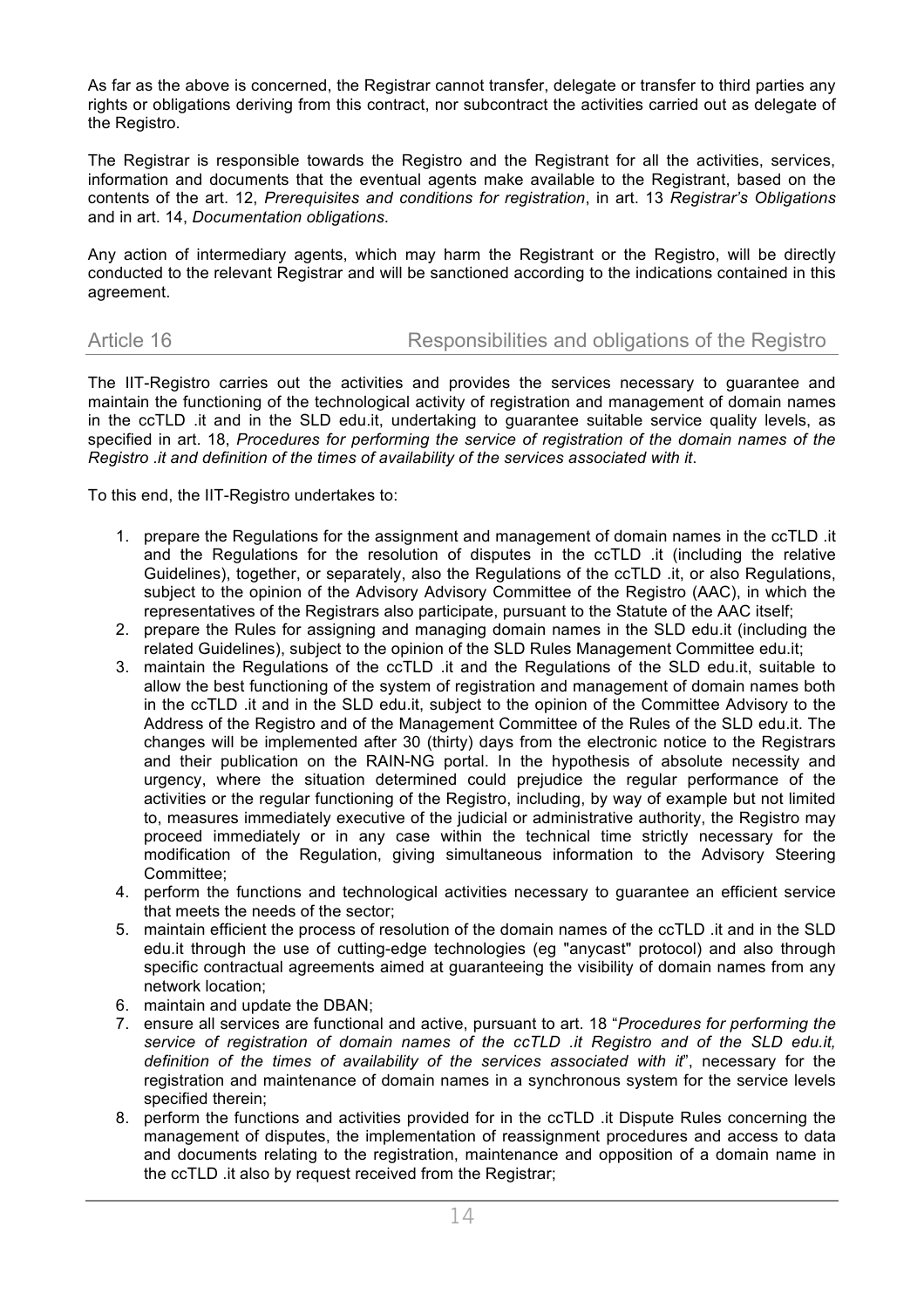- 9. carry out the functions and activities envisaged by the Regulation for the assignment and management of domain names in the SLD edu.it, relating to the opposition procedure and access to data and documents relating to the registration, maintenance and opposition of a domain name in the SLD edu.it also by request received from the Registrar;
- 10. establish an alternative dispute resolution service consisting of the establishment of an arbitration chamber and alternative dispute resolution bodies whose decisions will be accepted and executed by the Registro and which the Registrar recognizes according to the law and this contract. The alternative dispute resolution service is not provided for the registration of domain names in the SLD edu.it.
- 11. carry out the technical and administrative activities necessary to allow the Registrar to be able to operate, such as: accreditation, contract transfer, takeover and billing;
- 12. maintain and update an accreditation software system on which the Registrar carries out the accreditation procedure with the Registro;
- 13. provide a service of technical assistance and operational support to the Registrars;
- 14. provide an updated statistics system, as reported on the website of the Registro;
- 15. provide a "drop time" service in order to disclose the dates and times of cancellation of expiring domain names. The "drop time" service is not provided for domain names registered in the SLD edu.it;
- 16. provide the helpdesk service to users according to the provisions of art. 18, Procedures for performing the service of registration of domain names of the ccTLD .it Registro and the SLD edu.it, definition of the availability times of the services associated with it;
- 17. maintain and update the technical procedures that guarantee the security of transactions between the Registro and the Registrars;
- 18. maintain and update the test platform to allow the Registrar to verify in advance the performance of the registration and maintenance operations provided for in the Regulations for assigning and managing domain names in the ccTLD .it and in the SLD edu.it;
- 19. allow the Registrar access to the data and systems necessary for the registration of the domains according to the methods agreed with the IIT-Registro itself;
- 20. provide the technical tools for viewing and updating the billing data as reported in the art. 21, *Payments and methods for updating and displaying accounting data on the RAIN-NG portal*;
- 21. carry out an institutional promotion activity aimed at spreading domain names in the ccTLD .it and in the SLD edu.it;
- 22. carry out training activities as specified in art. 36, *Courses of the IIT-Registro* of this contract;
- 23. allow the use of the domain name that has been registered by the Registrar in accordance with the provisions of this contract and the Regulations of the ccTLD .it and the SLD Regulations edu.it;

### Article 17 Technical provisions

The IIT-Registro makes available to the Registrar, on its systems, completely automated procedures for the registration and maintenance of domain names of which it has all the intellectual property rights, in compliance with and limits set by the Regulations of the ccTLD .it and of the SLD edu.it.

Through the use of the automated systems on which the Registrar and IIT-Registro performs registration and maintenance of the domain name, the Registrar is also allowed to modify the personal data of the Registrant, upon specific request by the latter, in accordance with EU Regulation 2016/679.

The Registrar is obliged to use access to the software components of the IIT-Registro according to the ordinary rules of diligence provided for by law, in good faith and in compliance with the functional and technical instructions that include security measures.

The identifiers issued to the accredited Registrars for access to the automated systems of the Registro and for the use of the software components, for the purposes of registering and maintaining a domain name, must be carefully preserved and used by the Registrar with all diligence and cannot be transferred to third parties.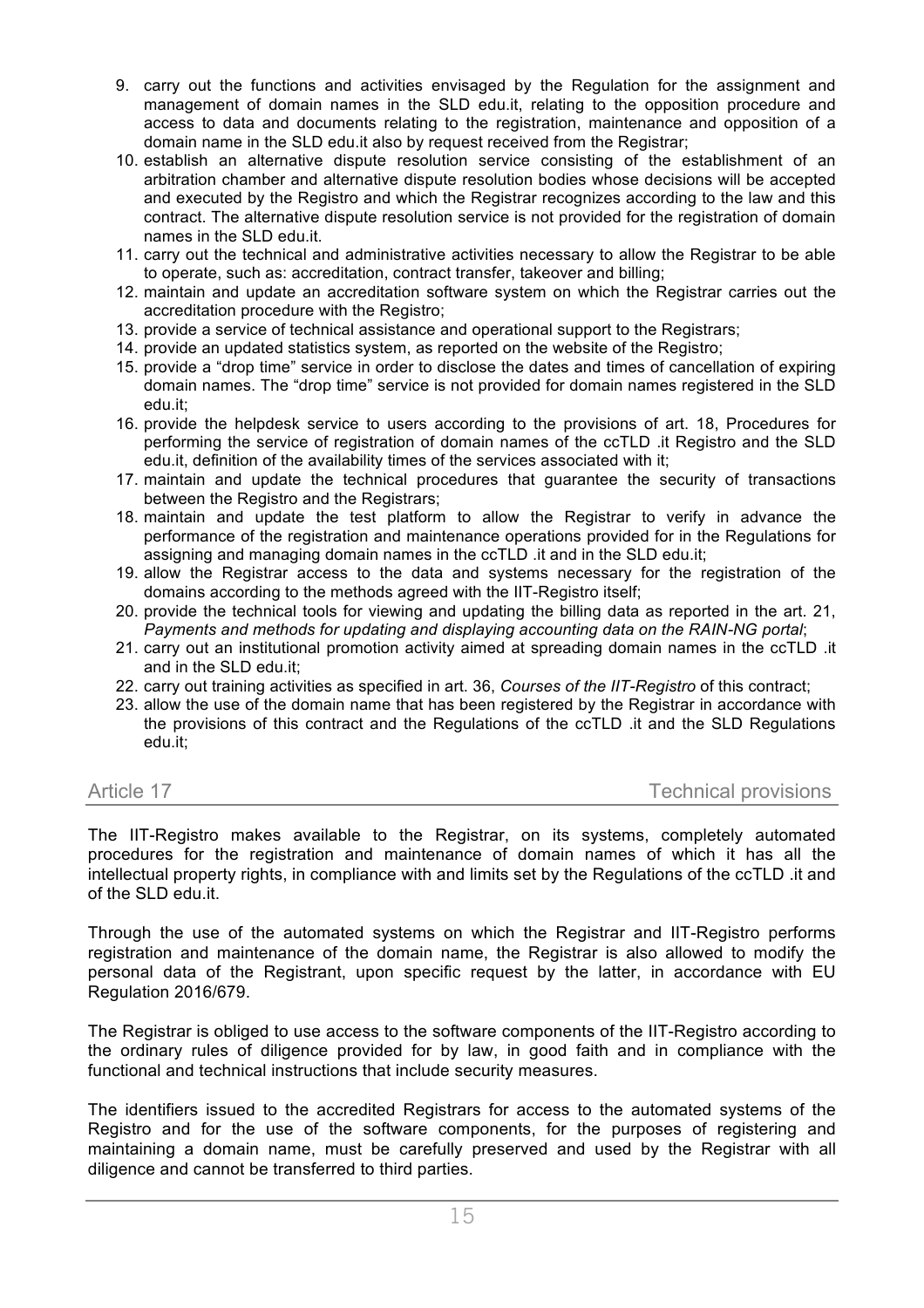Article 18 Procedures for the service of registration of domain names of the ccTLD .it Registro and of the SLD edu.it, definition of the availability times of the services associated with it

For the best provision of the service of registration and maintenance of domain names in the ccTLD .it and in the SLD edu.it, the methods of supply with specific technical services are indicated below:

- 1. public website of the IIT-Registro, https://www.nic.it or https://www.registro.it, RAIN-NG portal reserved for Registrars: https://rain-ng.nic.it and ARP portal https://arp.nic.it reserved for aspiring Registrars;
- 2. Whois service;
- 3. nameserver service of the ccTLD .it and of the SLD edu.it in relation to the resolution of domain names only. This service is guaranteed by the functionality of at least one of the authoritative nameservers;
- 4. DBAN alignment procedure with the primary nameserver of the ccTLD .it and the SLD edu.it;
- 5. EPP service;
- 6. connectivity service of the IIT-Registro networks and its data routing devices;
- 7. telephone, paper and e-mail help desk service, reserved for Registrars, according to the time slots shown on the RAIN-NG portal;
- 8. telephone, paper and e-mail help desk service reserved for end users according to the time slots shown on the website of the Registro;
- 9. telephone and e-mail help desk service, of a technical nature, reserved for aspiring Registrars according to the time slots shown on the accreditation portal;
- 10. statistics service on domain names, Registrars and Registrants and other data of interest, as reported on the portal dedicated to it https://stats.nic.it and on the website of the Registro.

Services with 24x7x365 availability

The services referred to in points 3) service nameserver of the ccTLD .it and the SLD edu.it and 5) EPP service are guaranteed with availability times of 24x7x365.

The guaranteed annual uptime for service 3) is 99.99%.

The guaranteed annual uptime for service 5) is 99%.

The following main maintenance operations are foreseen for the above service:

application of patches and updates of operating systems;

hardware upgrades and replacements;

changes and updates to the network infrastructure;

updating of the RDBMS;

patches and updates of application software;

optimizations to improve the performance of systems and applications.

The calendar of scheduled routine maintenance operations will be published on the RAIN-NG portal at least 15 (fifteen) days before the date of the intervention. Any extraordinary maintenance operations due to accidental causes will be noticed to the Registrars by the IIT-Registro via e-mail and through the RAIN-NG portal, as soon as possible.

For 2019, 7.3 (seven point three) ordinary maintenance days are foreseen, with maximum consecutive stop for scheduled maintenance equal to 6 (six) hours. For the following years the programming will be carried out as reported, from time to time, on the RAIN-NG portal.

For the service referred to in point 3) no scheduled maintenance is provided.

The availability of the services referred to in points 3 and 5 is guaranteed by the IIT-Registro by 24x7x365 active monitoring systems and specialized technical personnel ready to intervene in the event of malfunctions. These systems report via e-mail/sms any anomalies found during the monitoring phase. They allow to generate, in real time, reports concerning the uptime of services (typically graphic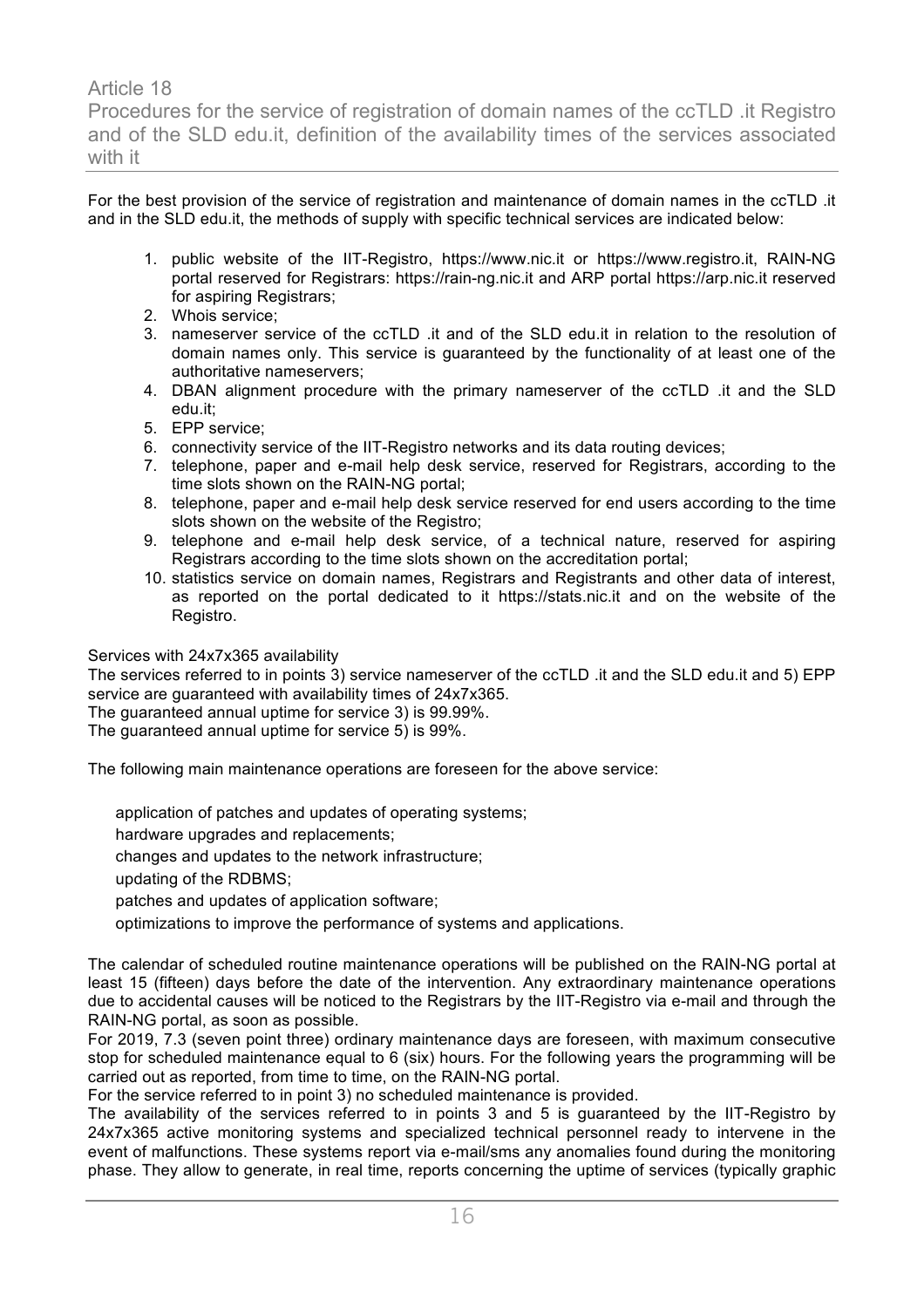reports). These reports will be published on the RAIN-NG portal.

Services with availability of standard 24 hours

The services mentioned in points 1) public website of the IIT-Registro https://www.nic.it or https://www.registro.it, of the RAIN-NG portal reserved for Registrars https://rain-ng.nic.it and the ARP portal reserved for aspiring Registrars https://arp.nic.it; 2) Whois service; 4) alignment procedure of the Domain Names Database and 6) connectivity service of the IIT-Registro networks and its data routing devices, as well as point 10) statistics service https://stats.nic.it are guaranteed, normally, 24 hours from the IIT-Registro.

The services referred to in point 7) telephone, paper and e-mail help desk service, of a technical nature, reserved for Registrars and 9) telephone and e-mail help desk service, technical in nature, reserved for aspiring Registrars are guaranteed on weekdays according to the time diversification disclosed to the Registrars through the RAIN-NG portal and the ARP portal.

The service in point 8) telephone, paper and e-mail help desk service reserved for end users is guaranteed according to the times shown on the public website.

Any extraordinary maintenance operations due to accidental causes will be communicated to the Registrars by the IIT-Registro via e-mail and through the RAIN-NG portal as soon as possible.

Malfunctions due to causes beyond the control of the will, deriving from facts of an exceptional nature or force majeure which are not foreseeable and in any case not under the direct control of the Registro, such as, but not limited to, weather events, earthquakes, floods, fire, sabotage, strikes, damage to the connectivity or processing structure do not fall within the aforementioned service levels.

Article 19 Database of Assigned Names (DBAN)

The domain names assigned in the ccTLD .it and in the SLD edu.it are inserted and maintained in the database called Database of Assigned Domain Names (DBAN).

The signing of this contract does not give the Registrar any right, power or faculty on the Data Base of the Assigned Domain Names (DBAN).

All intellectual property rights of a patrimonial nature and not, also sui generis, in relation to the establishment and maintenance of the aforementioned DBAN will remain with the IIT-Registro.

### Article 20

Rates for the activity of maintaining domain names in the ccTLD .it

1. The service charged by the IIT-Registro to the Registrar is the service of maintaining the domain name in the DBAN connected to the following events for the period of one year:

- I. registration;
- II. renewal;
- III. change of Registrar;
- IV. recovery from the state of "pendingDelete/redemptionPeriod".

2. The unit rate, established in accordance with the National Research Council of Italy (CNR) regulations for the services of third parties of the research bodies to cover the operational, legal, systems, research and development activities related to the registration of domain names is defined as follows:

- I. 4,00 (four/00) euros plus statutory VAT for each domain name registered and is not refundable;
- II. 4,00 (four/00) euros plus statutory VAT for the change of the Registrar and for the recovery from the status of "pendingDelete/redemptionPeriod";
- III. 3,30 (three/30) euros plus statutory VAT for the annual renewal of the domain name registration.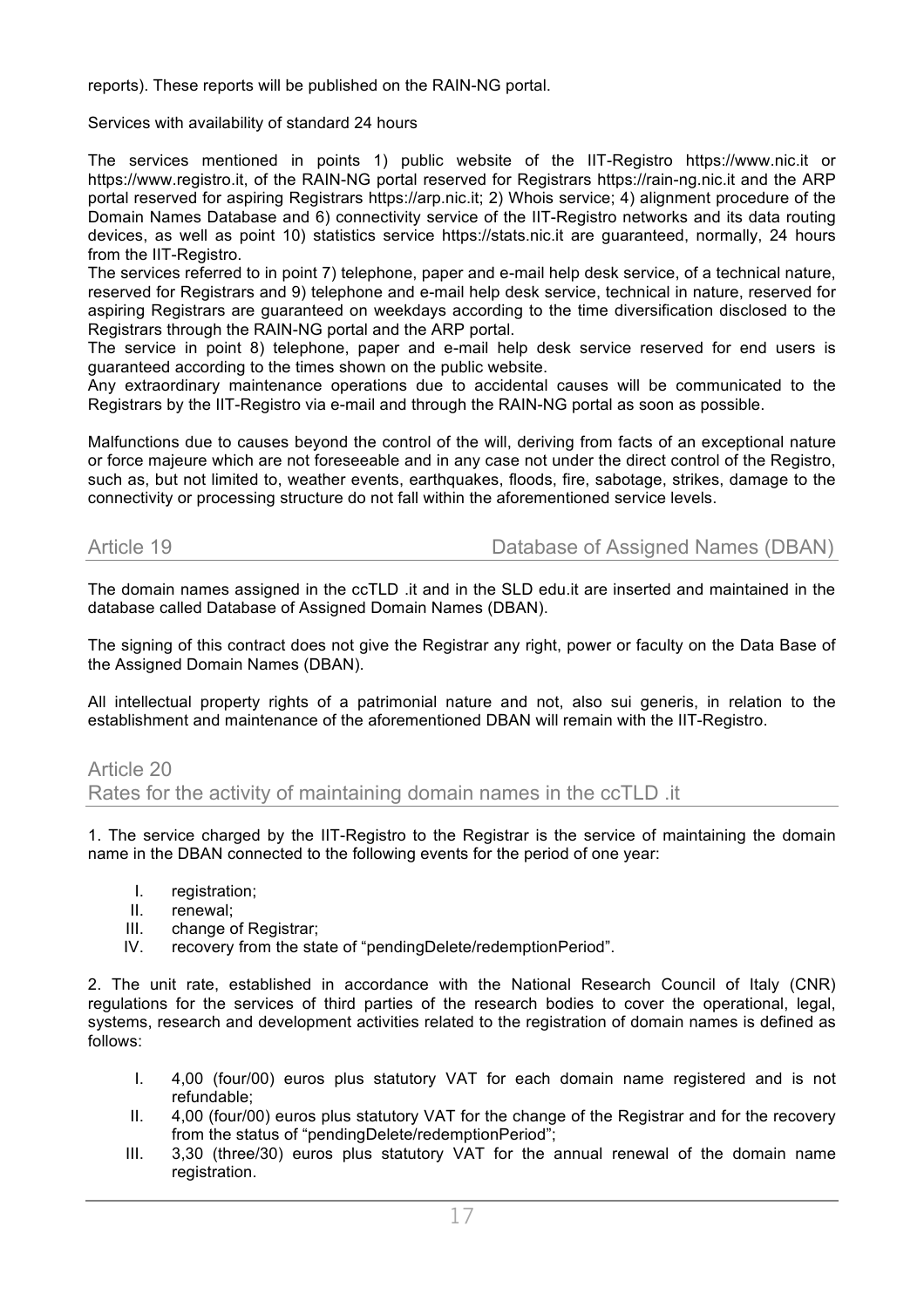3. For Points II and III the sum is due for each transaction carried out and is not refundable.

4. The fee for the registration of domain names in the SLD edu. it will be free until 19<sup>th</sup> September 2019. From 20<sup>th</sup> September 2019, the unitary rate for registering domain names in the ccTLD .it will be applied.

5. The maintenance of the domain name will be tacitly renewed from year to year, subject to cancellation, or by order of the judicial authority, or for lack of economic coverage by the Registrar.

In addition to the aforementioned rates, the Registro, for the operations referred to in the following art. 26, *Change of the Registrar for a substantial number of domain names*, will apply the costs reported in the same article.

Payments must be made in euros.

### Article 21

Payments and methods of displaying accounting data on the RAIN portal

The Registrar undertakes to pay the amounts necessary to cover the costs of registration and maintenance of domain names in the ways provided for in this agreement.

The Registrar undertakes to pay:

 the amounts relating to accreditation as reported in art. 7, O*perating procedures for accreditation*;

 the sums necessary to cover in advance the costs of registration services and maintenance of domain names according to the rates established by the Registro;

 the amounts relating to bulk transactions as reported in art. 26, *Change of the Registrar for a substantial number of domain names*;

 the sums necessary to reinstate any penalties as set forth in art. 30, *Penalties*, of this agreement.

In the event that the Registrar does not have economic capacity, according to the contents of this contract, the IIT-Registro will prevent the Registrar from performing all billable transactions, after which the domain names, once the annual expiration (expire) is reached, will be placed in the status of "inactive/notRenewed" and eventually canceled by the DBAN in compliance with the provisions of the Regulation.

With the signing of the contract the Registrar declares to be aware that he will not be able to request and execute billable transactions, as defined in the art. 20, *Rates for the activity of maintaining domain names in the ccTLD .it*, if not against advance payments with respect to the future and certain service provided by the IIT-Registro and undertakes to maintain its credit at a level that allows it the operability. To this end, the Registrar undertakes to hold the IIT-Registro harmless and relieved of any transaction that the Registrar has not been able to carry out due to the lack of economic coverage of the operation itself.

The IIT-Registro allows the updating of the credit via virtual POS and bank transfer by means of access to the RAIN-NG portal, according to what is reported in this article, where the methods for updating the credit and the technical characteristics relating to access are specified to the aforementioned virtual POS service.

The opportunity to use the virtual pos is offered on the portal reserved for Registrars (https://rainng.nic.it) using the circuits indicated on the portal. The credit card payment procedure involves the following steps:

 once the payment method has been chosen by "*credit card*", the Registrar must complete a form with the name of the person making the payment and the amount to be paid, which cannot be less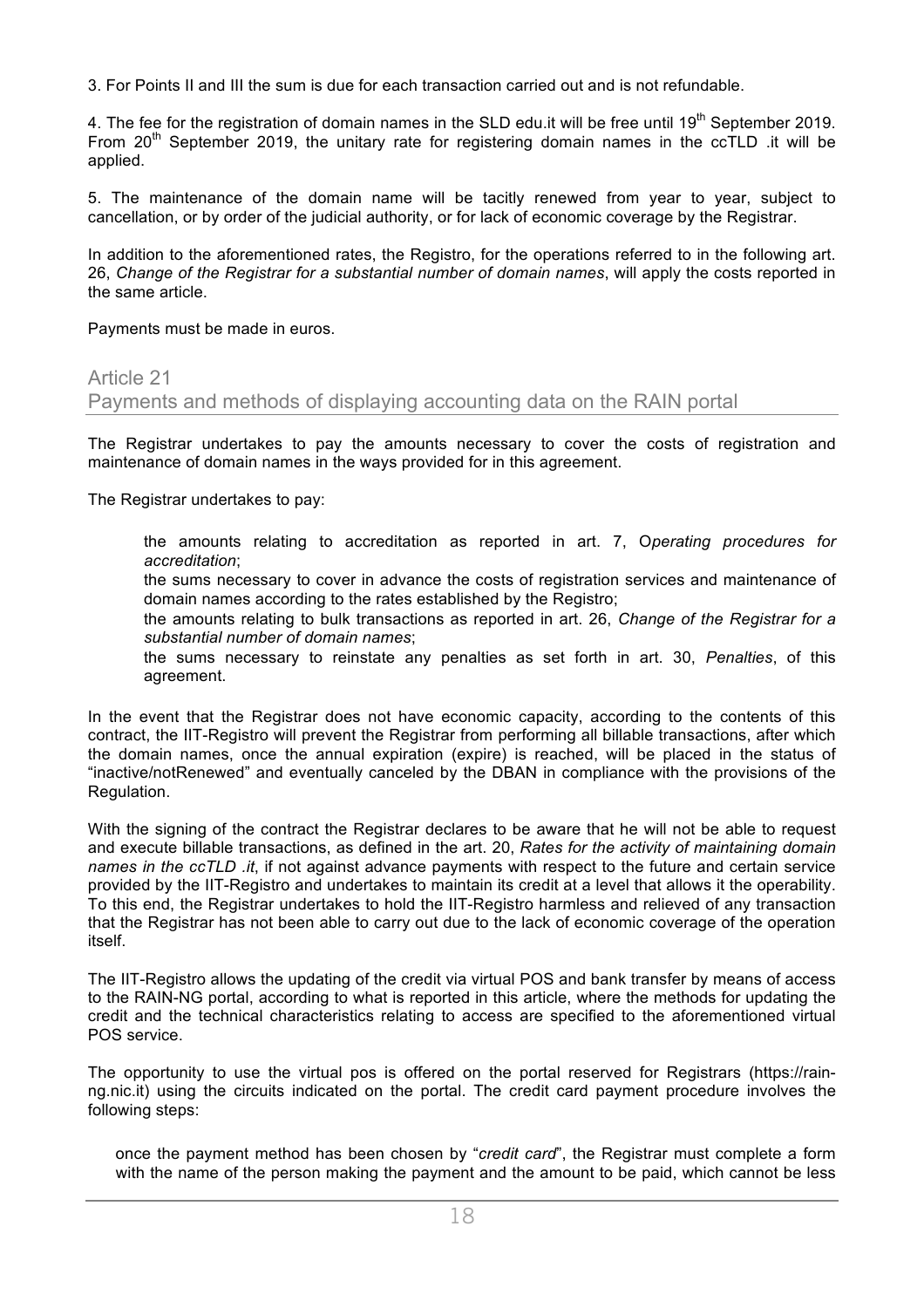than 100 (one hundred/00) euros (as also in the case of bank transfer);

 once the form has been completed and the data confirmed, the Registrar is connected via *https*, therefore in protected mode, to the *BNP Paribas* portal, or other bank, to which it must provide the specific data of the credit card it is using (name, card number, expiration date, security code); if the payment is successful, the amount is immediately credited to the Registrar.

The card details, entered on the *BNP Paribas* website, or other banking institution, will remain in the possession of only the bank.

In case of bank transfer, invoice payments must be made to the National Reseach Council of Italy (CNR):

 **For Payments made by parties other than State administrations and public sector administrations**: on bank account no. 218150, in the name of the National Research Council of Italy (CNR) "Daily collections from other branches" - PI-208-IIT at the Banca Nazionale del Lavoro, Branch of Rome, branch no. 6392, ABI 01005, CAB 03392. IBAN IT75N0100503392000000218150. BIC SWIFT BNLIITRR.

 **For payments made by the administrations of the State and by the administrations of the enlarged public sector Special accounting interest-free**: c/o bank of Italy - Provincial Treasury Section of the State of Rome n. 167369. For the obligations of traceability of financial flows IIT- Registro .it, based on art. 3, paragraph 8 of the Law no. 136 of  $13<sup>fh</sup>$ August 2010 (and its amendments), agrees to comply, under penalty of the nullity of the contract, with the legislation on the traceability of financial flows relating to the subject of the contract. IIT- Registro .it agrees to immediately inform the contracting station and the Prefecture of any non-fulfillment by any subcontractor of the financial traceability obligations of which it becomes aware. IIT- Registro .it, agrees to communicate all the details of the current account dedicated to public procurement for all financial transactions relating to this contract. This must be done within 7 (seven) days from the signing of this contract or, in the case of existing accounts, from their first use in financial transactions relating to a public contract, as well as, in the same term, the personal details and the code tax of the persons delegated to operate on them. The same subjects will also provide to notice any change relating to the data transmitted. If IIT- Registro .it does not use the current account specified in the paragraph for financial transactions relating to this contract, the contract is terminated based on the provisions of art. 3, paragraph 8 of Law No. 136/2010 (and subsequent amendments). To allow the traceability of financial flows, all invoices must contain the Identification Code of the CIG tender. IIT- Registro .it, undertakes to provide information relating to the current accounts dedicated to payments relating to this contract in addition to the generality and the tax code of the persons delegated to operate on them.

The Registrar must specify the reason for the payment, reporting the TAG Registrar of reference. The IIT-Registro reserves the right to notify any changes in bank references.

If the payment is made by bank transfer, the Registrar must also, necessarily, fill in a special form on the RAIN-NG portal containing the payment details, as specified below. The Registro will make these sums available as soon as it finds the actual payment.

The Registrar, in the course of payment, must proceed with the request to update his credit through the RAIN-NG portal, specifying the date of the currency, the holder of the transaction, the beneficiary, the credit institution, the branch, the amount, the CRO/TRN number. The procedure will automatically generate a document containing the declaration of payment, the amount paid, the date of payment and the bank details of the beneficiary. This certificate, signed by the legal representative or a person delegated by him, must be sent by fax or e-mail to the administration of the IIT-Registro (at the addresses specified on the form made available to the Registrars on the RAIN-NG portal), accompanied by copy of bank payment receipts.

In order to provide the best service, the IIT-Registro, once it has received the aforementioned documentation, will proceed with the validation of the accreditation of the amount paid starting from the day of accrual, allowing the execution of the service, subject to proven reasons.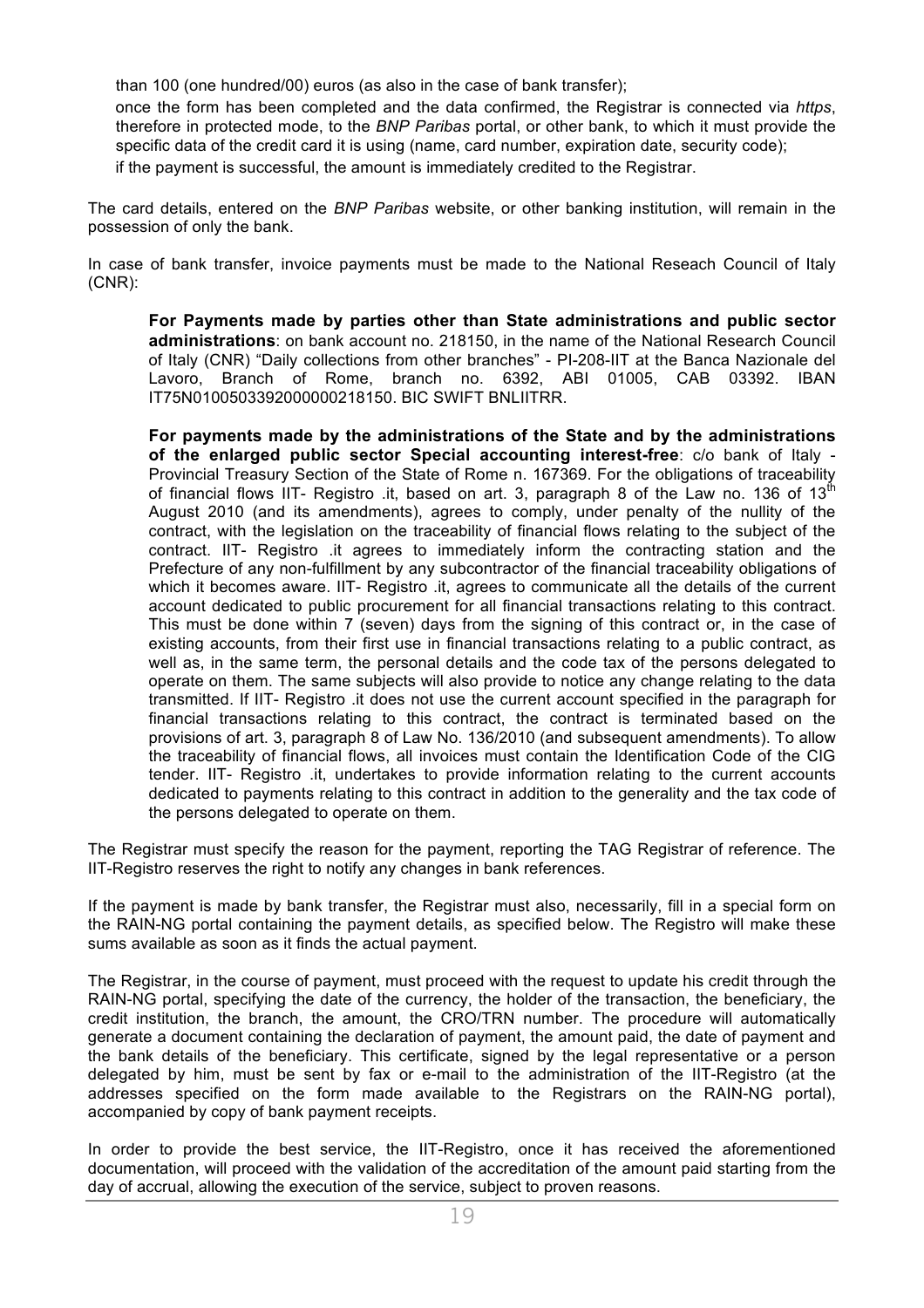The IIT-Registro may request further documentation from the Registrar as proof of payment. If the Registrar does not send as requested, the IIT-Registro reserves the right not to proceed with the accreditation of the sum paid until it finds the actual payment.

In the event that there is a mismatch between the content of the aforementioned certificate and the state of the facts, the IIT-Registro will proceed with the termination of the contract due to the other party's breach, according to the express termination clause set forth in art. 32 of this contract, subject to any further civil or criminal proceedings.

The IIT-Registro makes available to the Registrar, on the RAIN-NG portal, in a secure and confidential access mode a procedure that allows the Registrar to have visibility of the invoices issued and the related transactions.

The data concerning the available credit of the Registrar can be viewed by querying the EPP server or via the RAIN-NG portal. This credit will be automatically updated in accordance with the payments and with the operations carried out by the Registrar.

It is the duty of the Registrar, in the case of payments made by those who do not appear to be contract holders, to send to the Registro the details of the payer, including, if necessary, a copy of the passport and complete a special form made available to the Registro. All payment transactions by Registrars must comply with the applicable anti-money laundering legislation.

# Article 22 Billing

By signing the contract, the Registrar declares to know and accept that the invoices relating to the registration service will be made available by the IIT - Registro .it:

 for Registrars located in the Italian territory, in electronic format in compliance with the relevant tax and fiscal legislation;

 for Registrars not located in the Italian territory, the invoices relating to the registration service will be made available on the RAINNG portal, in the relevant section. Invoices must be printed and filed according to the applicable tax laws.

With reference to the costs related to the accreditation pursuant to art. 7, *Operating procedures for accreditation*, upon passing the accreditation test, the IIT-Registro will bill the Registrar in the ways indicated below:

 in relation to the collection referred to in point 1, III, of art. 7, *Operating procedures for accreditation*, the invoice will bear the words "Deposit on registration and maintenance of domain names, pursuant to art. 5 Registrar's Contract";

 in relation to the additional sums necessary to cover in advance the services of registration and maintenance of domain names, the IIT-Registro will issue an invoice as specified below:

- a. an invoice for the amount of the payment;
- b. an account statement of the number of transactions actually made in the period and any remaining credit still available.

The payments following those referred to in point 1, III, of the art. 7, *Operating procedures for accreditation* carried out as a prepayment for normal operations cannot be less than € 100,00 (one hundred/00) euros.

In the event that upon expiry of the contract, if the Registrar no longer has an interest in carrying out the activity in question and notices it in writing to the Registro, or in the event of withdrawal, it should result in a credit for the Registrar, the IIT-Registro, within 3 (three) months from receipt of the above notices, will issue a credit note (within the tax limits allowed) for the remaining amount, according to the provisions of Presidential Decree 633/72 and subsequent amendments, and will return the amount related to the aforementioned credit.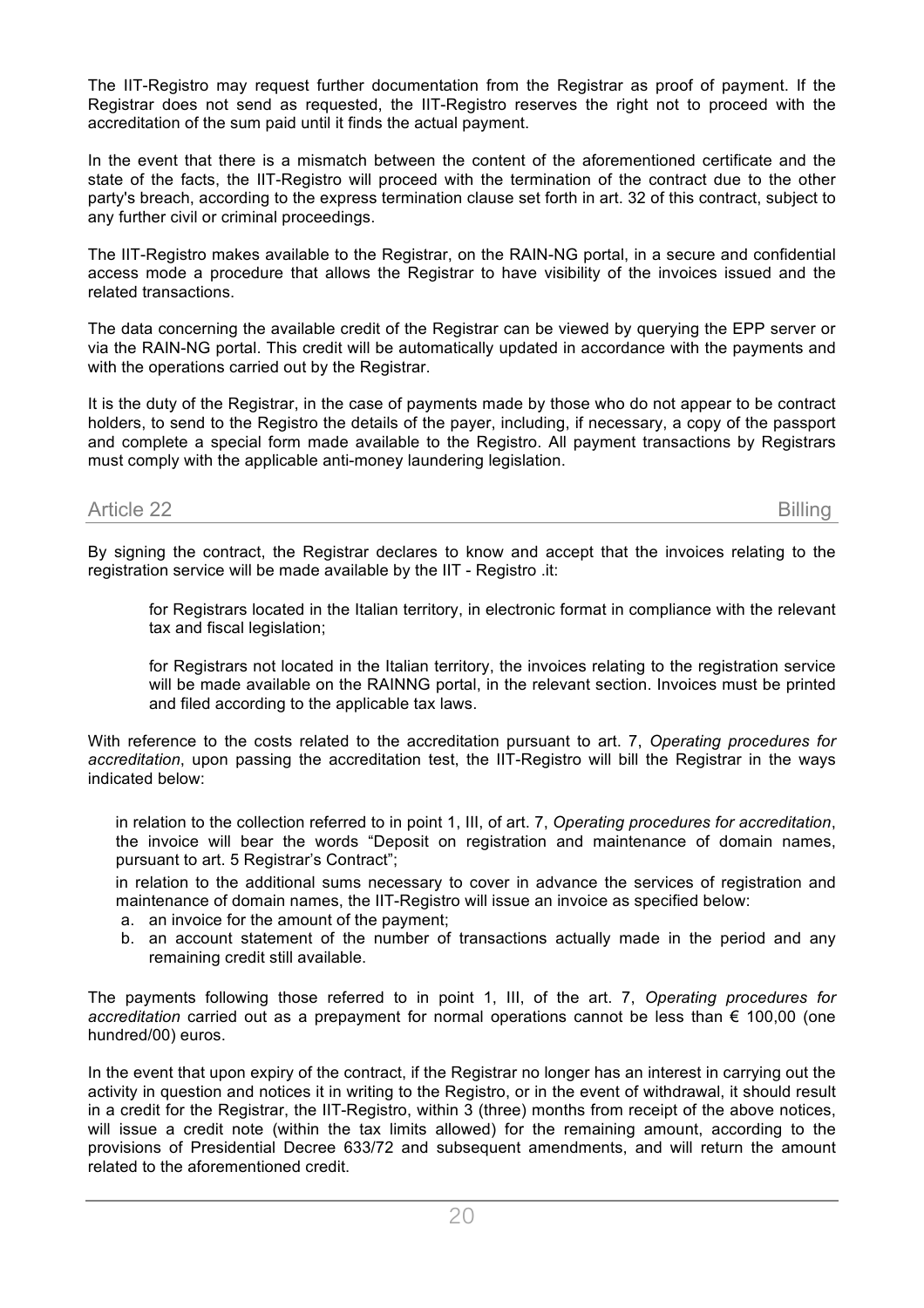As part of this agreement, the data of the interested parties concerning the registration and maintenance of domain names are collected by the Registrar.

With reference to the data collection and transfer operations of the interested parties in the execution of this agreement, the IIT-Registro is the data controller and the Registrar is responsible for the processing.

According to art. 4, par. 1, no. 8 of the EU Regulation 2016/679 and of the art. 4-bis of the law no. 167 of 20<sup>th</sup> November 2017, by means of this document the Registrar is appointed as data controller in relation to the following activities:

1. collection of the essential data for the registration of domain names, deriving from compliance with the technical rules RFC 1591, ICP-1, ICP-2 and ICP-3 concerning the Registrant, the administrative and technical contact necessary to guarantee their operation, as well as consent to data processing by the data subjects and registration in the Data Base of Assigned Names (DBAN);

2. collection and maintenance of the data necessary to carry out the operations of management of the domain names as highlighted in the Regulations of the ccTLD .it and in the SLD Regulation edu.it, and adjustment of the data in the DBAN.

No other processing of personal data, of which the IIT-Registro is the owner, is permitted to the Registrar by virtue of this agreement.

The Registrar declares to have experience, ability and reliability that provide a suitable guarantee of full compliance with the current provisions on treatment, including the profile relating to security pursuant to art. 28, paragraph 1, of the EU Regulation 2016/679.

With regard to the above, the Registrar will adopt a data processing policy compliant with European data protection legislation pursuant to EU Regulation 2016/679, and will inform its Registrants. In particular he obliges himself to:

- 1. operate in compliance with the principles of pertinence and not excess in the processing of data;
- 2. inform the Registrant of the domain name pursuant to articles 5, 6 and 13, paragraph 1, and 14, paragraph 1, also with regard to the dissemination and accessibility via the Internet of the personal data of the aforementioned applicant contained in the IIT-Registro databases, and to request his consent where required by current legislation, both in the phase of prior registration of the domain name, and in relation to the operations necessary for the management of the domain name;
- 3. update the data of the Registrant on the basis of the notice received from him with regard to the data contained in the DBAN registering with it associated, taking charge, or allowing the same, to provide for their adaptation, subject to circular and consent, also through automated procedure. The Registrar also undertakes to update the Registrant's data on the basis of the information received from the Registro as per the Regulations of the ccTLD .it and the SLD Regulations edu.it;
- 4. modify or cancel the data of the Registrant and of the administrative and technical contacts promptly, if this is requested by him for the domains currently associated with it, as established in the Regulations of the ccTLD .it and in the SLD Regulations edu.it;
- 5. adopt appropriate adequate security measures in compliance with the provisions of articles 32 and 34 of the EU Reg. 2016/679;
- 6. give appropriate instructions to the individuals in charge of processing;
- 7. transmit without delay to the data controller all the requests articles 15, 17, 18, 20 of EU Reg. 2016/679 received in relation to the treatments for which he is appointed responsible;
- 8. follow the instructions given by the data controller and allow the latter to supervise the timely compliance with the provisions of the law and their own instructions, also by sending periodic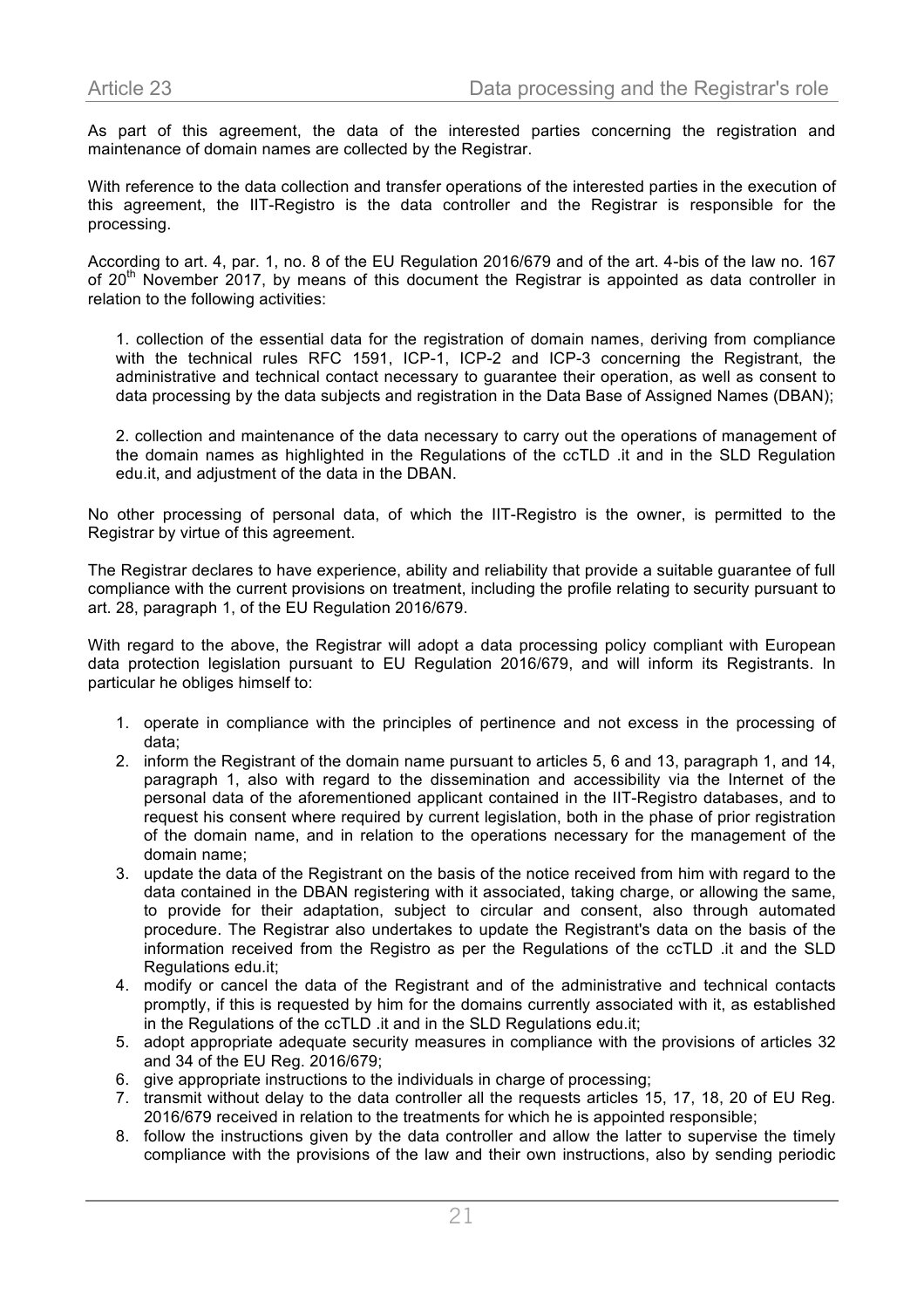reports and notifications of incidents, and allowing inspections on time office by staff of the data controller or third parties delegated by it.

In compliance with the obligations pursuant to art. 13, paragraph 1, letter b) and of the art. 6, 9 paragraph 2 of EU Reg. 2016/679, the data of the Registrar (company name, registered office, e-mail address) as data controller will be entered on the list of managers available on the IIT Registro's website at https://www.nic.it or https://www.registro.it.

The Registrar will hold the IIT-Registro harmless and indemnified towards third parties for any burden or inconvenience, including possible actions of the Registrant, or third parties, or interventions of the Guarantor for the protection of personal data, as a consequence of the violation of the protection laws of data in connection with this contract connected directly or indirectly through violations of the Registrar himself or his auxiliaries.

If the Registrar is based outside the European Economic Area or in a State for which an adequate degree of protection is not recognized in the face of a decision by the European Commission, or is based in the United States of America and has not adhered to the principles of "Privacy Shild", together with this contract, must sign one of the standard contracts, in the text in force at the time of signing, authorized with Commission Execution Decision (EU) 2016/1250 of 12<sup>th</sup> July 2016 and with Execution Decision (EU) 2016/2295 of the Commission of 16th December 2016, supplemented by any provisions contained in the specific authorizations of the national Guarantor. The subjects who use the aforementioned clauses cannot modify them, nor combine individual clauses, nor the individual sets of clauses provided for in the decisions in question. In this regard, the Registrar will hold the IIT-Registro harmless against third parties for any legal or administrative action taken by them, as a result of the violation of data protection laws in relation to this contract.

Consequently, the Registrar undertakes to hold the IIT-Registro harmless against any responsibility or inconvienence, including any actions by the Registrant or third parties or by interventions by the Guarantor for the protection of personal data, as a result of the violation of the laws on the protection of personal data in relation to the present contract.

Except as specified above, the Registrar remains the data controller for all matters concerning his contractual relations with Registrants.

Article 24 Data accuracy Article 24 Data accuracy

The Registro.it operates, also by means of suitable software tools, to maintain the reliability and quality of the data contained in the DBAN, in compliance with national and European Union law provisions which impose the need to refer to exact and updated data.

Without prejudice to the legislation on the absence of the obligation of control by the providers of information society services, and of the intermediaries of these, as per Decree 70/2003 where the Registro deems obvious falseness and/or incongruity in the data of registration of the domain name, proceeds, through notice to the Registrar and the Registrant, to the cancellation of the domain name itself.

The action of the Registro will be regulated by a specific procedure, according to the provisions of the Regulations, subject to the advisory opinion of the Steering Committee of the Registro itself or of the SLD Rules Management Committee edu.it.

The Registrar will hold the IIT-Registro harmless against third parties for any burden or inconvenience, including any actions of the Registrant, or of third parties directly or indirectly connected to the cancellation of the domain name.

Article 25 **Confidentiality obligations** 

The Registrar undertakes not to disclose or in any way make available to third parties the information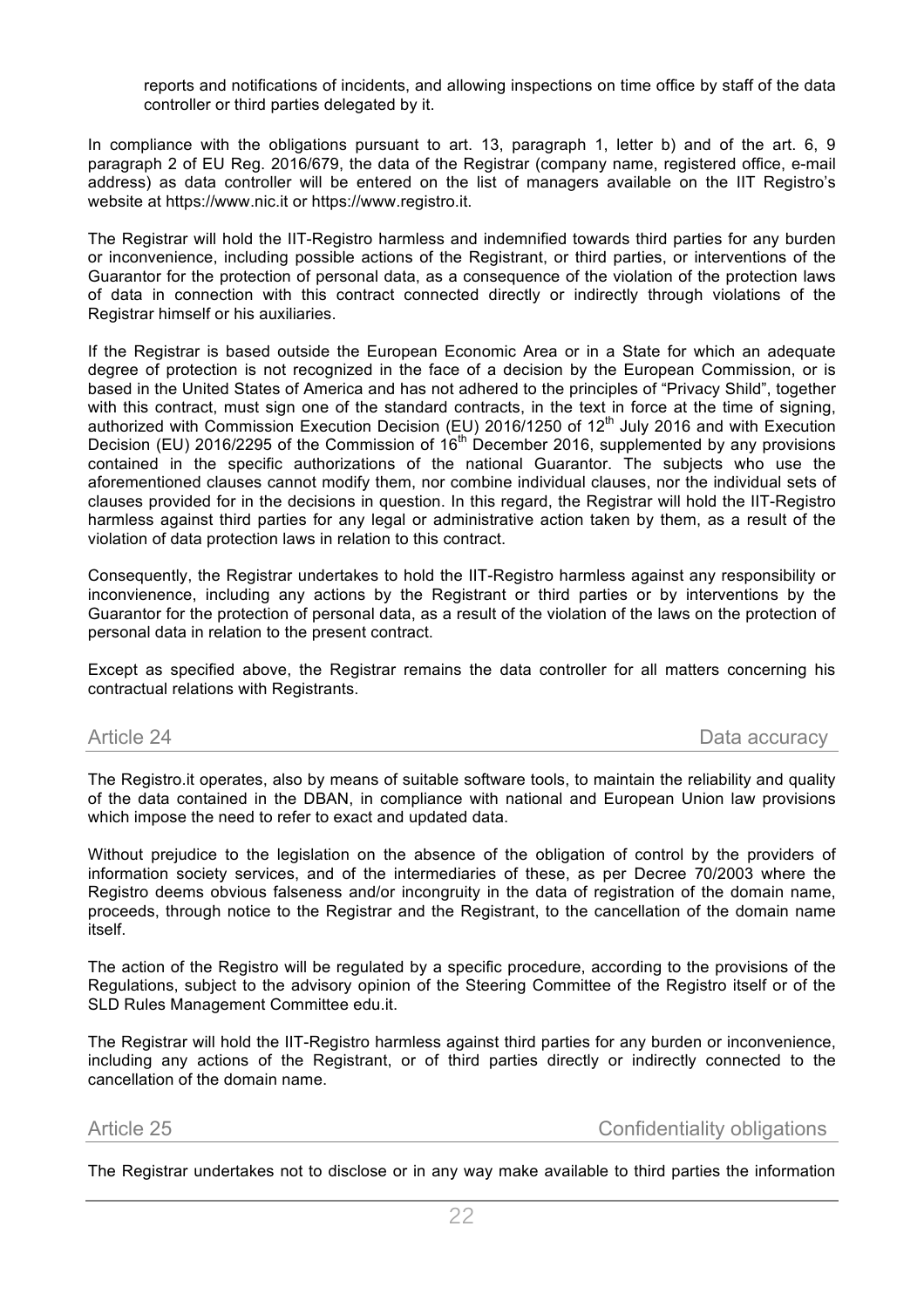concerning the personal data of the Registrant processed in the capacity of the data controller who accesses or collects against this agreement. To this end, the Registrar will limit the disclosure of confidential information to those in charge of processing that need to fulfill this agreement or the Registrar contract and the obligations therein, and in any case only for the part necessary for the aforementioned fulfillment. The Registrar undertakes to ensure that all data controllers adopt confidentiality obligations that are no less rigorous than those provided for in this contract. Confidential information may not be used outside the purposes set forth in this agreement, or disclosed to subjects not provided for by the same.

- The Registrar will not be held responsible for having disclosed the confidential information if the same:
- 1. are already or become of public domain for reasons other than the default of the Registrar;
- 2. are obtained from the Registrar through a source other than the IIT-Registro, which has the full right to dispose of it and which has authorized its disclosure and/or use;
- 3. are noticed or disclosed in compliance with a legitimate order of any authority or by virtue of a legal obligation or are used by the parties to protect their interests in a court of law or in an arbitration procedure.

# Article 26 Change of the Registrar for a substantial number of domain names

Without prejudice to the provisions of art. 27 *Transfer of the contract*, the IIT-Registro, if the Registrar receives a specific request to change the Registrar, subject to availability of the credit indispensable for the performance of the request, which will be deducted from the available credit, will implement the transfer of domain names. The minimum amount of  $\epsilon$  250 (two hundred and fifty/00) will allow the Registrar to transfer a maximum of 500 (five hundred) domain names; any other domain subject to transfer will be charged by the IIT-Registro for an amount of  $\epsilon$  0,50 (fifty cents), plus statutory VAT.

The request referred to in the previous paragraph must be signed by the legal representative, or person delegated by them, of both Registrar organizations involved, and must contain the declaration that the Registrants have been informed and have accepted the aforementioned transfer. It is understood that the incoming Registrar must receive the documentation concerning the registration and maintenance of the domain names and of the articles 13, *Registrar's Obligations* and 14, *Obligations of documentation*.

The Registrars involved are obliged to jointly or separately, hold harmless and indemnified the IIT-Registro for any damage deriving to the Registro itself from such operation.

The Registro reserves the right to verify the correct execution by the Registrars of the transfer of the documentation concerning the registration of the domain names involved, as well as the notices sent by the Registrars to the Registrants.

Article 27 Transfer of the contract

The Registrar has the right to assign this contract to a different Registrar by noticing it to the IIT-Registro with a minimum notice of one month from the moment in which the transferor and the transferee intend to give effect to the transfer. The transfer takes effect from the acceptance of the IIT-Registro made known to the interested parties by formal notice, to be sent by CEM or registered mail, or hand notification by the bailiff or, if abroad, equivalent to the applicable law, or another similar means that has legal validity in the country of the Registrar, in compliance with the terms and conditions below.

If the transferee is not an accredited Registrar, the Registro must expressly allow the transfer, the accreditation procedure must be carried out previously in order to assess the transferee's technical qualification and the amount due for carrying out the accreditation test for the sole must be paid. quota relative to the execution of the test itself, based on the indications contained in art. 6, *Accreditation of*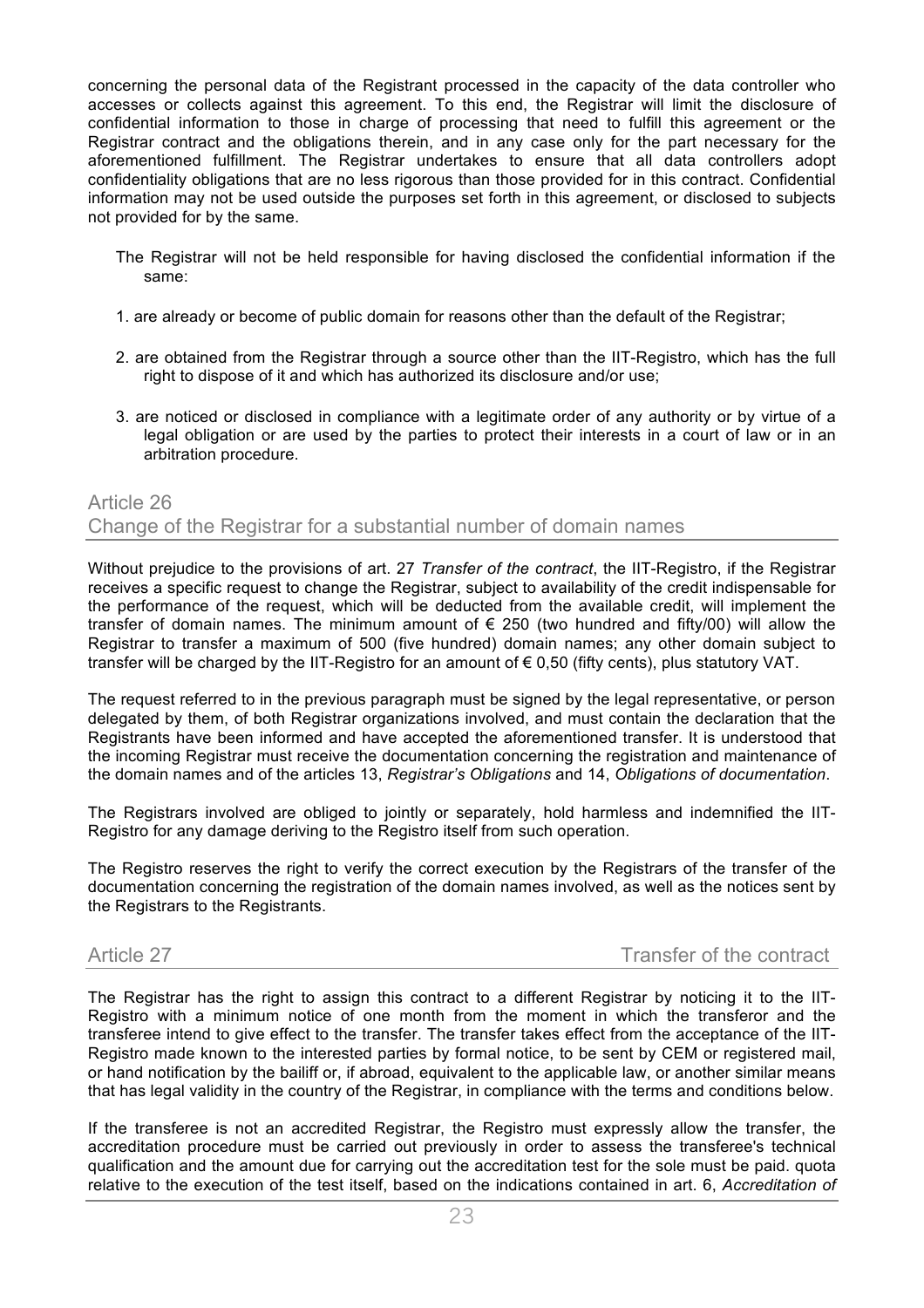*the Registrar*, following the procedure described below:

1. the transferor and assignee will jointly send a request for acceptance of the contract transfer proposal to the IIT-Registro;

2. in the event of a positive outcome the IIT-Registro will notice its consent to both within 30 (thirty) days of receipt of the proposal;

3. the transfer is subject to the explicit acceptance of the IIT-Registro; for this purpose the principle of silence/assent is not valid, and the useless course of the 30 (thirty) days is a refusal;

4. in all cases the consent of the IIT-Registro is subject to the condition precedent of passing the accreditation test as defined in art. 6, *Accreditation of the Registrar* and prior payment of the sums relating to the performance of the aforementioned test;

5. Failure to pass the accreditation test by the prospective transferee will result in the training of the IIT-Registro's assent and the maintenance of the contract by the transferring Registrar, without prejudice to any withdrawal pursuant to art. 34, *Right of withdrawal* of this agreement.

Within 5 (five) working days from the notice by the Registro of passing the test, or, for transfers between Registrars, from the day the transfer takes effect, the activities described below must be carried out.

The transferor and the transferee must inform all assignees making them aware of the change.

Furthermore, the Registrar taking over the contract must:

 acquire the documentation, in possession of the transferor, relating to the registration and maintenance of the domain names themselves;

 guarantee that transfers of personal data are carried out in compliance with the law, including, by way of example but not limited to, the adoption of adequate security measures;

 acquire all the Authinfo codes associated with domain names from the transferring Registrar in compliance with adequate security measures relating to data processing;

send the acceptance of the contract within 30 (thirty) days.

The Registrar organizations are aware that the transfer of the contract involves the transfer of the residual credit to the transferee and that the acceptance by the IIT-Registro of the aforementioned transfer relating to the contract and credit will be granted only if these operations take place in the forms of law and if the credit transfer will be given appropriate mention, in the amounts and methods, in the aforementioned transfer agreement.

By sending the IIT-Registro a proposal to accept the assignment of the contract and the credit in question, the parties declare to the IIT-Registro that all the aforementioned obligations have been duly performed and that the aforementioned proposal is an integral part of the transfer agreement.

The Registro reserves the right to verify the correct execution by the transferor and the transferee of the transfer of documentation concerning the registration and maintenance of domain names, including communications sent by the Registrars to the Registrant.

Acceptance of the transaction of transfer of the contract and of the credit by the IIT-Registro, as well as in the event of takeover as specified in art. 28, the Registro will issue a credit note in favor of the transferor for the residual sum with reason "*transfer of the contract*" and, at the same time, by way of accounting regularity, will invoice this sum, already paid, to the assignee against the aforementioned transfer, in compliance with current legislation.

Registrar is aware that upon completion of all the operations necessary to give effect to the aforementioned transfer of the contract or the takeover of the TAG-REG of origin will be canceled and all domain names will converge into the TAG-REG of the Registrar transferee or successor.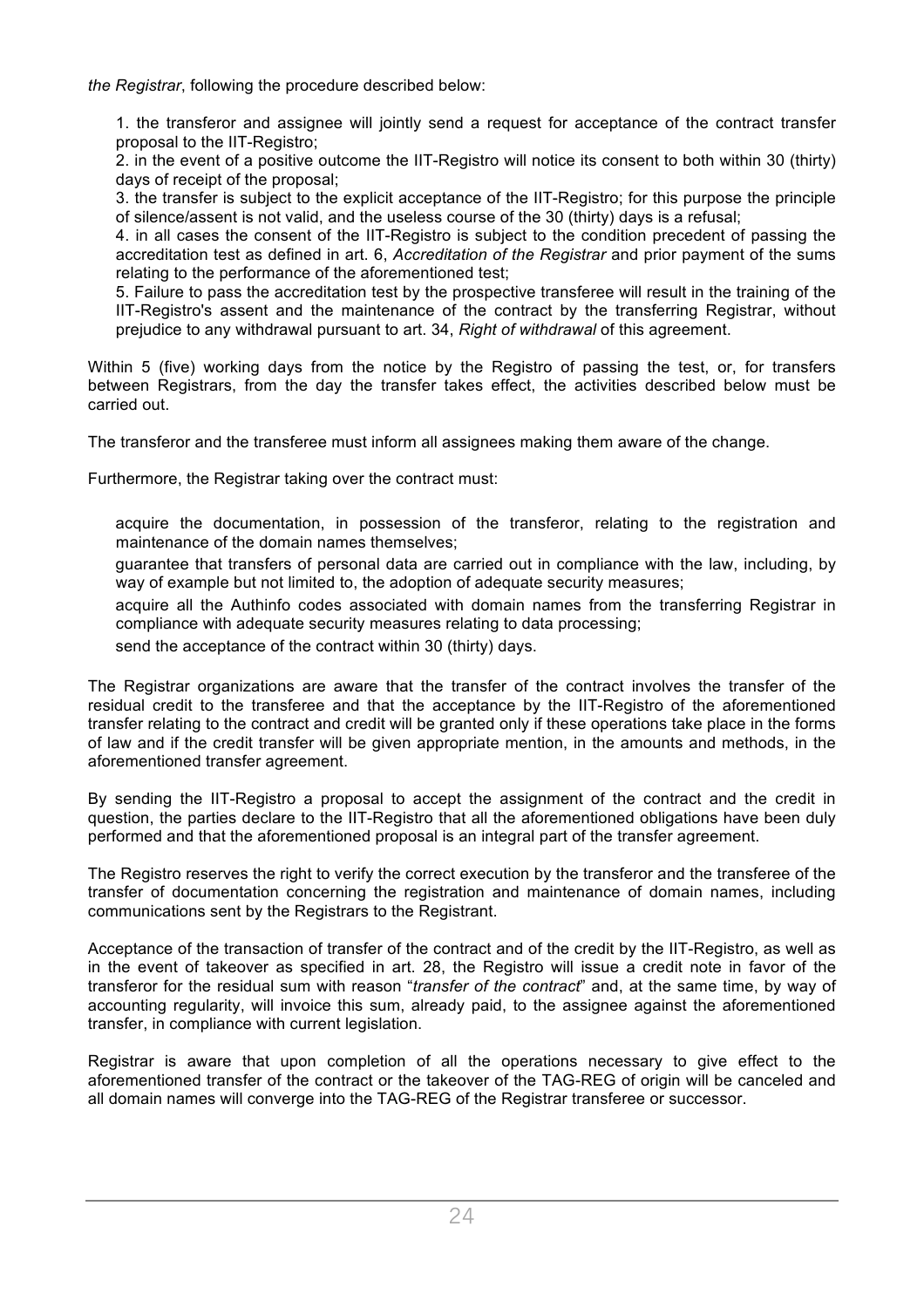The successor company in the cases of: lease of a business branch, business transfer, sale of a business unit, transformation, merger by incorporation takes over the contract in compliance with the law in force in the Italian legal system.

In such cases, and subject to different regulations of the legal system in which the companies involved operate, the accreditation is considered to be transferred to the successor company, without the need for additional charges.

The companies involved in the takeover are subject to the same contractual provisions on the transfer of documentation and information to the Registrant provided for the hypotheses of the transfer of the contract.

### Article 29 Responsibility's regime of the Registrars

1. Responsibility of the Registrar with reference to the obligations and fulfilments described in art. 13, Obligations of the Registrar in relation to the phases of registration of domain names, management of registrations, compliance with the Regulations and diligence and correctness, correct use of the IIT-Registro systems, and in art. 14, Documentation.

I. Without prejudice to compensation for any damage caused to the IIT-Registro by individual breaches of the obligations pursuant to art. 13, Obligations of the Registrar and art. 14, Documentation, the violation of one or more of the aforementioned obligations exposes the Registrar to contractual responsibility legitimizing the IIT-Registro to the termination of the contract, or to the detection, application of penalties or suspension of the service, in the ways and terms provided in the subsequent articles 30, Penalties, 31, Procedure for the application of penalties.

2. Responsibility of the Registrar with reference to the provisions contained in art. 23, Data Processing and the role of the Registrar.

I. Without prejudice to compensation for any damage caused to the IIT-Registro by individual breaches of the obligations pursuant to art. 23, Data processing and the role of the Registrar the violation of one or more of the aforementioned obligations, including, by way of example, but not limited to, the failure to update the Registrant's data, exposes the Registrar to contractual liability legitimizing the IIT-Registro at termination of the contract, or to the detection, application of penalties or suspension of the service, in the ways and terms provided for in the following articles 30, Penalties, 31, Procedure for the application of penalties.

3. Responsibility of the Registrar with reference to the provisions contained in art. 27 Transfer of the contract.

I. The assignor and assignee Registrars are responsible for the failure to acquire the documentation relating to the registration and maintenance of the domain names involved in the transfer or takeover transaction, including the express acquisition by the assigning Registrar of all the Authinfo codes associated with the names to domain, in compliance with adequate security measures relating to data processing. The assignor and assignee Registrars guarantee that the transfers of personal data are carried out in compliance with the law, including, by way of example but not limited to, the adoption of adequate security measures.

For the purposes described above, only defaults that give rise to a civil offense are taken into consideration. For behaviors of an intentional nature against the Registro, the latter will carry out the necessary protections as well as the immediate suspension of the service in the terms set out above.

In all the above cases, the Registrar will hold the IIT-Registro harmless and indemnified against third parties for any burden or inconvenience, including any actions of the Registrant, or third parties, or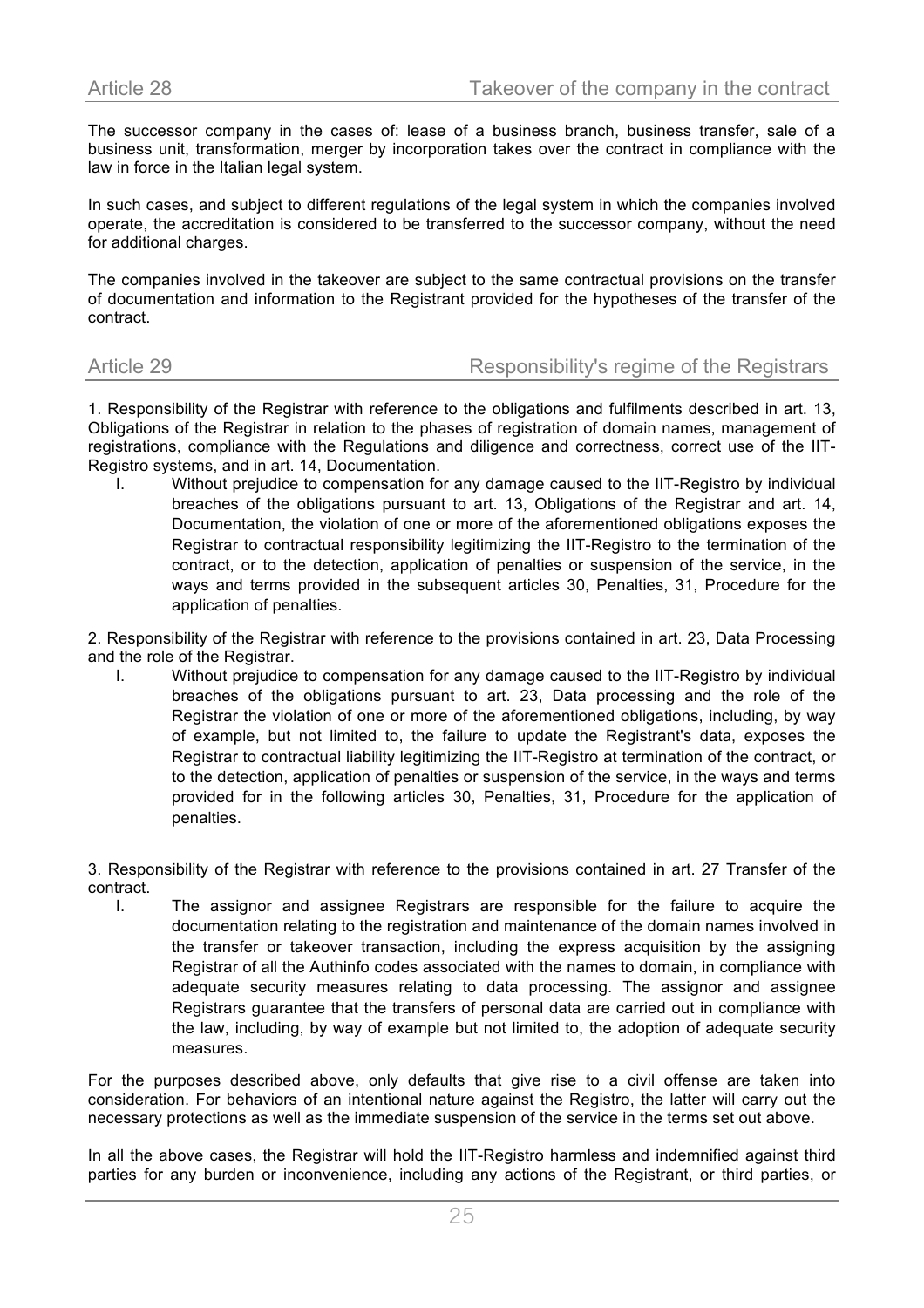interventions by the Guarantor for the protection of personal data, in consequence of the violation of data protection laws, in relation to this contract, connected directly or indirectly through violations of the Registrar himself or his auxiliaries.

4. Responsibility of the Registrar with reference to the provisions contained in art. 13 Obligations arising from the implementation of the GDPR.

I. The IIT- Registro is not responsible for any violations of EU Reg. 2016/679 accidentally, intentionally or negligently committed by the Registrar. Therefore, for any sanctions imposed by the Guarantor Authority (articles 82, 83 and 84 of EU Reg. 2016/679) remain the responsibility of the Registrar. If the violation is carried out by a sub-manager the sanctions are still charged to the Responsible.

| Article 30 | <b>Penalties</b> |
|------------|------------------|
|------------|------------------|

- 1. In the event of failure to comply with the obligations set out in the following articles: Article 13, *Registrar's Obligations*, Article 14, *Documentation Obligations*, Article 23 *Data Processing*, Article 29, *Responsibility Regime*, Article 27, *Contract Transfer*, the Registro may take relevant measures, apply penalties, suspend the service and terminate the contract in the manner described below and according to the dispute procedure described in art. 31, *Procedure for the application of penalties*.
- 2. Without prejudice to the responsibilities described in art. 13, *Registrar's Obligations*, in art. 14, *Documentation obligations* and in Art. 23 *Data processing*, in the event of noncompliance with the obligations contained therein, the Registro sends the Registrar a formal finding.
- 3. In the event of a second failure to comply with one or more of the obligations referred to in paragraph 1 above, which gives rise to the second finding, the Registro will proceed with the application of a penalty of 100 (one hundred/00) euros for each domain name involved in the individual violation, subject to compensation for greater damage.

The amount of the penalty will be deducted from the prepaid. The possible lack of economic capacity involves the suspension of the service, up to the reinstatement.

The maintenance of the state of suspension for a period exceeding 3 (three) months, due to the lack of economic capacity, involves the termination of the contract and will enable the IIT-Registro to recover the sums also through legal action.

- 4. In addition to the application of the second penalty, where therefore the sanction of the remark has already been applied and the financial reduction, the Registro, upon the reiteration of any further breach of contractual obligations, will apply both the sanction of 100 (one hundred/00) euros for each domain name involved, the suspension of the registration service for a period of 15 (fifteen) calendar days. The penalty will be deducted from the prepaid and in case of lack of capacity the IIT-Registro can proceed with legal action, without prejudice to what is stated in point 5 of the present article.
- 5. The application of the suspension measure does not allow the Registrar to register new domain names and change the Registrant (trade transaction). The state of suspension does not affect the renewal of domain names, the recovery of the same from the status of "*pendingDelete/redemptionPeriod*", compatibly with the economic capacity of the Registrar, as well as the cancellation of domain names, the transfer of the domain name to another Registrar (Transfer operation), on updating the data present in the contacts and the dns server.

No other transaction, other than those described above, even if not mentioned in this article, will be granted to the Registrar in a state of suspension.

- 6. In the event that the Registrar, already suspended, fails in a subsequent contractual obligation, the Registro reserves the right to proceed with the termination of the contract in compliance with the provisions of art. 31, *Procedure for the application of penalties* and in conjuction with the provisions of art. 32, *Express termination clause*.
- 7. In the event of activities and operations that could lead to damage to the systems and usability of the domain name registration service, such as, but not limited to, saturation of resources, through denial of service or in any case exceeding the amount guaranteed by the access credentials, continuous and repeated attempts in the context of very short time frames with negative results, registration, management and querying of domains and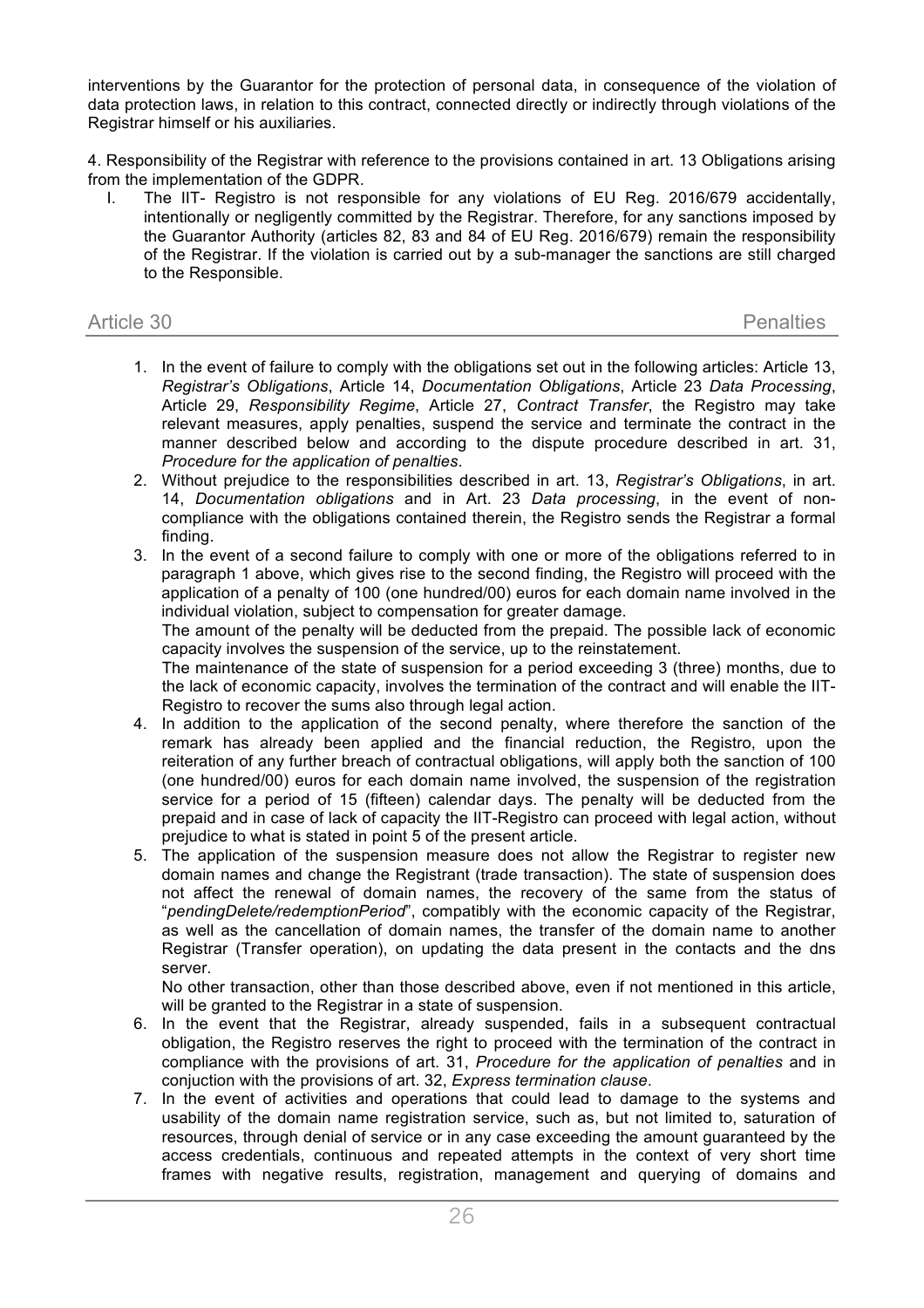contacts, despite the possible foreseen daily limits have been reached, service scanning operations Whois and DAS, the Registro usually sends the survey, as well as the application of a penalty and the suspension, in the event of reiteration or danger to the facilities of the service, to protect its position.

- 8. Failure to comply with the contractual provisions established with regard to the transfer of the contract will result in the application of the sanctions of the remark, the penalty and the suspension according to the recurrence of the disputed contractual defaults.
- 9. Any tolerance on the part of the IIT-Registro does not entail in any way a waiver of the right to apply sanctions by the IIT-Registro itself.

| Article 31 | Procedure for the application of penalties |
|------------|--------------------------------------------|
|            |                                            |

- 1. Before proceeding with the communication of the survey, the application of the penalty, the suspension of the service, the IIT-Registro sends to the Registrar by formal communication, to the addresses indicated in the contract and possibly to the addresses available from the public Registers, explicit invitation to give reasons based on the alleged breaches. The communication of the Registro must always be accompanied by a detailed description of the disputed facts and any list of documents that must be sent to the Registro.
- 2. If, within 10 (ten) calendar days of receipt of the notification of the disputed non-fulfillment, in the ways indicated above, the Registrar does not send documented motivation, or this is incomplete, or the same is not considered founded, the Registro will proceed with the application of the penalties by giving specific and detailed motivation, as reported in point 1 of this article.
- 3. The Registrar will guarantee and hold the guaranteed IIT-Registro of any burden or harassment in relation to the consequences of the aforementioned defaults. The Registrar will guarantee and hold the IIT-Registro guaranteed and harmless of any burden or inconvenience in relation to the consequences of the aforementioned defaults. However, it is always subject to compensation by the Registrar of the damage suffered by the Registro .it, also as a result of actions of damaged third parties.
- 4. In the hypothesis that for a specific case the procedures referred to in this article and the express termination clause would be applicable, the termination clause will prevail, without prejudice to the right of the Registro not to make use of the aforementioned termination clause, without this constituting a waiver to the exercise of the right, and to apply instead the procedures referred to in this article.

| Article 32 | <b>Express termination clause</b> |
|------------|-----------------------------------|
|------------|-----------------------------------|

- 1. The Registro will be entitled to terminate the contract in the following cases:
	- I. failure to comply with the contractual obligations provided respectively in articles 13, *Registrar's Obligations* and 14, *Obligations of documentation*;
	- II. non-payment by the aspiring Registrar of the sums specified in art. 7, point 1, III, *Procedures envisaged for accreditation*, within 60 (sixty) calendar days from the date of notification by the IIT-Registro of passing the accreditation procedure;
	- III. where the Registrar declares false information to the IIT-Registro regarding the payment made, or in the event of fraudulent inaccuracy of the amount paid;
	- IV. repeated failure to comply with the provisions of art. 23 on the subject of data processing, disputed in the terms set forth in art. 31, *Procedure for the application of penalties*;
	- V. in the hypothesis in which the Registrar, already suspended, realizes a further nonfulfillment;
	- VI. in the event that the Registrar, subjected to financial penalties, has no economic capacity and is kept in a state of suspension for a period exceeding 3 (three) months;
	- VII. use of the Registro .it Logo, of the Registro .it trademarks and of the names "Accredited Registrar of the Registro .it" and "Registrar .it", not compliant with the provisions of the corresponding document "Use of the Registro .it Logo" and the registered names "Registrar accredited by the Registro .it" and "Registrar .it", mentioned in the previous art. 10, *Use of the Registro Logo, of the registered name Registrar accredited by the Registro .it and*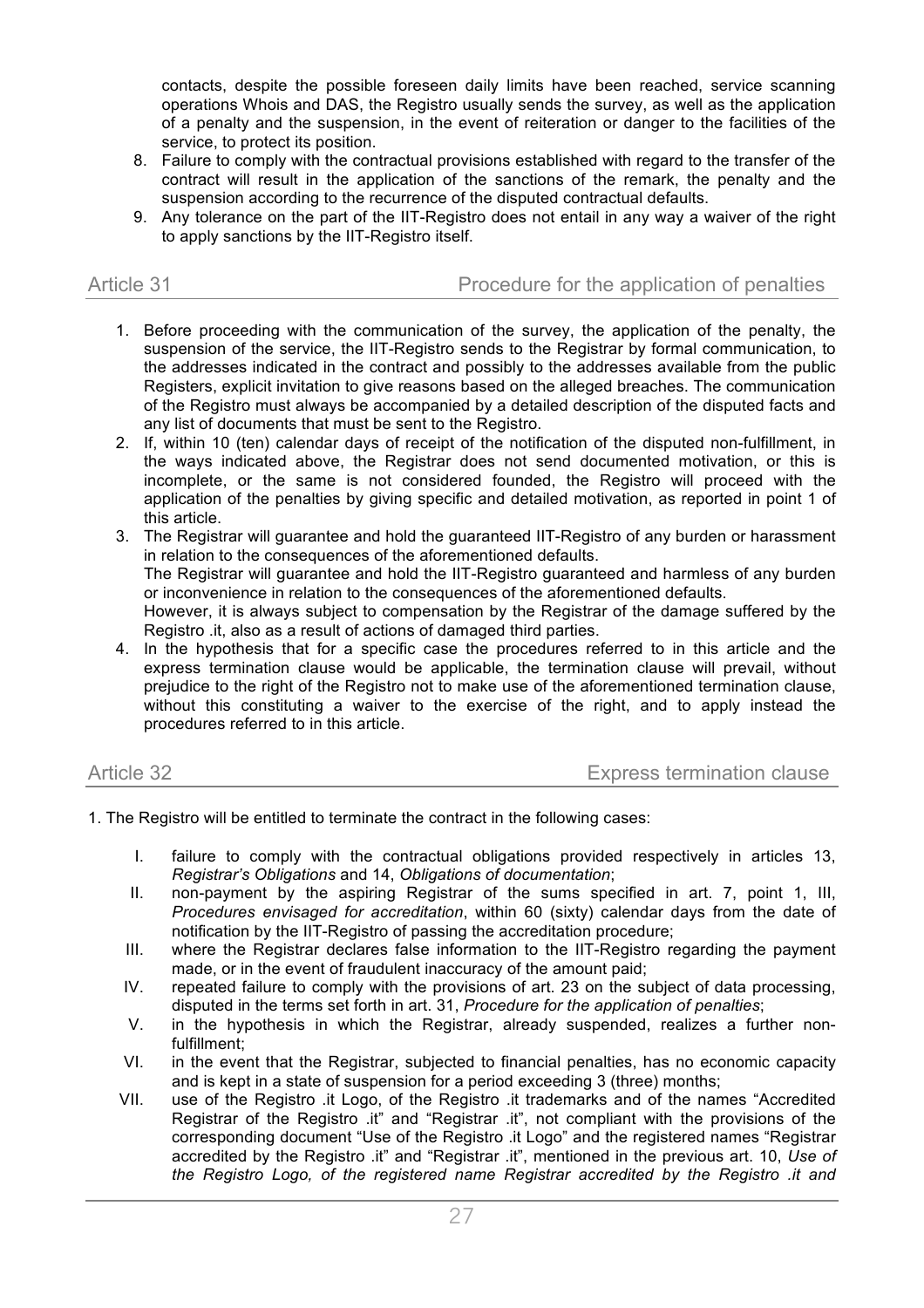### *Registrar .it*.

2. The resolution will operate pursuant to art. 1456 of the Civil Code starting from the date of receipt by the Registrar of the relative communication, without prejudice to compensation for damages and the recovery of any credits.

3. The Registrar will guarantee and hold the guaranteed IIT-Registro harmless of any burden or inconvience in relation to the aforementioned defaults and the consequent actions on the domain names provided for in this contract and the Regulations of the ccTLD .it and the SLD Regulations edu.it more times mentioned. The present indemnity obligations will survive the termination of the contract.

Article 33 Effects of termination and loss of accreditation

In the event of termination of the contract attributable to the Registrar, for whatever reason, they will be due from the Registrar to the IIT-Registro, in addition to the expenses not covered for operations already carried out:

 reimbursement of expenses incurred by the IIT-Registro as a result of termination; any other damage.

The aforementioned sums will be compensated, totally or partially, with what is still available at the IIT-Registro in favor of the Registrar for the registration and management of domain names in the ccTLD .it and in the SLD edu.it.

In these cases the domains maintained by the Registrar will be placed in the status of "ok / noRegistrar" or "inactive/noRegistrar", in the case of domain names that have reached the "expire" date, and the Registro will inform the assignees, via e-mail, to the e-mail addresses issued by the same, or by registered letter with return receipt, of the actions to be carried out to restore the full operation of the domain name in order not to incur the deletion of the domain name itself.

The Registrar's obligation to hold the IIT-Registro harmless on the part of the previous article is reserved.

Article 34 Right of withdrawal

The right of withdrawal of the Registrar to be noticed to the IIT-Registro, at any time, by registered letter with return receipt is reserved at least 60 (sixty) days before the effective date of withdrawal.

The Registrar will also have the right to withdraw from the contract, with immediate effect, if he does not agree with the changes to the Regulation, as set out in art. 16, *Responsibilities and obligations of the Registro* in this hypothesis, the right of withdrawal must be exercised by the Registrar by the date of entry into force of the amendments to the Regulations of the ccTLD .it on which it is based, without prejudice to the hypothesis of necessity and urgency pursuant to the aforementioned art. 16, *Responsibilities and obligations of the Registro*, point 2.

In the aforementioned hypotheses, the IIT-Registro undertakes to return to the Registrar the sums advanced by them as an advance on the registration service relating to the operations that on the effective date of the withdrawal had not yet been started.

The effects of termination of this contract on domain names maintained by the Registrar on the date of termination of the contract and the consequent actions of the IIT-Registro are governed by the Regulations of the ccTLD .it and the SLD Regulations edu.it.

In any case, the Registrar who withdraws from the contract is obliged to guarantee and hold the IIT-Registro relieved of any burden or inconvience for third-party actions in relation to the attribution of the status of "ok / noRegistrar" and to any subsequent commissioning in the status of "inactive/no-Registrar" and subsequently in the status of "pendingDelete/pendingDelete" of the aforementioned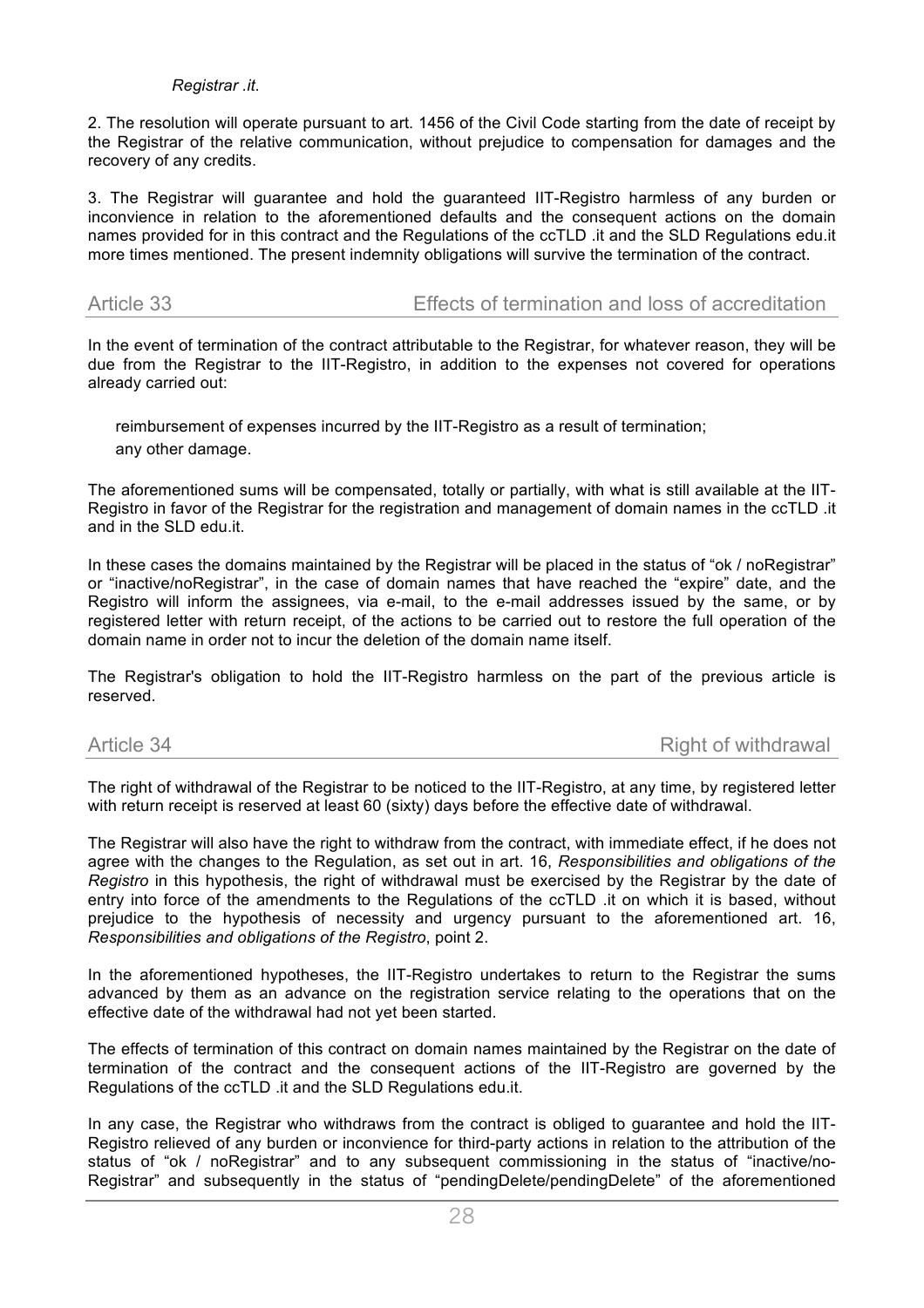domain names in accordance with the aforementioned Regulations of the ccTLD .it, and the SLD edu.it.

# Article 35 Obligations of the Registrar in the event of termination and withdrawal

The Registrar who withdraws from the contract, or is declared in default as a result of the express termination clause:

- A) is required to send to the IIT-Registro the documentation concerning the registration of domain names, as described in art. 14, *Documentation obligations* for all domain names maintained by him;
- B) within 5 (five) calendar days from the date of termination or withdrawal the Registrar will have to remove from his headed paper, website, even audiovisual advertising and any other communication material any direct or indirect reference to the condition of accredited Registrar for the ccTLD it, including, by way of example but not limited to, the signs referred to in art. 10 Use of the Registro .it Logo and the registered names "*Accredited Registrar of the Registro .it*" and "*Registrar .it*" of this contract.

In the circumstances outlined above, the Registro may proceed against the defaulting Registrar by means of specific legal action and reporting to the Guarantor Authority for data processing.

This obligation will survive the termination of the contractual relationship in any capacity.

# Article 36 Courses and notice activities of the IIT Registro

The IIT-Registro undertakes to organize at least 4 (four) specialized courses for Registrars every year at no additional cost, on the Regulations of the ccTLD .it and the SLD edu.it, on the operational aspects, on programming languages and in the context of the system activities, on the ways of resolving disputes, on elements of law relating to the distinctive signs of the commercial activity, concerning digital signatures, e-commerce, IT security or in other sectors of interest to the Registrars. Some of the aforementioned courses can also be performed online.

The IIT-Registro undertakes to carry out promotional and dissemination activities, of an institutional nature, aimed at making known and disseminating the system of registration of domain names on the Internet, also by organizing specific communication campaigns.

Article 37

Development activity and applied research of the IIT-Registro

In order to improve the registration and maintenance of domain names in the ccTLD .it and in the SLD edu.it, and for research purposes, the IIT-Registro undertakes to conduct research, development and testing of solutions for the best functioning of the service itself, implementing new applications, adopting new protocols and systems, and studying new methods of supporting Registrars.

In this perspective, the IIT-Registro undertakes to participate in the activities of international bodies that deal with the definition of the standards for the functioning of the Internet and the management of domain names such as ICANN, IETF, CENTR and RIPE-NCC and others, in order to to provide an advanced technological service.

### Article 38 Notices

For contractual notices between them, the parties elect domicile at the address or addresses indicated in the premises of this contract, including the certified electronic mail addresses - certified electronic mail, where assignable, at which communications are normally sent.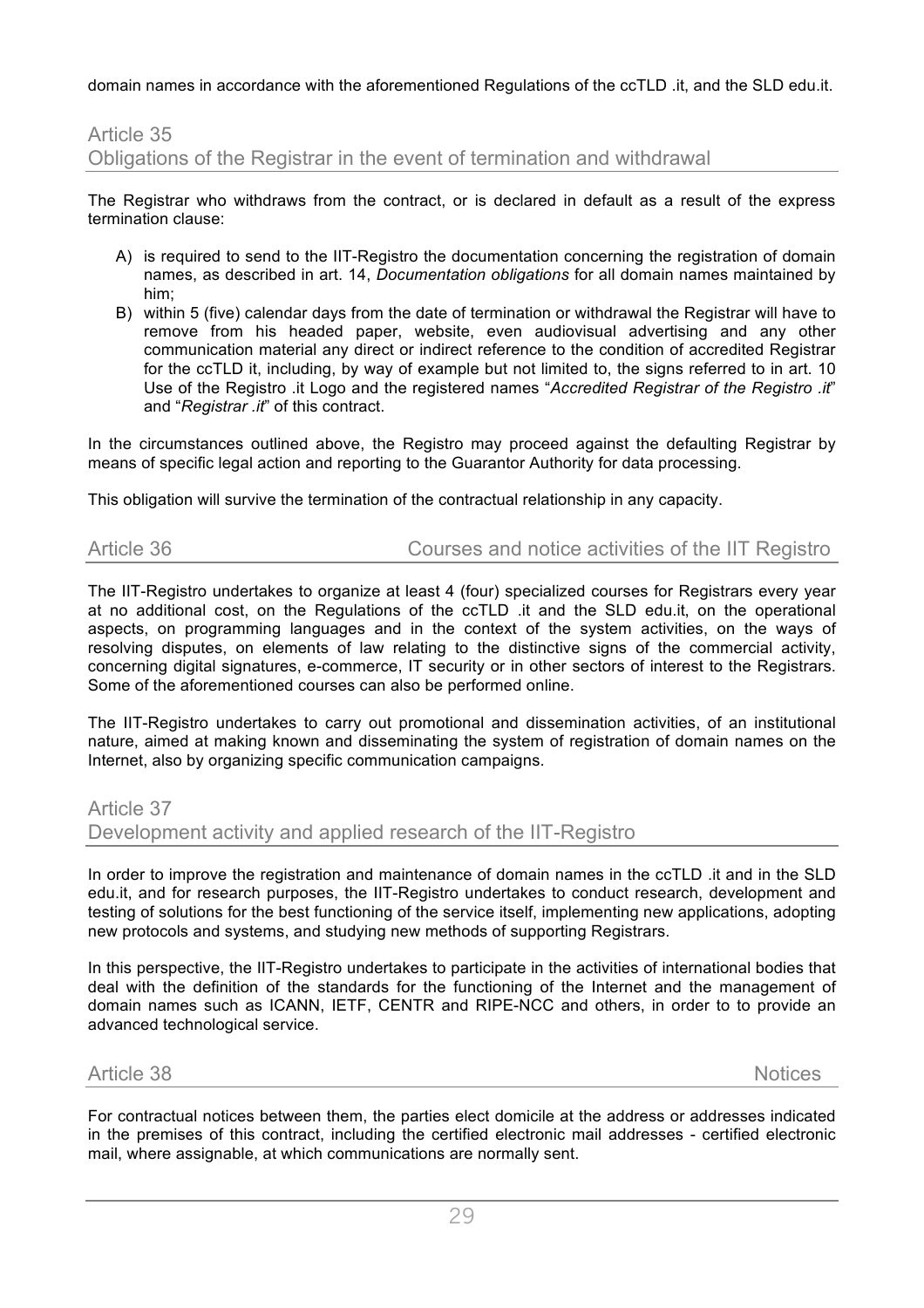The parties also expressly agree to receive notices through the non-certified e-mail service for which a different specific form is not required by this contract. The notices of finding, suspension and termination of the contract will in any case be sent via certified e-mail or registered letter with return receipt; towards non-Italian Registrars not having a certified electronic mail address, in addition to the registered letter with return receipt, an express courier service with public tracking may be used.

The parties undertake to keep their contact details up-to-date, reported in the contract, on the RAIN-NG portal and on the ARP portal, promptly noticing any variation in writing, and assuming all responsibility for the failure to receive the messages due to the own omissive behavior.

Article 39 **Assemblies and meetings with the Registrars** Article 39

The IIT-Registro undertakes to hold an annual meeting in which it will present the financial statement and the plan of planned activities.

In this presentation the strategic lines of action that will guide the activity of the Registro in the following year will also be presented.

The aforementioned activities are without prejudice to compliance with the provisions of articles 101 TFEU and antitrust articles law no. 287 of 10<sup>th</sup> October 1990, containing "*Rules for the protection of competition and ma*rket".

Article 40 Revision of rates

Rates may be subject to decreases and increases.

In the first case, the reduction in rates will become effective from the month following that in which the IIT-Registro has made this decision public after notifying the Registrars.

In the second case, the rate increase must be noticed at the annual meeting referred to in art. 39, *Assemblies and meetings with the Registrars* or in another meeting that may become necessary, establishing also the starting date; in this last case the IIT-Registro will send a specific notice to the Registrar to the e-mail address indicated in the contract.

Article 41 Effective date, duration of the contract and stamp duty

This contract will start from 1<sup>st</sup> May 2019 and will end on 30<sup>th</sup> April 2022. For contracts signed after 1<sup>th</sup> May 2019, the contractual term is in any case expiring on  $30<sup>th</sup>$  April 2022.

The contract must be considered terminated in case of continuous suspension for 3 (three) months and in the event of termination.

The present contract, concluded through exchange of correspondence, that is through the mutual transmission of proposal and separate acceptance signed by the sender only in separate documents, showing the terms of the agreement, is subject to stamp duty only in case of use (Article 24 of the rate Annex  $\overline{A}$  - Part II annexed to Presidential Decree no. 642 of 26<sup>th</sup> October 1972)

Article 42 **Transitional provision** 

Pending the completion of the subsequent contract that will be established between the IIT-Registro and the Registrars upon expiry of this agreement, the term established in art. 41, *Effective date and duration of the contract*, and the effects of the contract itself, may be extended by 6 (six) months starting from 1<sup>st</sup> May 2019 and the deadline cannot be extended to  $30<sup>th</sup>$  October 2019.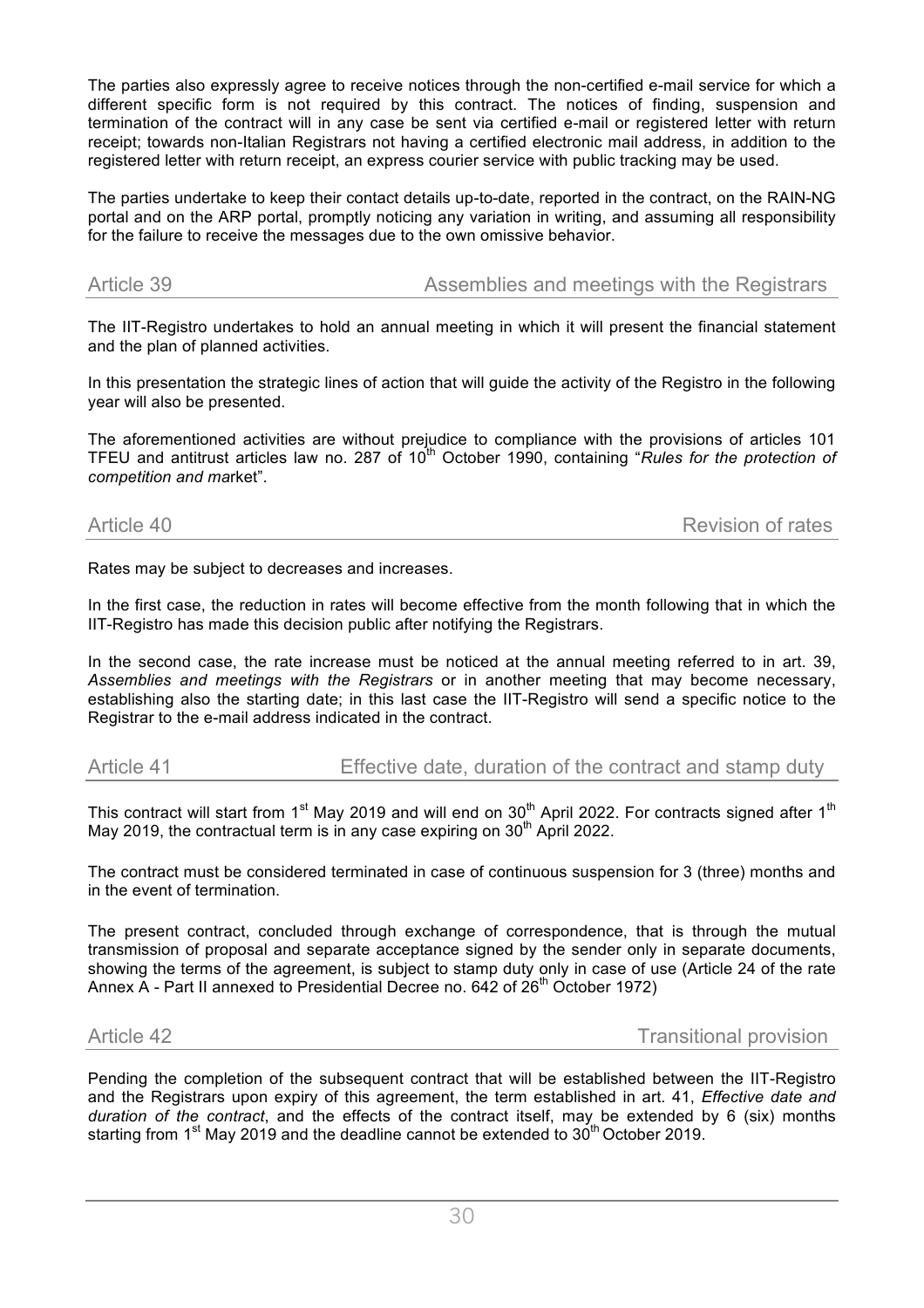Pursuant to EU Reg 2016/679 individuals have the status of interested parties, and therefore only these categories of subjects are entitled to receive the information and any request for consent pursuant to the aforementioned legislation.

Individuals whose data are processed in connection with the activities related to this contract, even if provided for this purpose by subjects who no longer have the status of interested parties, continue to be entitled, with the application of this information. According to the art. 13, of the EU Reg. 2016/679 the personal data provided by the contractors will be collected at the IIT-Registro for the purposes of managing the contract itself and will be processed at an automated and paper database for managing the relationship consequent to the same.

The signing of the contract involves the insertion of the identifying data of the Registrar (name of the holder, registered office, e-mail address) in the list of Registrars accredited by the IIT-Registro, as data controllers; this list is disseminated via web for information purposes to Registrants pursuant to art. 9 and 13 of the EU Regulation 2016/679. Pursuant to art. 6, paragraph 1, lett. b) of EU Reg. 2016/679 consent to the processing of data for contract management purposes is not required. The provision of such data to the IIT-Registro is mandatory for the provision of the service, the consent of the interested party, a physical person, being optional for the dissemination of their data via web is optional.

Furthermore, the data identifying the Registrar will be made available on the National Research Council of Italy (CNR) accounting system for the billing operations and for crediting the sums necessary to ensure the operations of the Registrar and any further legal obligations.

Adherence to the rules of Good Conduct, as defined in the introduction, involves the visibility of the Registrar's adherence to the aforementioned rules on the Registro's website.

The data controller is the National Research Council of Italy (CNR) through the Institute of Informatics and Telematics.

The Registrar, as an interested party, has the right to access the data concerning him pursuant to art. 15 of the EU Reg. 2016/679. The exercise of the aforementioned rights may be exercised by making a request to the CNR's Institute of Informatics and Telematics, via Giuseppe Moruzzi, 1, Pisa 56124, Pisa, Italy.

Article 44 **Article 44** Jurisdiction, competent court and applicable law

The contract is subject to Italian law.

For any and all disputes in relation to the execution, non-fulfillment and interpretation of this contract, the Court of Rome will be exclusively competent.

If the aforementioned proposal corresponds to the agreements entered into, we ask you to reproduce in full and without variations the text on your acceptance letter to be delivered to the writer and duly signed by you in full acceptance. We also ask you to reproduce in the same letter of acceptance the text of the attachments that you decide to sign as a sign of your full acceptance.

### Furthermore, **we invite you to accept with specific declaration of acceptance drawn up pursuant to and for the purposes of articles 1341 and 1342 of the Civil Code** the following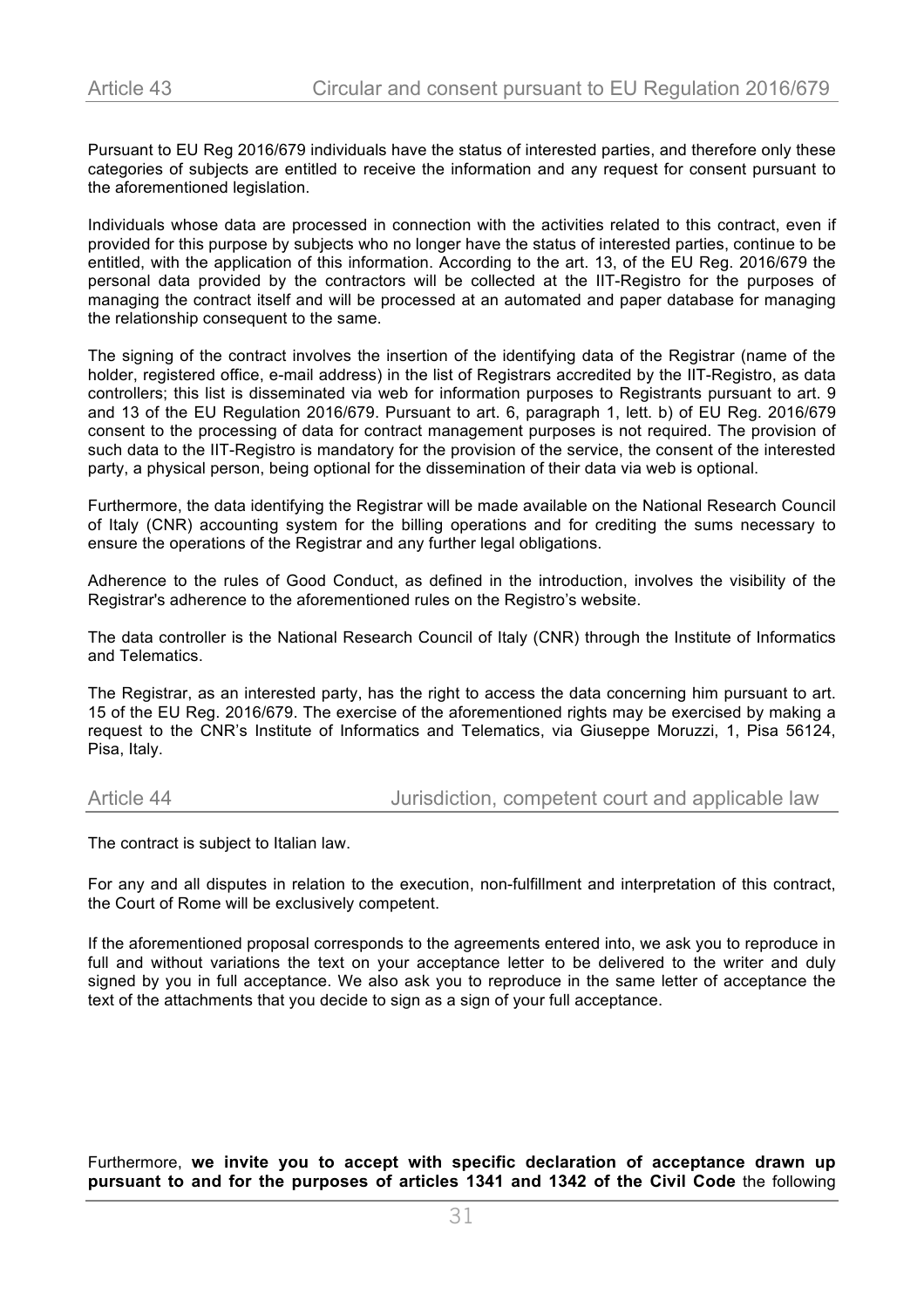clauses: art. 4 - Domain names; art. 6 - Accreditation of the Registrar; art. 10 - Use of the Registro's Logo, of the registered name Registrar accredited of the ccTLD .it Registro and "Registrar .it"; art. 12 - Prerequisites and conditions for registration; art. 13 – Registrar's Obligations; art. 14 - Documentation obligations; art. 15 - Registrar agents and intermediaries (Reseller); - art. 16, - Responsibilities and obligations of the Registro; art. 20 - Rates for the activity of maintaining domain names in the ccTLD.it; Art. 21 - Payments and methods of displaying accounting data on the RAIN portal; art. 22 - Billing; art. 16 - Data processing and the Registrar's role; art. 26 - Change of Registrar for a substantial number of domain names; art. 27 - Transfer of the contract, art. 28 - Takeover; art. 29 – Responsibility's Regime of the Registrar; art. 30 - Penalties; art. 31 - Procedure for the application of penalties; art. 32 - Express termination clause; art. 33 - Effects of termination and loss of accreditation; art. 35, - Obligations of the Registrar in the event of termination and withdrawal; art. 41 - Effective date, duration of the contract and stamp duty; art. 43 - Circular and consent pursuant to Legislative Decree no. 196 of 30<sup>th</sup> June 2003: art. 44 - Jurisdiction, competent court and applicable law.

Best regards.

Date

Signature of the Director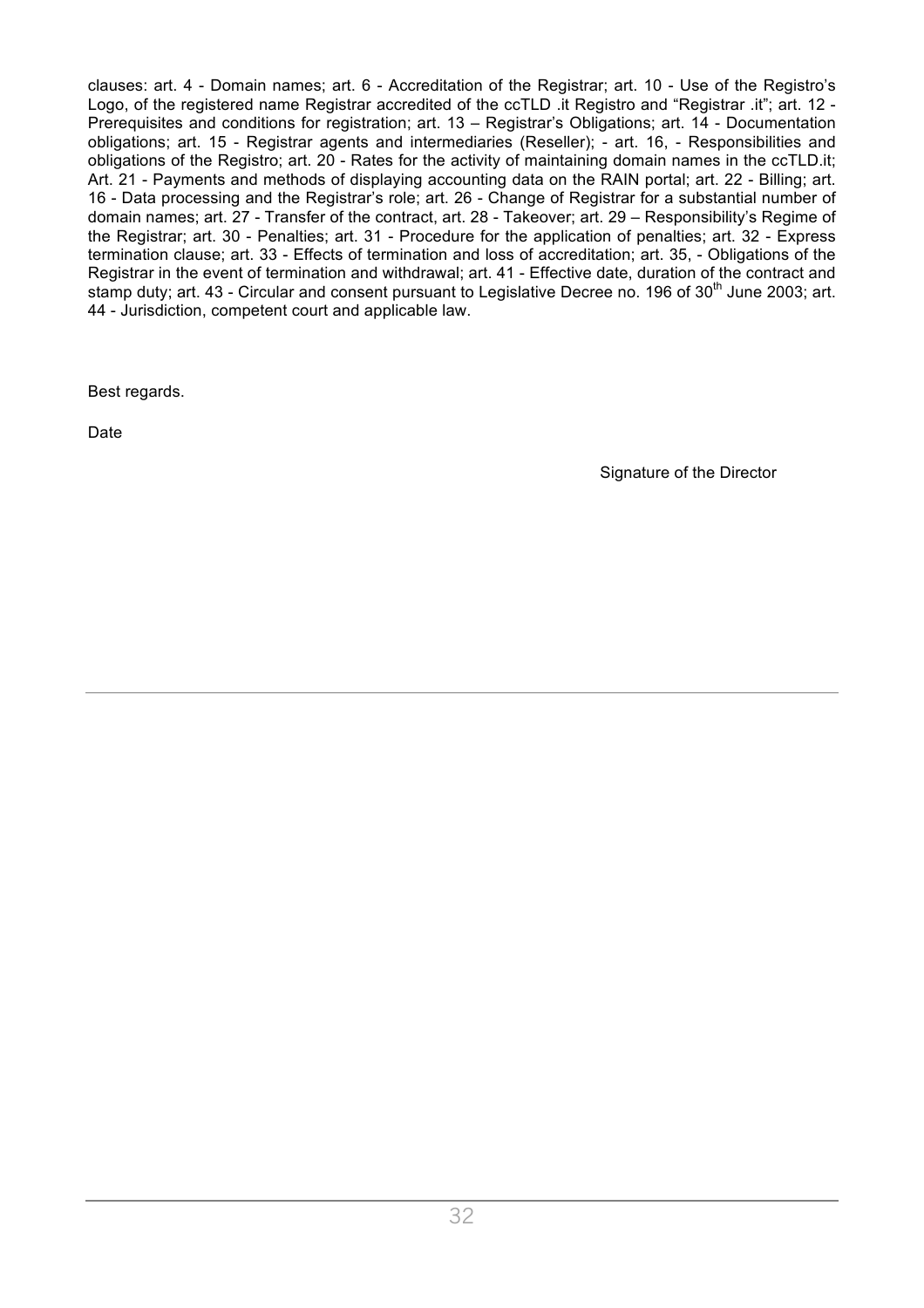The present "Rules of good conduct" further undersigned represent a commitment between the Registro of the ccTLD .it, at the Institute of Informatics and Telematics of the CNR, manager of the ccTLD .it, and of the SLD edu.it and the Registrar, in order to to guarantee the balance, efficiency, equity of the domain name registration system in the ccTLD .it and in the SLD edu.it, and the equal accessibility to this service, in the general public interest.

The signing of the "Rules of good conduct" is an indication of the Registrar's commitment in addition to compliance with the laws in force, and the Regulations of the ccTLD .it and the SLD edu.it, as defined in the premises of the "Registrar contract" already mentioned, the observance of transparent and correct behavior towards the other Registrars and the IIT-Registro, avoiding actions that could harm the category and/or the entire system of assigning domain names in the ccTLD .it and in the SLD edu.it.

Adherence to these regulations is also aimed at guaranteeing the Registrant, as the final consumer, that the Registrar will observe the utmost diligence in the performance of the Registrar's activities entrusted in the registration and management of the domain name and acting promptly in order to remove any obstacles that may make it difficult to register or manage the domain.

Adherence to the "Rules of good conduct" object of this deed is voluntary; failure to comply does not preclude the signing of the contract. For the purpose of transparency towards users, the IIT-Registro will publish these rules on its website, as well as make available to users the names of the Registrars who have signed them.

The "Rules of good conduct" are binding for the Registrar who has accepted them and failure to comply with the provisions contained therein involves the cancellation of the Registrar, as signatory of the aforementioned code of conduct, from the website of the Registro pursuant to the provisions of art. 11, *Rules of Good Conduct* of the contract itself. In such cases the non-fulfillment will be challenged to the Registrar according to the indications contained in the art. 31, *Procedure for the application of penalties*.

For all the above mentioned the Registrar:

- 1. declares and guarantees that in the relationship with the end user he will be a diligent part of informing him of the rules concerning the registration and management of domain names in the ccTLD .it, mentioned above, published on the website of the IIT-Registro carrying out with the due diligence the operations necessary for the correct registration and maintenance of the domain name;
- 2. declares and guarantees that in its relationship with its customers, final consumers of the aforementioned service, he will propose transparent agreements on the services he provides and will adopt and/or have his collaborators adopt ethically correct behavior, without in any way preventing the Registrant from withdrawal from the registration contract with these already signed:
- 3. declares that in carrying out its activities it undertakes to direct its behavior towards fairness towards other Registrars, avoiding attitudes that could damage the legitimate interests of end consumers;
- 4. declares to refrain from actions against the IIT-Registro and Registrars that could create crisis situations in the system for assigning and managing domain names in the ccTLD .it and in the SLD edu.it, preventing other Registrars from infringing of the normal obligations of correctness of the commercial relationships, of accessing the service in question;
- 5. declares to observe and enforce the rules on the processing of personal data of its customers, managing the data in compliance with the laws in force, with care and confidentiality.
- 6. undertakes not to spam Internet users and to be a diligent part of its customers, if it is aware of spamming activities carried out by them, in order to call them to behave correctly; likewise, he undertakes to inform users of the need for correct use of the data entered on the network, in compliance with the applicable rules and codes of conduct;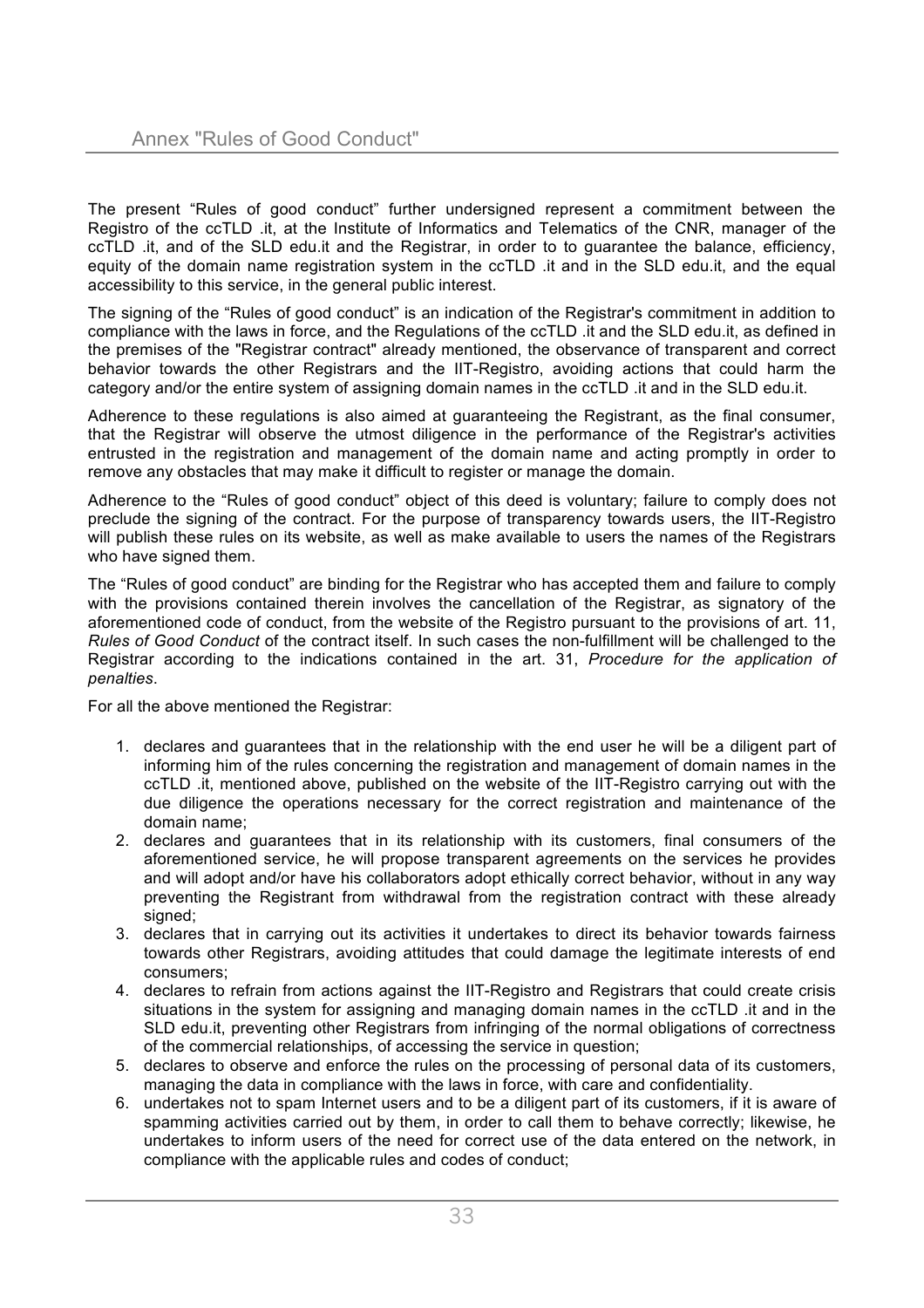7. undertakes to cooperate with the competent Authorities where necessary, in compliance with the law on illegal activities carried out through the Internet and not to favor the dissemination of illegal or harmful content via the Internet.

In addition, the Registrar may register domain names for his own use, but must refrain from hoarding behavior, or request registration and maintain a large number of domain names.

With regard to the relationship with the IIT-Registro and the service in question, the Registrar undertakes to include only documented or documented information or based on objective facts on his website.

The aforementioned "Rules of good conduct" are intended to promote and protect the activity of registering domain names by increasing the trust of citizens and businesses in the use of Internet services, in accordance with the provisions established by government bodies and public authorities.

The Registrar is aware that failure to comply with the rules of good conduct entails the cancellation of the same from the list of subscribers of this code of conduct, reported on the public website of the IIT Registro, after disputing the failure to comply with the provisions contained in this annex, in the ways provided for in art. 31, *Procedure for the application of penalties*.

Date,

Signature of the Director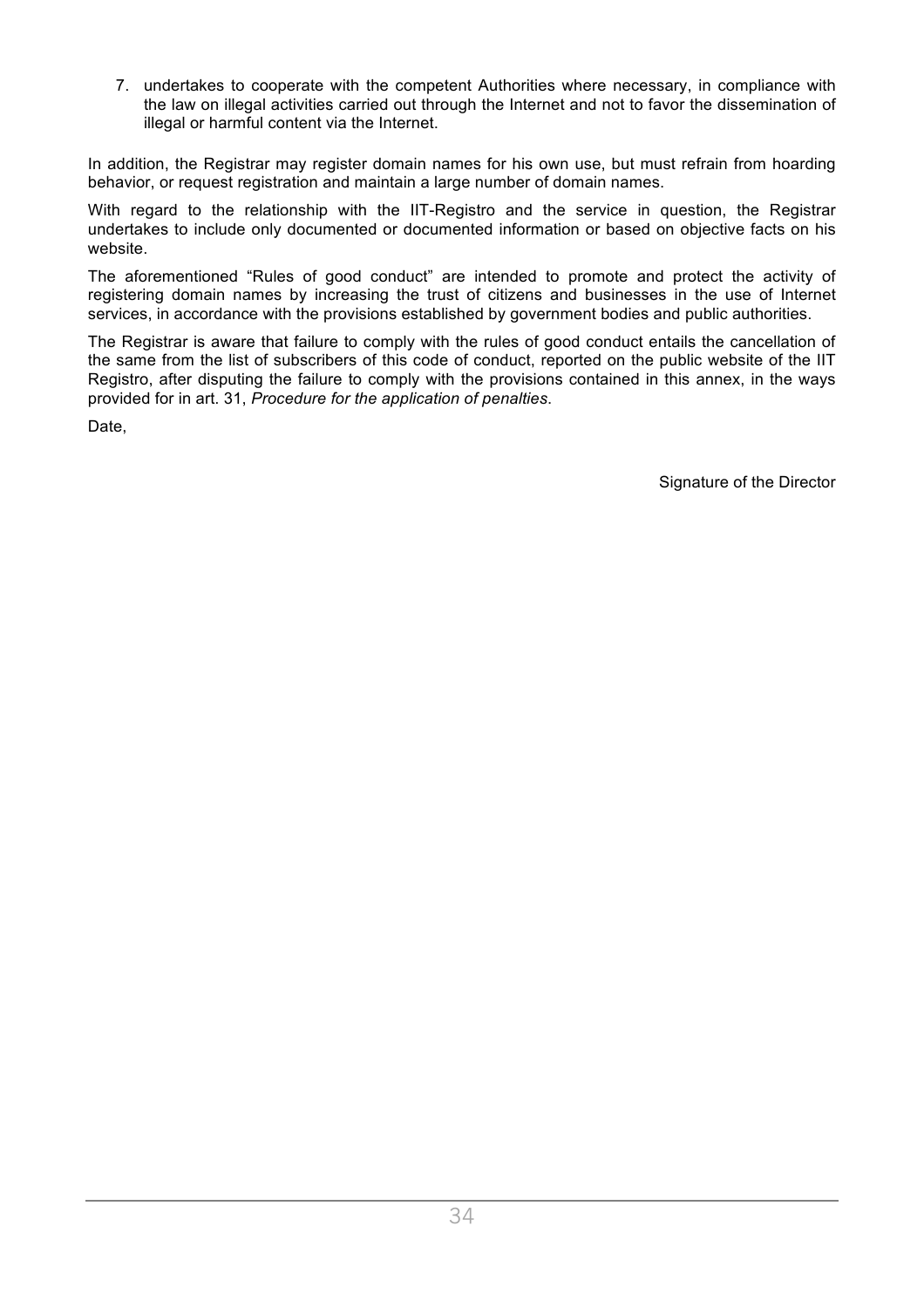

# **ALLEGATI**

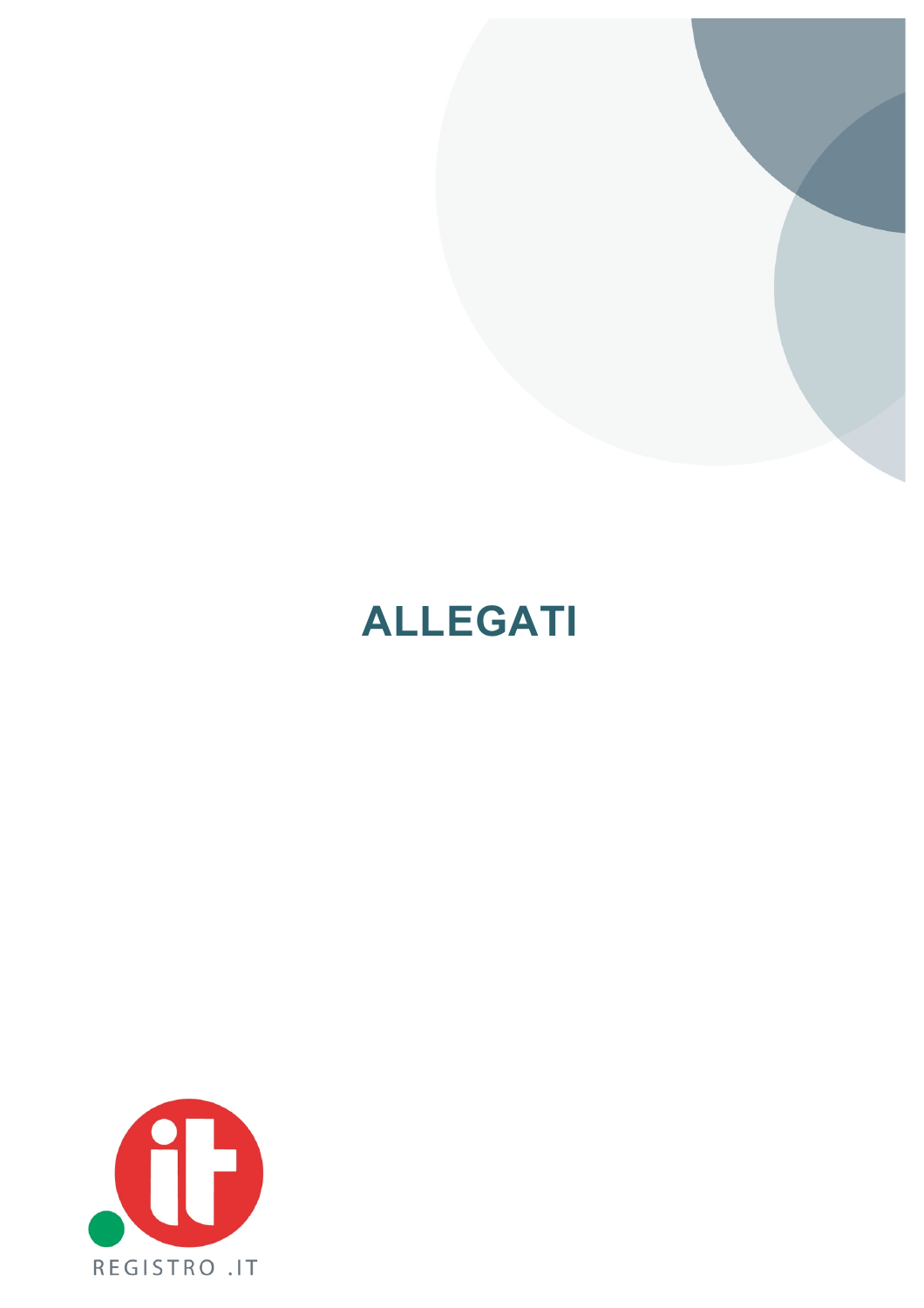Annex A "Use of the Logo Registro .it, of the registered names "Registrar accredited of the Registro .it" and "Registrar .it" and the logo edu .it

### **1. Recognition of the ownership and qualities of the Logo of the ccTLD .it and the SLD edu .it**

The Registrar acknowledges that the IIT-Registro is the exclusive owner of the following signs:

"Registro .it ", Registrar .it, Registrar accredited by Registro .it both as a verbal sign and in the following graphic expressions, as per the Community trade mark registration no. 008369357, 008415358, 008415671 and the Italian trademark registration no. 0001380607, 0001384727 and 0001384728, represented in figures 1, 2 and 3 below:



- Edu .it both as a verbal sign and in the following graphic expressions, as per the registration application no. 302019000019335 of 19<sup>th</sup> March 2019:



The aforementioned signs are defined below, collectively or separately, "Registro .it Logo", Logo of the edu .it or "Logo of the ccTLD .it".

In this, as in other contexts, if we speak of the Registro .it, it is also meant the Registro of the ccTLD .it or Registro, or IIT-Registro.

The Registrar acknowledges that the Logo of the Registro of ccTLD .it and edu .it enjoy prestige, reputation and renown both in Italy and abroad and it therefore undertakes to operate in such a way as not to damage the image of the IIT- Registro.

The Registrar recognizes that the terms "Registro .it", "Registrar accredited by the Registro .it" and "Registrar .it" are in the exclusive availability of the IIT-Registro and are Registrar granted to it in use according to this Regulation in relation to the accreditation process provided for in the main contract.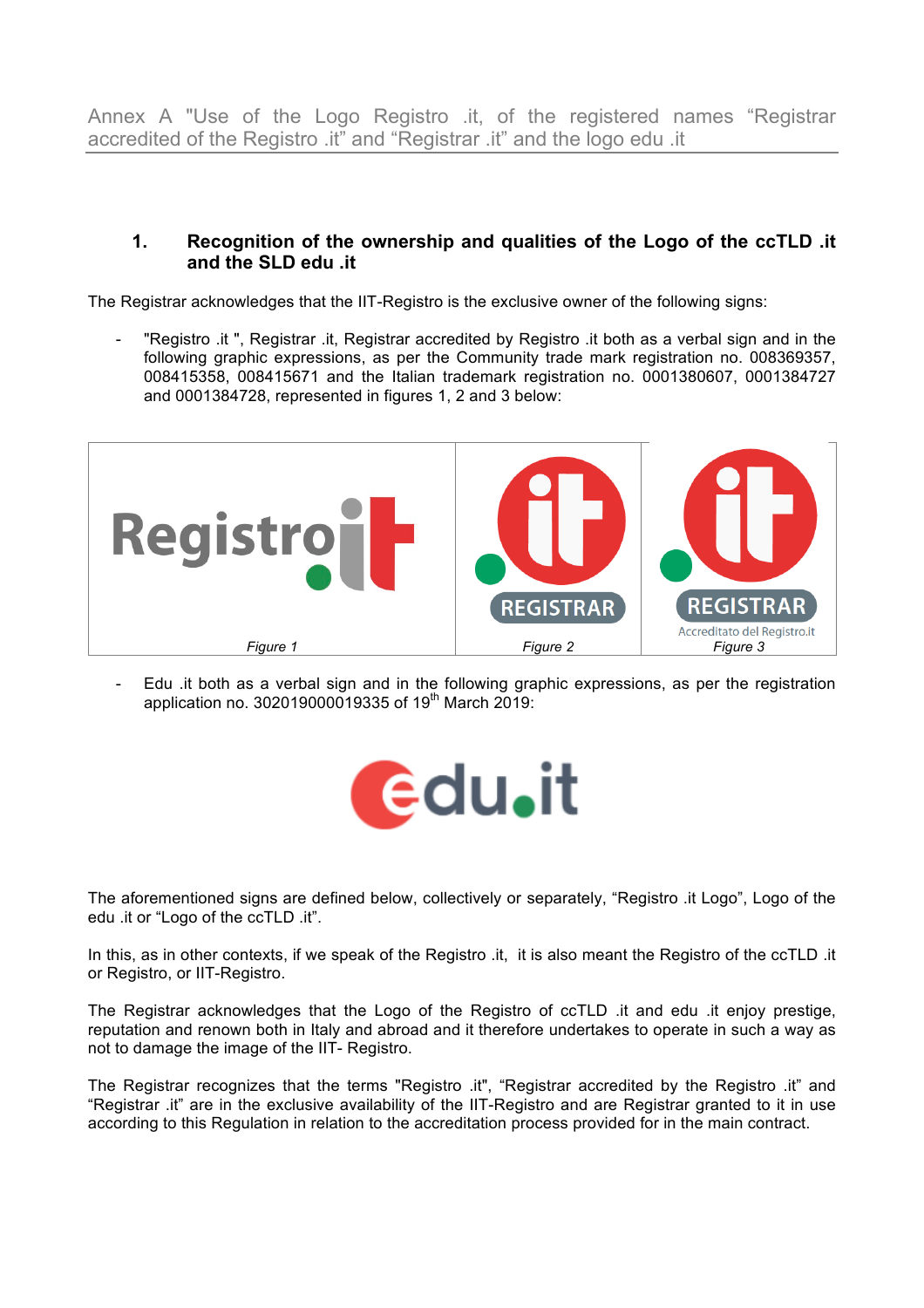# **2. Object**

The IIT-Registro allows the operating Registrar, according to the terms reported in this contract (Art. 6 *Accreditation of the Registrar* and Art. 7 *Operating procedures for accreditation*) the use of the name "Accredited Registrar of the Registro .it" or "Registrar .it", in association with the Logo of the Registro .it and the edu .it with a link to the site of the IIT-Registro, within the limits and rules defined in this Regulation that as Annex A, where signed by the Registrar, is an integral part and substantive of the contract that will be defined for the registration of domain names in the Registro .it.

The use of the aforementioned trademarks must occur in accordance with the technical rules contained in the Technical Manual (Corporate Identity Manual) defined in this agreement, Annex A bis available on the Website of the Registro. This annex sets the technical rules that must be respected for the purpose of using the marks on the website, on printed paper and on brochures.

# **3. Rights granted and terms of use of the Registro .it Logo**

Also as a non-exclusive trademark license the IIT-Registro authorizes the Registrar to use the Logo of Registro .it and the SLD edu .it, exclusively in association with the term "Accredited Registrar of the Registro. It", or "Registrar. It", in verbal form or in the graphic one shown above, in one of the following ways:

> use of the Logo Registro .it in association with the term "accredited Registrar of the Registro .it" or "Registrar .it" on the website as long as it does not cause confusion in the public with respect to the IIT-Registro or goods and services marketed by it; use of the Logo of Registro .it in association with the term "accredited Registrar of the Registro .it" or "Registrar .it" on the headed paper and brochures of the Registrar, in association with the trademark, company or company name, provided that in so as not to cause confusion in the public with respect to the goods and services marketed by it.

From the website of the accredited Registrar it is possible to refer, through a hypertext link, also called "link", to a section of the public website of the IIT-Registro, containing the information of the Registrar such as, by way of example and not exhaustive, the company name, address, website, date of activation of the Registrar position. The IIT-Registro undertakes to keep this connection active (the website of the IIT-Registro) and the references contained therein according to the information reported in the contract by the Registrar himself.

Any other use of the term "Registrar accredited by the Registro .it", or "Registrar .it" by the Registrar is not permitted without the prior written approval of the IIT-Registro.

# **4. Rights on signs and non-challenge**

Any rights regarding the name of the Registro of the ccTLD .it or Registro .it, Registrar.it and accredited Registrar of the Registro .it, edu. it and on the signs referred to in figures 1, 2 and 3 above, including but not limited to exhaustive, of brand, company, company name, sign, civil use of the name, belong to the IIT-Registro. The Registrar acknowledges the exclusive ownership of the IIT-Registro of any and all rights to exploit the ccTLD .it Logo and in general the name Registro of the ccTLD .it, or Registro .it and the names Registrar.it and Registrar accredited by the Registro .it and undertakes not to challenge either the aforementioned title or the validity, reputation or reputation of the same in any case, either in a judicial or administrative capacity.

# **5. Registrar's obligations**

The Registrar undertakes to:

 never juxtapose or associate the name "Accredited Registrar of the Registro. It", or "Registrar .it" and the related sign, not even indirectly (by way of example but not exhaustively through hypertext links, also called "links") to Internet sites that present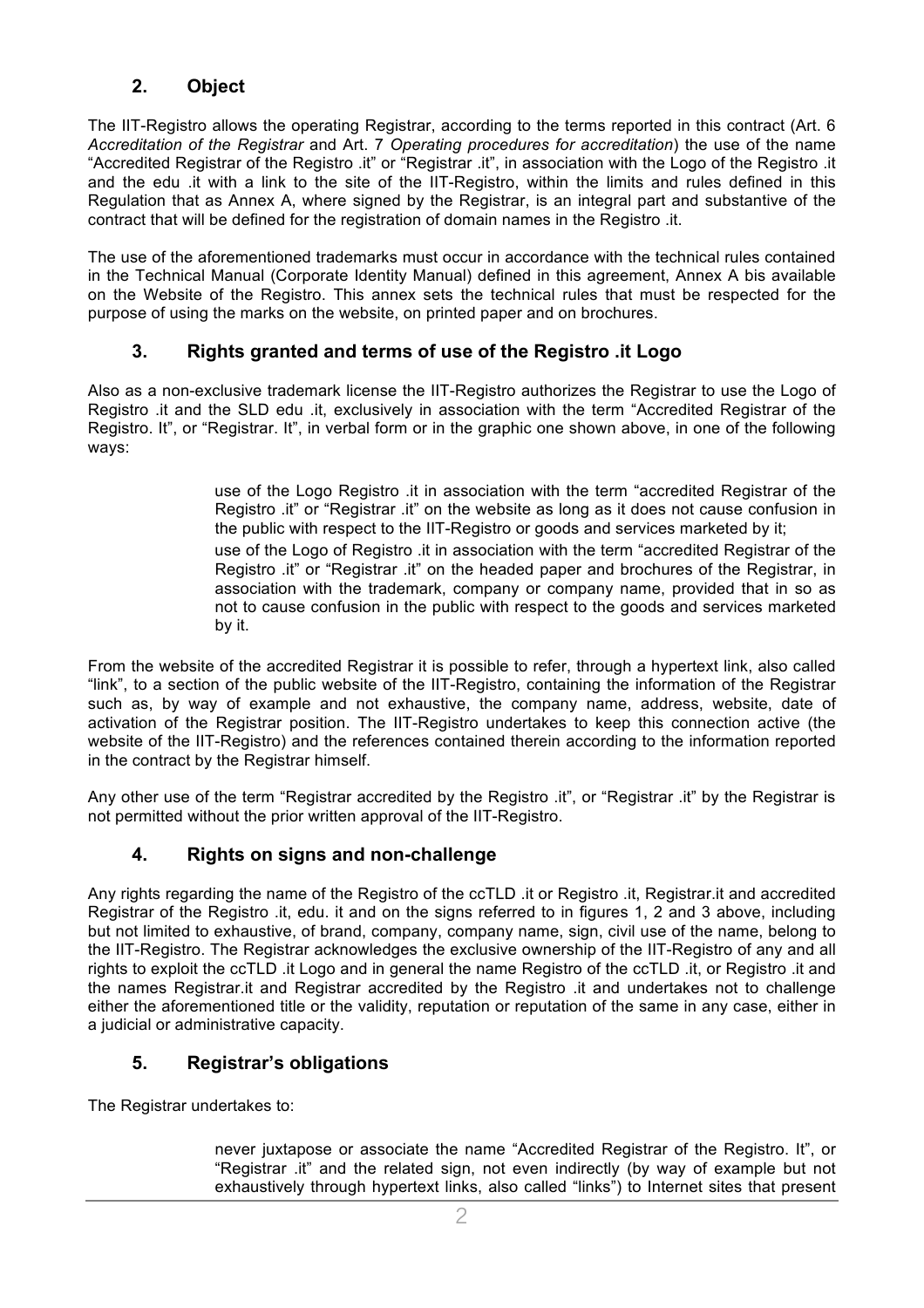content that is contrary to the rules of law or morality, and in any case harmful for the protection of minors and/or human dignity, including, but not limited to, websites with content of child pornography or with content that incite racial hatred;

 reproduce the name and the Logo of the Registro .it, Logo of the edu .it, as well as the names Registrar.it and Registrar accredited by the ccTLD .it in the precise colour and to enlarge or reduce it so that the proportions are respected and perfect legibility according to the contents of the aforementioned Technical Manual (Annex A bis) is ensured. The Logo and the names Registrar .it and accredited Registrar of the Registro .it cannot be modified or retouched in any way. The Registro .it Logo and the edu .it logo, the registered names Registrar .it and accredited Registrar of the Registro .it can be downloaded, in different formats and resolutions, on the RAIN-NG portal of the IIT-Registro in agreement with the multiple times cited Technical Manual;

 not deposit, register and/or use other names neither directly nor through a natural or legal person and/or trademarks, identical, similar or confusingly with the name and the Registro .it Logo, of the edu .it, as well as with the registered names Registrar .it and accredited Registrar of the Registro .it neither in itself nor in association with other signs, both in the countries where the registration was requested and in the countries where it was not requested;

 immediately discontinue use under any form of the use of the registered name and of the Registro .it Logo and the registered names Registrar. it and Registrar accredited of the Registro .it when the suspension is noticed by the IIT-Registro;

 not to register, under any TLD, the same or similar domain names to the name and the Registro .it Logo and to the names Registrar.it and accredited Registrar of th eRegistro .it or confusing them;

 not register, under any SLD, domain names that are the same or similar to the name and edu .it Logo;

 refrain from any act that causes the vulgarization of the name and the Registro .it Logo and the edu .it logo and the names Registrar .it and accredited Registrar of the Registro .it or the loss of its reputation and/or renown;

 not to use the name and Registro .it Logo, the logo of the edu .it and the names Registrar .it and Registrar accredited by the Registro .it outside the framework agreed in this agreement without the written consent of the IIT Register;

 hold the IIT-Registro harmless and indemnified and to compensate for any damage that may derive from incorrect use of the name "Registrar accredited by the Registro .it" or "Registrar .it" and the Registro .it Logo;

 hold the IIT-Registro harmless and indemnified and to compensate for any damage that may derive from incorrect use of the name and the edu .it logo.

# **6. Termination of the right to use the name and the Registro .it Logo**

The Registrar cannot continue to use the name "Registrar .it" or "Registrar accredited of Registro .it" and/or the Registro .it Logo or ccTLD .it, and the edu .it logo, as well as the trademarks referred to in articles 8 and 9 of this Annex A, when:

- a) the Registrar, for any reason, no longer holds a contract with the Registro .it;
- b) the Registro unquestionably decides to change the logo both in the verbal and graphic part.

To this effect, and without having the right to any compensation or indemnity from the IIT-National Research Council of Italy (CNR), the Registrar immediately, if he is no longer the holder of a contract, or within thirty days, in the event that the Registro changes his own logo: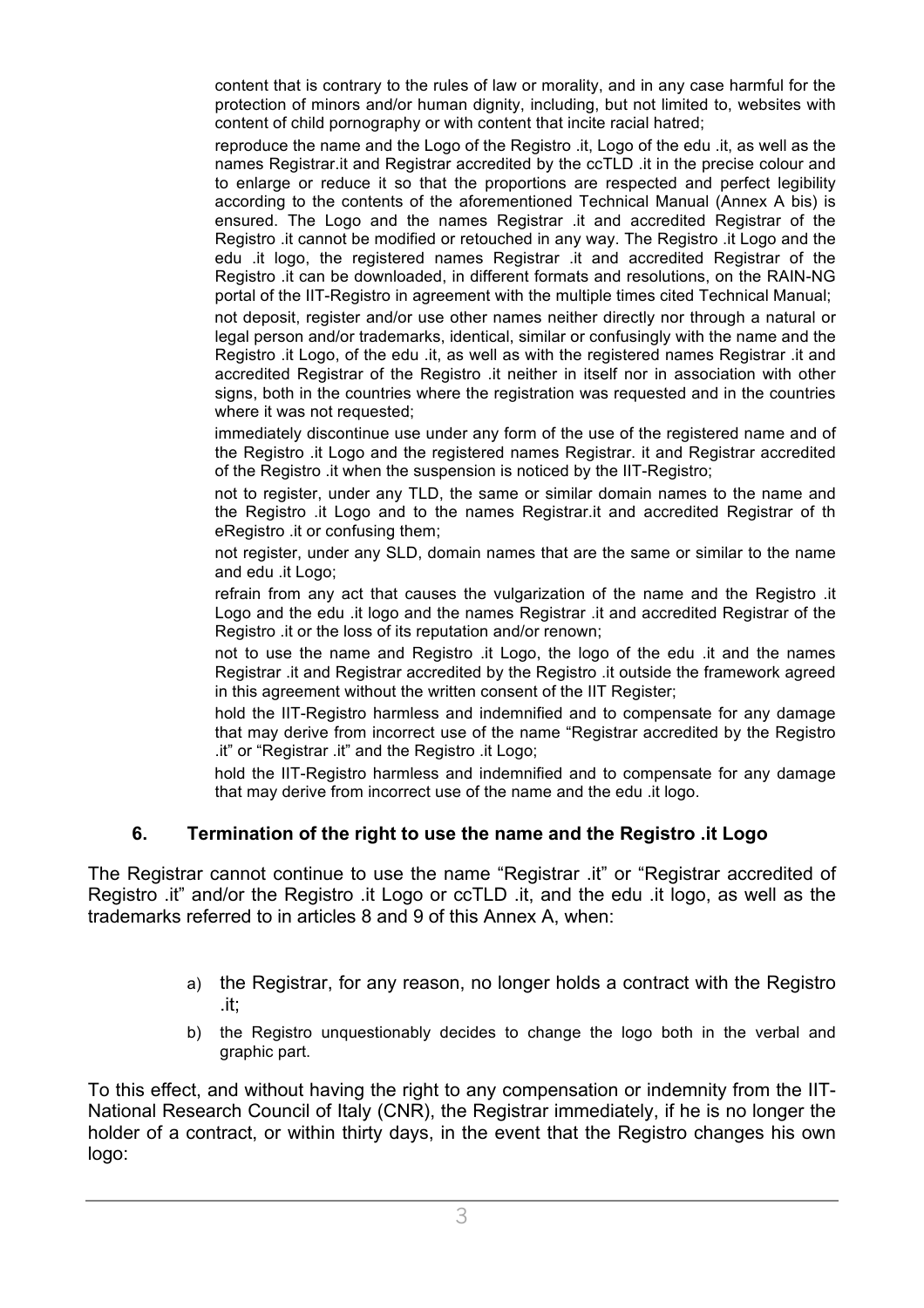will remove the name and the Registro .it Logo, of the edu .it, from its website;

 will destroy any material and any document that reproduces the name and the Registro .it Logo and/or edu .it, in which these names and signs have been printed or stamped or which recall its quality as a Registrar accredited of the Registro .it.

In the event of termination of the use of the name and of Registro .it Logo, of the edu .it logo, as well as of the names Registrar.it and accredited Registrar of the ccTLD .it the Registrar will make the link to the website of the Registro permanently inactive and the IIT-Registro will cancel the data referring to the Registrar, contained on its website.

# **7. Controls and audits**

The IIT-Registro may carry out controls and audits, directly or through third parties, to ascertain the use of the name and the Logo of the Registro .it, of the logo edu .it and of the names Registrar.it and accredited Registrar of the ccTLD .it in the contractual terms mentioned above.

# **8. Use of collective mark**

If during the validity of the contractual relationship the IIT-Registro assumes ownership of a collective trademark relative to the accreditation of the Registrar, identical or similar to the current name and Logo of the Registro .it and the edu .it is allowed to the Registrar, owner of a profitable contract, which already lawfully uses the present term and Logo of the Registro .it to put forward a request for the use of the new collective mark. In this case, the IIT-Registro will inform the Registrar of the possibility in question by carrying out all the actions aimed at informing the Registrar of the procedures for obtaining the license to use the trademark and the related regulation associated with it. In this circumstance the Registrar will be able to maintain the rights referred to in this regulation except for the signing of a specific license agreement.

### **9. Extension of the regulation also to other identical or similar registered trademarks**

The terms of this regulation will also extend to the use of additional registered trademarks, excluding those referred to in art. 8 mentioned above, which are identical or similar to the signs to which this regulation refers.

# **10. Use of other signs and names**

If during the validity of the contractual relationship the IIT-Registro unquestionably decides, in the face of a written communication to the Registrar, to vary all or part of the names or distinctive signs referred to in Article 1 of this regulation or in any case to add new ones:

> a) The Registrar will not, in any case, be able to maintain the rights referred to in this regulation on discontinued names and signs;

b) This regulation will apply fully to the new names and new signs.

# **11. Enforceability of the clauses of the main contract**

For all that is not expressly regulated by this regulation, the provisions of the proposal of which it constitutes Annex A, including, by way of example but not limited to, the clauses relating to the end of the contract, the applicable law, the indemnity, the limitation of liability, to the express settlement, to the competent court, are valid.